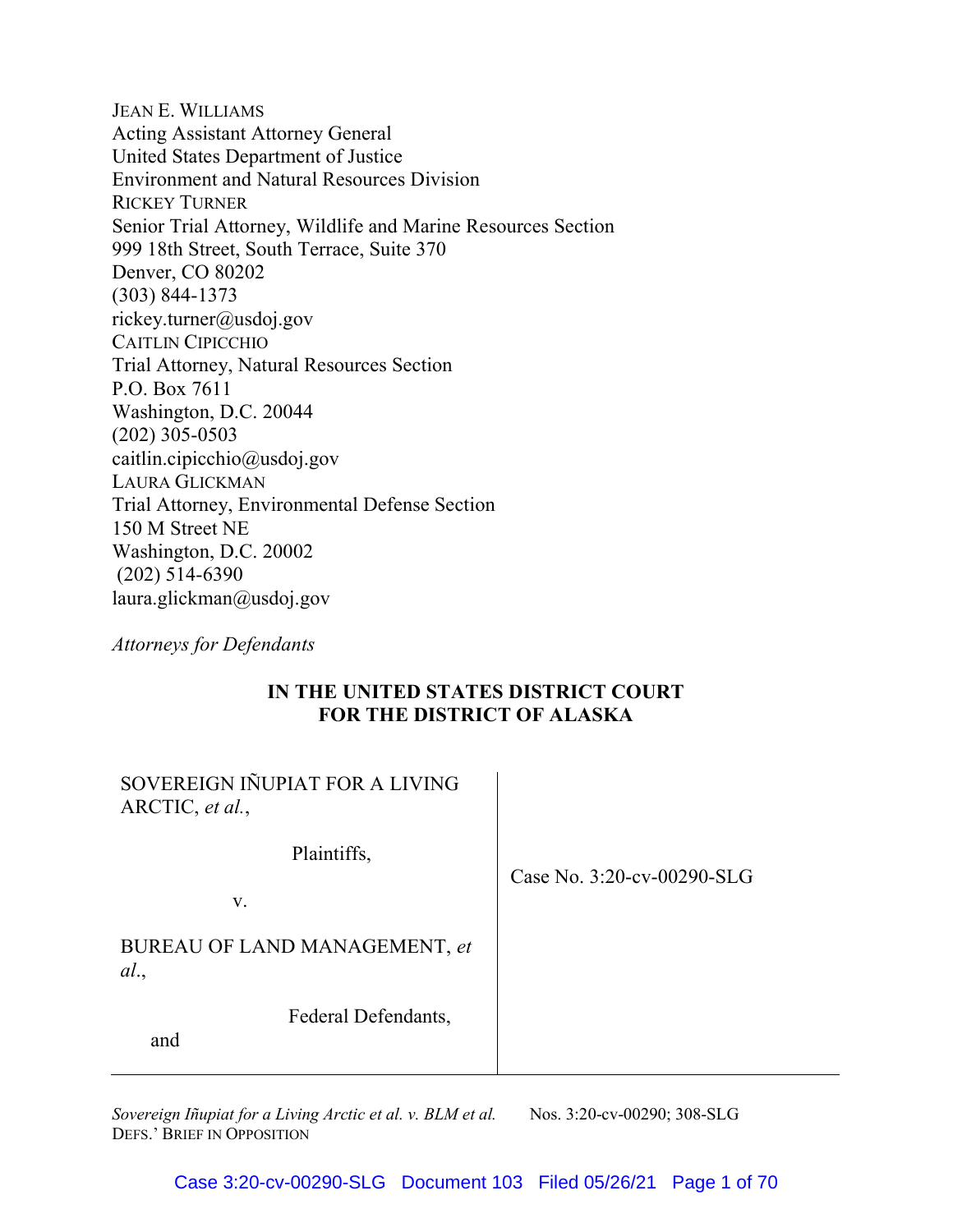| CONOCOPHILLIPS ALASKA, INC. et al.,                |                            |
|----------------------------------------------------|----------------------------|
| Intervenor-Defendants.                             |                            |
|                                                    |                            |
| <b>CENTER FOR BIOLOGICAL</b><br>DIVERSITY, et al., |                            |
| Plaintiffs,<br>V.                                  | Case No. 3:20-cv-00308-SLG |
| BUREAU OF LAND MANAGEMENT, et<br>al.               |                            |
| Federal Defendants,<br>and                         |                            |
| CONOCOPHILLIPS ALASKA, INC. et al.,                |                            |
| Intervenor-Defendants.                             |                            |
|                                                    |                            |

# FEDERAL DEFENDANTS' COMBINED BRIEF IN OPPOSITION PURSUANT TO LOCAL RULE 16.3(c)(2)

Sovereign Iñupiat for a Living Arctic et al. v. BLM et al. Nos. 3:20-cv-00290; 308-SLG DEFS.' BRIEF IN OPPOSITION

Case 3:20-cv-00290-SLG Document 103 Filed 05/26/21 Page 2 of 70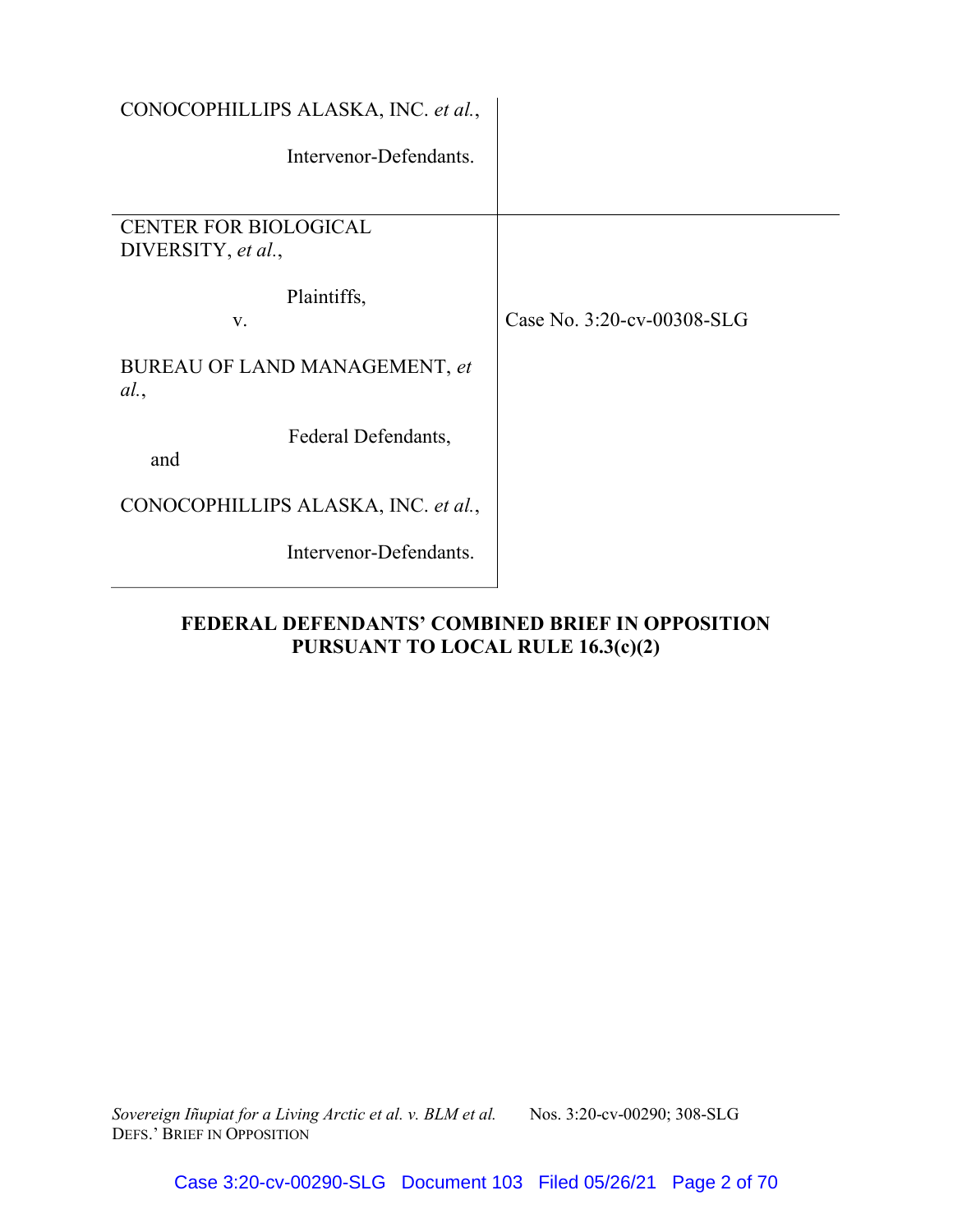| I.  |                                                          |                                                                                                             |
|-----|----------------------------------------------------------|-------------------------------------------------------------------------------------------------------------|
|     | A.                                                       |                                                                                                             |
|     | <b>B.</b>                                                |                                                                                                             |
|     | $\mathcal{C}$ .                                          |                                                                                                             |
|     | D.                                                       |                                                                                                             |
| II. |                                                          |                                                                                                             |
|     |                                                          |                                                                                                             |
|     |                                                          |                                                                                                             |
| I.  | BLM and the Corps Satisfied the Requirements of NEPA  11 |                                                                                                             |
|     | A.                                                       | Plaintiffs' NEPA Claims Are Barred by the NPRPA's Statute                                                   |
|     | <b>B.</b>                                                | BLMs' Greenhouse Gas Emissions Analysis Satisfies NEPA  17                                                  |
|     | $C$ .                                                    | BLM Considered a Reasonable Range of Alternatives under                                                     |
|     | D.                                                       | Defendants Took the Requisite Hard Look at the Impacts of the                                               |
|     |                                                          | 1.<br>BLM and the Corps Had the Information Necessary to                                                    |
|     |                                                          | BLM Adequately Considered the Impacts of the Project<br>2.                                                  |
|     |                                                          | The EIS Contains Sufficient Information Regarding<br>3.<br>Reasonably Foreseeable Future Actions to Satisfy |

## TABLE OF CONTENTS

Sovereign Iñupiat for a Living Arctic et al. v. BLM et al. Nos. 3:20-cv-00290; 308-SLG DEFS.' OPPOSITION TO PLAINTIFFS MERITS BRIEF in the state of the state of the state  $\mathbf i$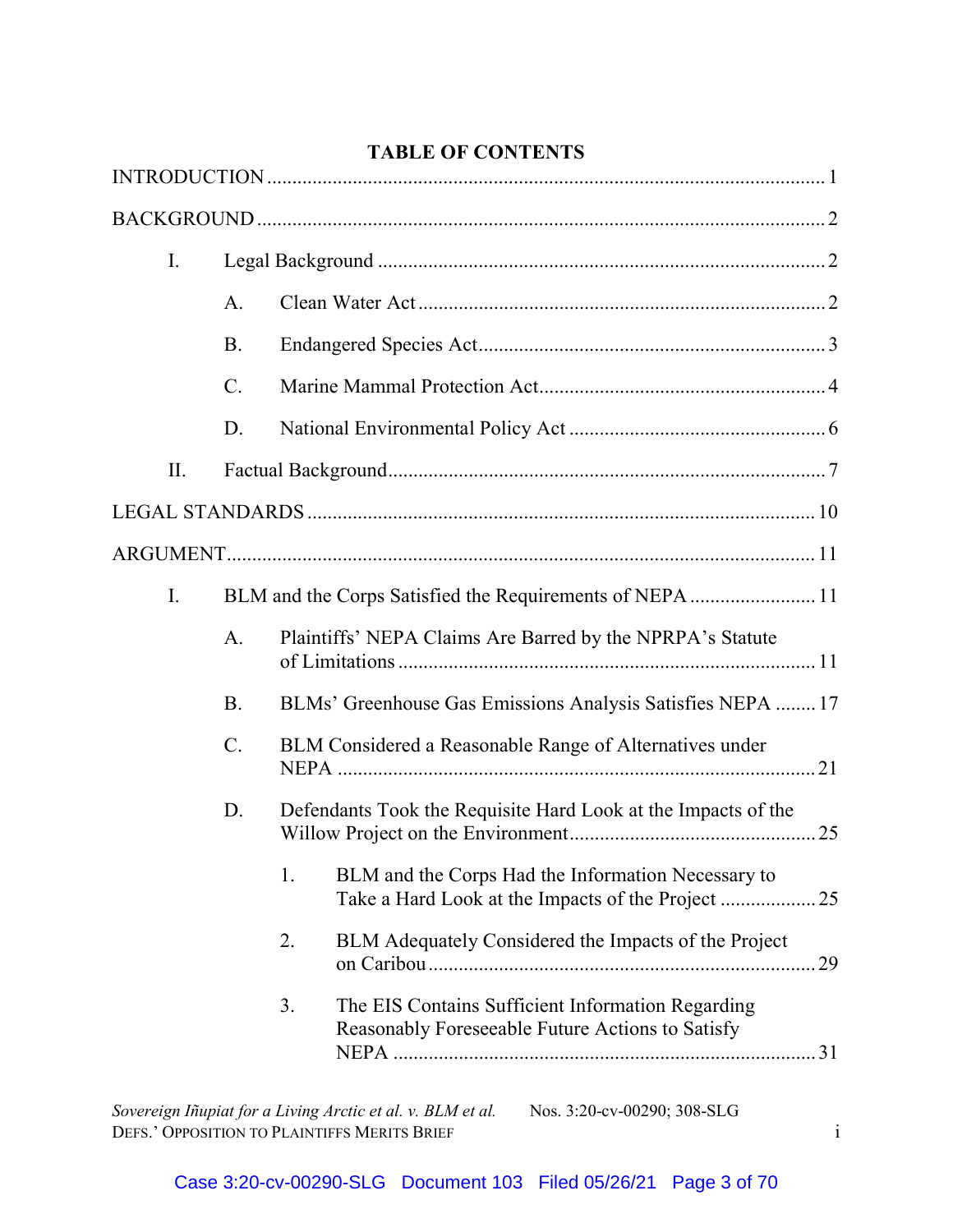|     |           | 4. | The EIS Adequately Analyzes the Project's Cumulative                                                         |
|-----|-----------|----|--------------------------------------------------------------------------------------------------------------|
| II. |           |    | The Corps' Issuance of a Section 404 Permit Here Was Reasonable                                              |
|     | A.        |    | Ample Evidence Supports the Corps' Conclusion that the                                                       |
|     | <b>B.</b> |    | The Corps Appropriately Determined the Need for<br>Compensatory Mitigation that Will Offset "Unavoidable     |
| Ш.  |           |    |                                                                                                              |
|     | A.        |    | The Service's ESA Analysis Was Consistent with the ESA and                                                   |
|     |           | 1. | BLM's proposed action appropriately defined the                                                              |
|     |           | 2. | The Service's Section 7 jeopardy analysis on polar bears                                                     |
|     |           | 3. | The Service conducted an appropriate Section 7 adverse<br>modification analysis of the impacts on polar bear |
|     |           | 4. | The Service's Incidental Take Statement complies with                                                        |
|     | <b>B.</b> |    | The Service's ESA Analysis Is Reasonable and Plaintiffs Offer                                                |
|     |           | 1. | The Service's Section 7 decisions did not rely on any                                                        |
|     |           | 2. | The Service properly analyzed and quantified possible                                                        |
| IV. |           |    |                                                                                                              |
|     |           |    |                                                                                                              |
|     |           |    |                                                                                                              |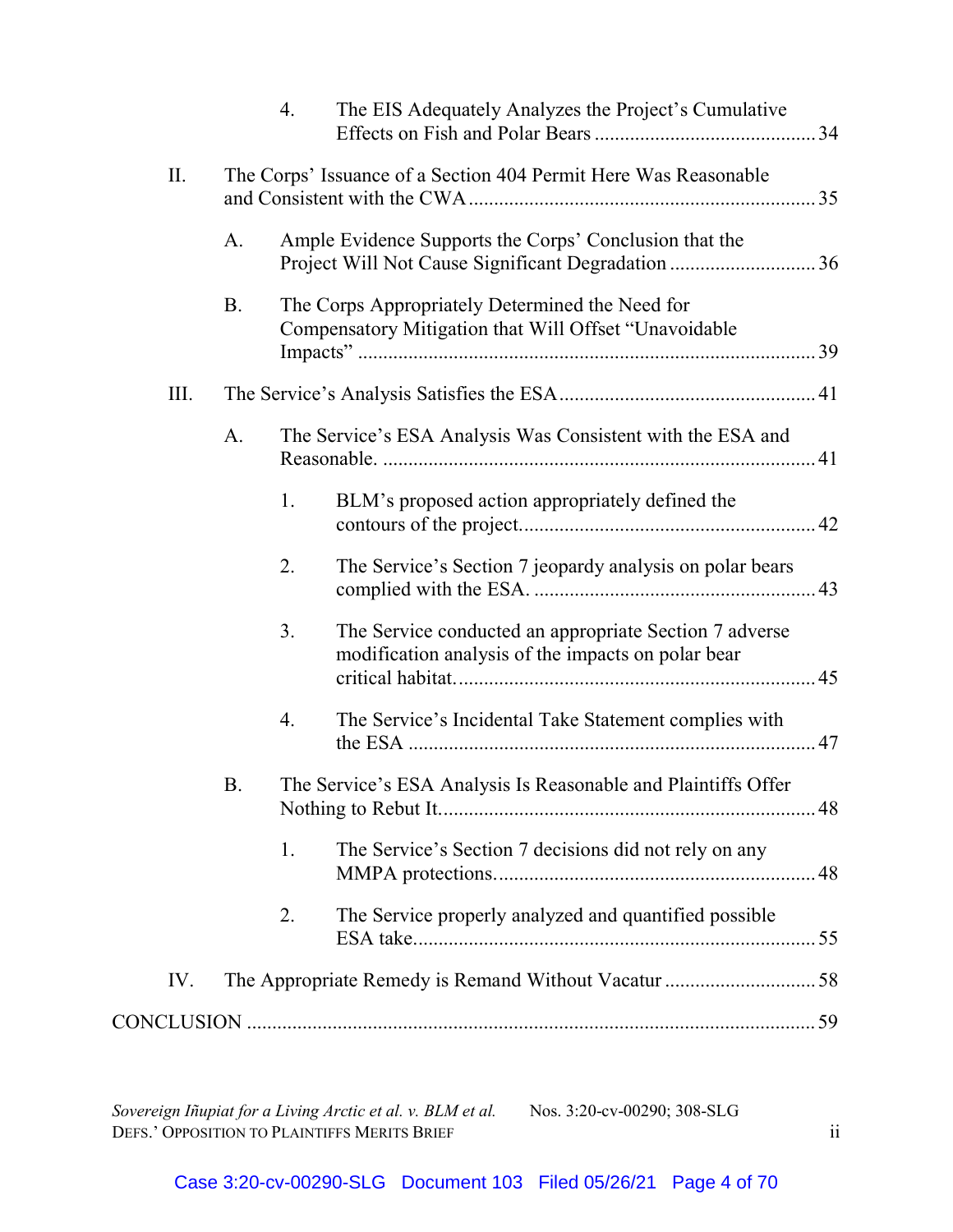# TABLE OF AUTHORITIES

**Cases** 

| Alaska Env't. Ctr. v. Kempthorne,                                                                                                         |     |
|-------------------------------------------------------------------------------------------------------------------------------------------|-----|
| Ass'n of Pub. Agency Customers, Inc. v. Bonneville Power Admin.,                                                                          |     |
| Balt. Gas & Elec. Co. v. Nat. Res. Def. Council, Inc.,                                                                                    |     |
| California v. Block,                                                                                                                      |     |
| Chilkat Indian Vill. of Klukwan v. Bureau of Land Mgmt.,                                                                                  |     |
| City of Sausalito v. O'Neill,                                                                                                             |     |
| Conner v Burford,                                                                                                                         |     |
| Ctr. for Biological Diversity v. Bernhardt (Liberty),                                                                                     |     |
| Ctr. for Biological Diversity v. Salazar,                                                                                                 |     |
| Headwaters, Inc. v. Bureau of Land Mgmt., Medford Dist.,                                                                                  |     |
| Hoosier Env't Council v. U.S. Army Corps of Eng'rs,                                                                                       |     |
| Idaho Farm Bureau Fed'n v. Babbitt,                                                                                                       |     |
| Kern v. Bureau of Land Mgmt.,                                                                                                             |     |
| Kleppe v. Sierra Club,                                                                                                                    |     |
| Lands Council v. McNair,                                                                                                                  |     |
| League of Wilderness Defs.-Blue Mountains Biodiversity Project v. U.S. Forest Serv.,                                                      | 22  |
| Sovereign Iñupiat for a Living Arctic et al. v. BLM et al.<br>Nos. 3:20-cv-00290; 308-SLG<br>DEFS.' OPPOSITION TO PLAINTIFFS MERITS BRIEF | 111 |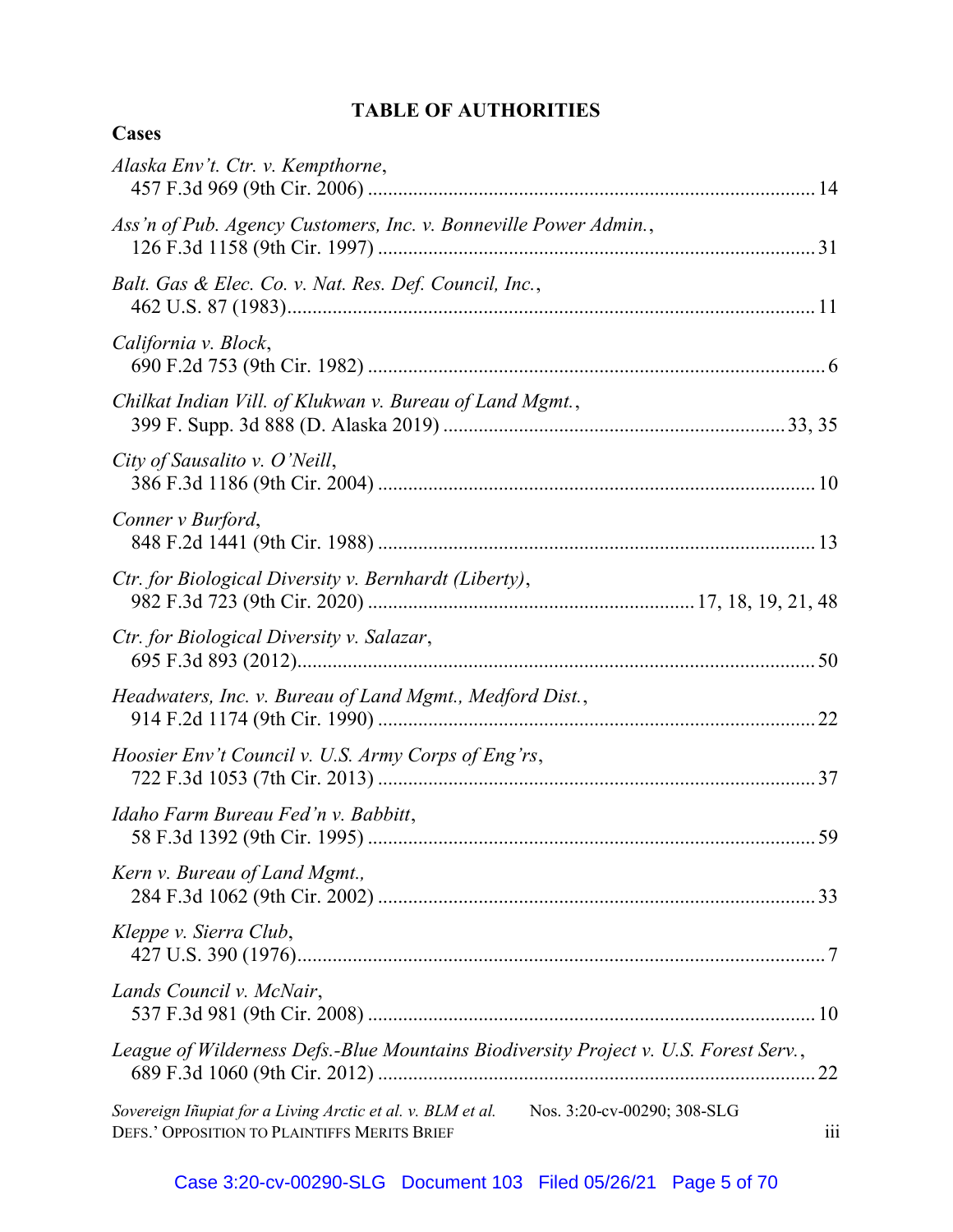| Love <i>v.</i> Thomas,                                                                                                                           |
|--------------------------------------------------------------------------------------------------------------------------------------------------|
| Marble Mountain Audubon Soc'y v. Rice,                                                                                                           |
| Moapa Band of Paiute Indians v. Dep't of Interior,                                                                                               |
| Morongo Band of Mission Indians v. FAA,                                                                                                          |
| Motor Vehicle Mfrs. Ass'n., v. State Farm Mut. Auto. Ins. Co.,                                                                                   |
| N. Alaska Env't. Ctr. v. Kempthorne,                                                                                                             |
| Nat. Res. Def. Council, Inc. v. EPA,                                                                                                             |
| Nat'l Wildlife Fed'n v. Espy,                                                                                                                    |
| Nat'l Wildlife Fed'n v. Nat'l Marine Fisheries Service,                                                                                          |
| Native Ecosystems Council v. Dombeck,                                                                                                            |
| Nw. Env't Def. Ctr. v. Bonneville Power Admin.,                                                                                                  |
| Robertson v. Methow Valley Citizens Council,                                                                                                     |
| Rock Creek All. v. U.S. Forest Serv.,                                                                                                            |
| Sierra Club v. Fed. Energy Regulatory Comm'n,                                                                                                    |
| Smith v. U.S. Forest Serv.,                                                                                                                      |
| Sovereign Iñupiat for a Living Arctic v. Bureau of Land Mgmt.,<br>Nos. 3:20-cv-290-SLG, 3:20-cv-308-SLG, 2021 WL 343925 (D. Alaska Feb. 1, 2021) |
| Westlands Water Dist. v. U.S. Dep't of Interior,                                                                                                 |
| Sovereign Iñupiat for a Living Arctic et al. v. BLM et al.<br>Nos. 3:20-cv-00290; 308-SLG<br>DEFS.' OPPOSITION TO PLAINTIFFS MERITS BRIEF<br>1V  |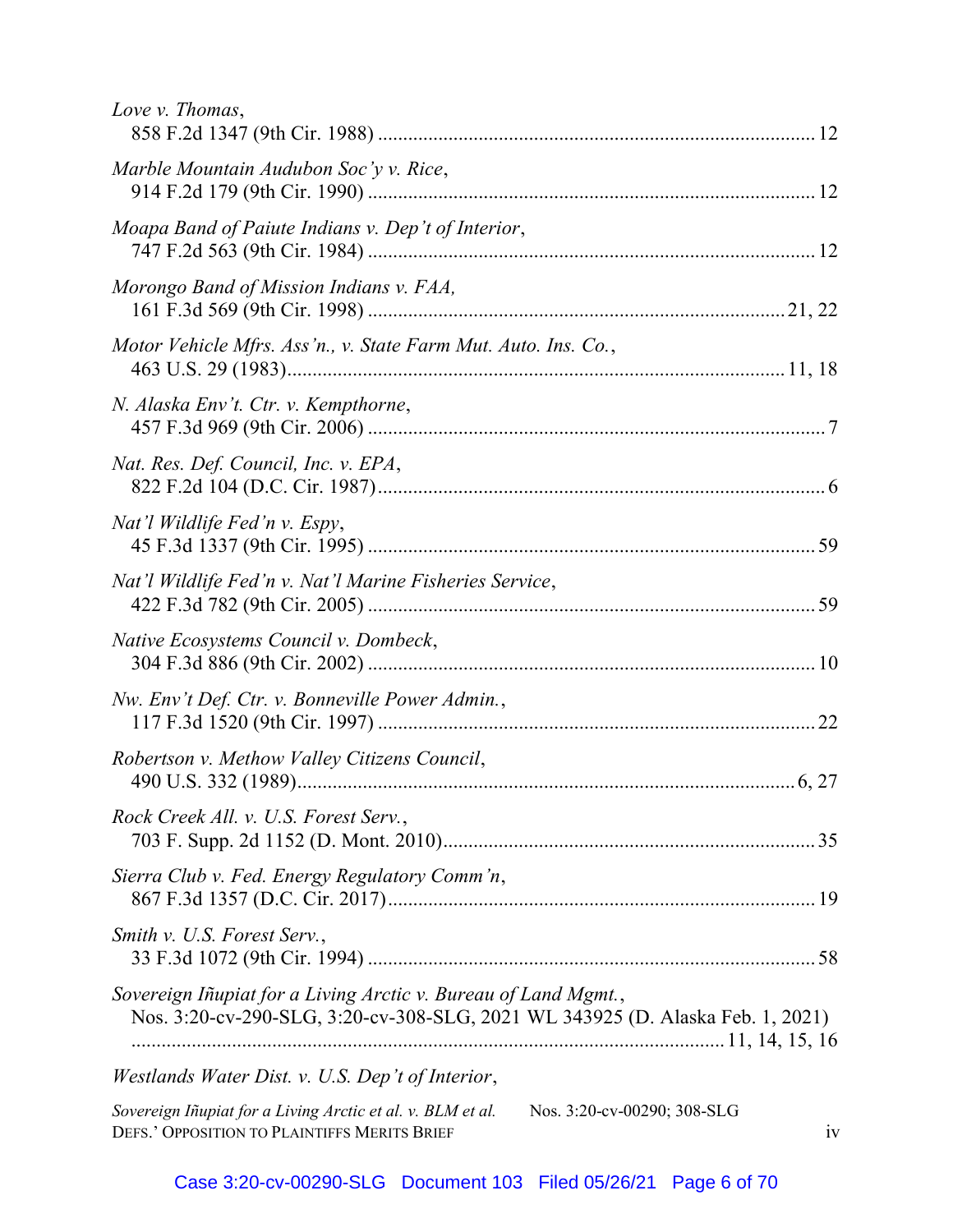| Winter v. Nat. Res. Def. Council, Inc.,                                                |  |
|----------------------------------------------------------------------------------------|--|
| <b>Statutes</b>                                                                        |  |
|                                                                                        |  |
|                                                                                        |  |
|                                                                                        |  |
|                                                                                        |  |
|                                                                                        |  |
|                                                                                        |  |
|                                                                                        |  |
|                                                                                        |  |
|                                                                                        |  |
|                                                                                        |  |
|                                                                                        |  |
|                                                                                        |  |
|                                                                                        |  |
|                                                                                        |  |
|                                                                                        |  |
|                                                                                        |  |
|                                                                                        |  |
|                                                                                        |  |
|                                                                                        |  |
|                                                                                        |  |
| <b>Regulations</b>                                                                     |  |
|                                                                                        |  |
|                                                                                        |  |
|                                                                                        |  |
| Sovereign Iñupiat for a Living Arctic et al. v. BLM et al. Nos. 3:20-cv-00290; 308-SLG |  |

 $\mathbf{V}$ 

DEFS.' OPPOSITION TO PLAINTIFFS MERITS BRIEF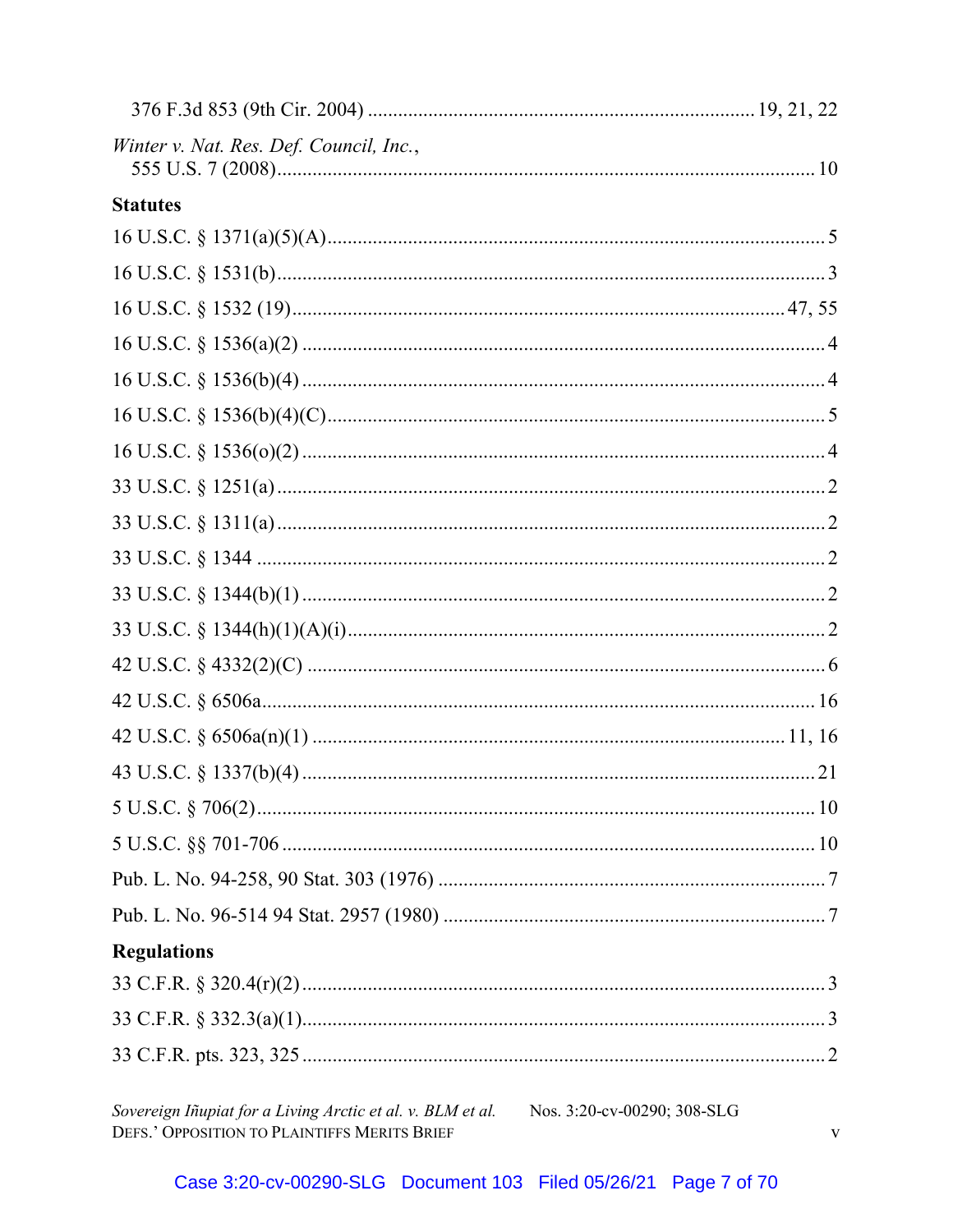| Sovereign Iñupiat for a Living Arctic et al. v. BLM et al. Nos. 3:20-cv-00290; 308-SLG<br>DEFS.' OPPOSITION TO PLAINTIFFS MERITS BRIEF | V1 |
|----------------------------------------------------------------------------------------------------------------------------------------|----|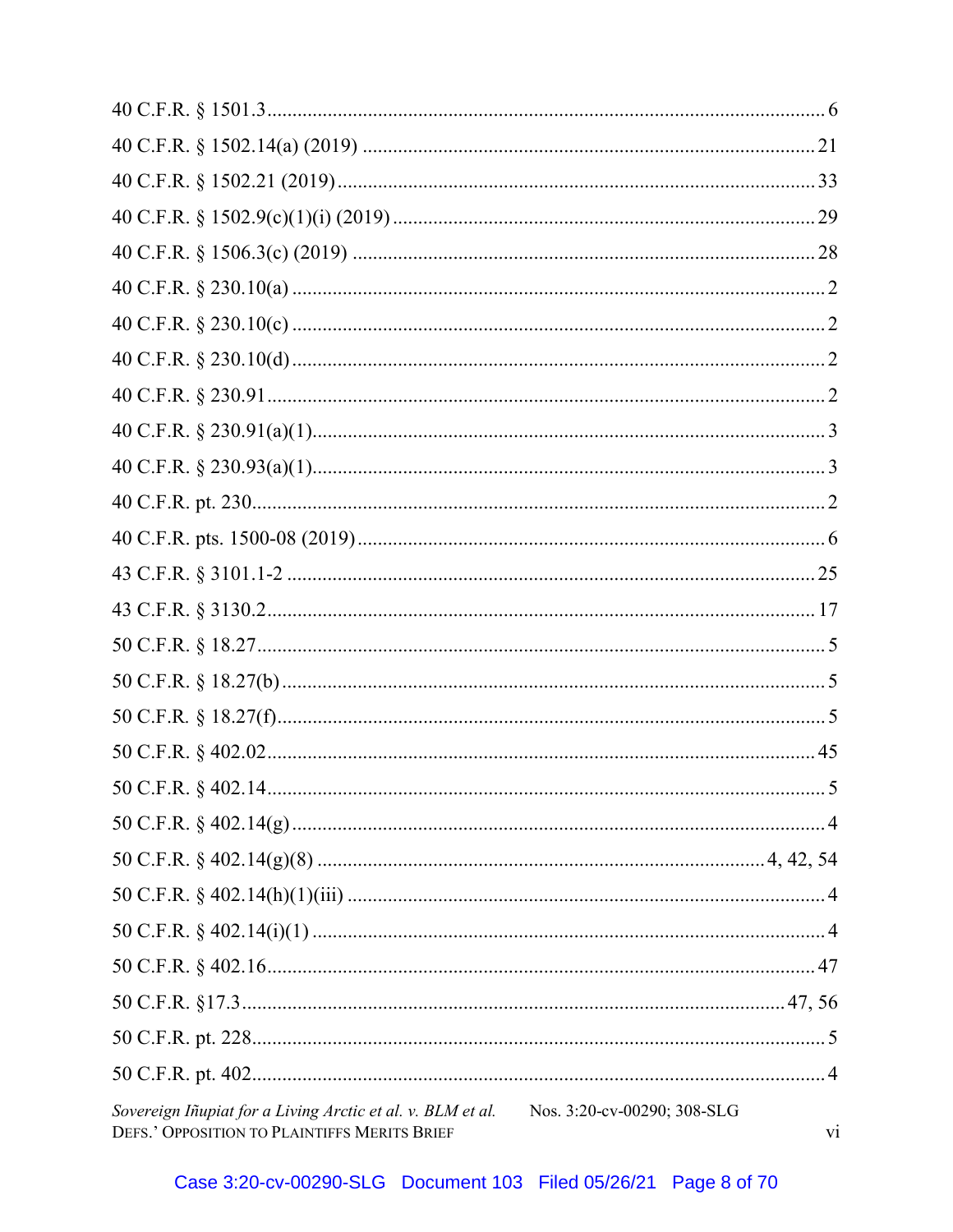# **Other Authorities**

vii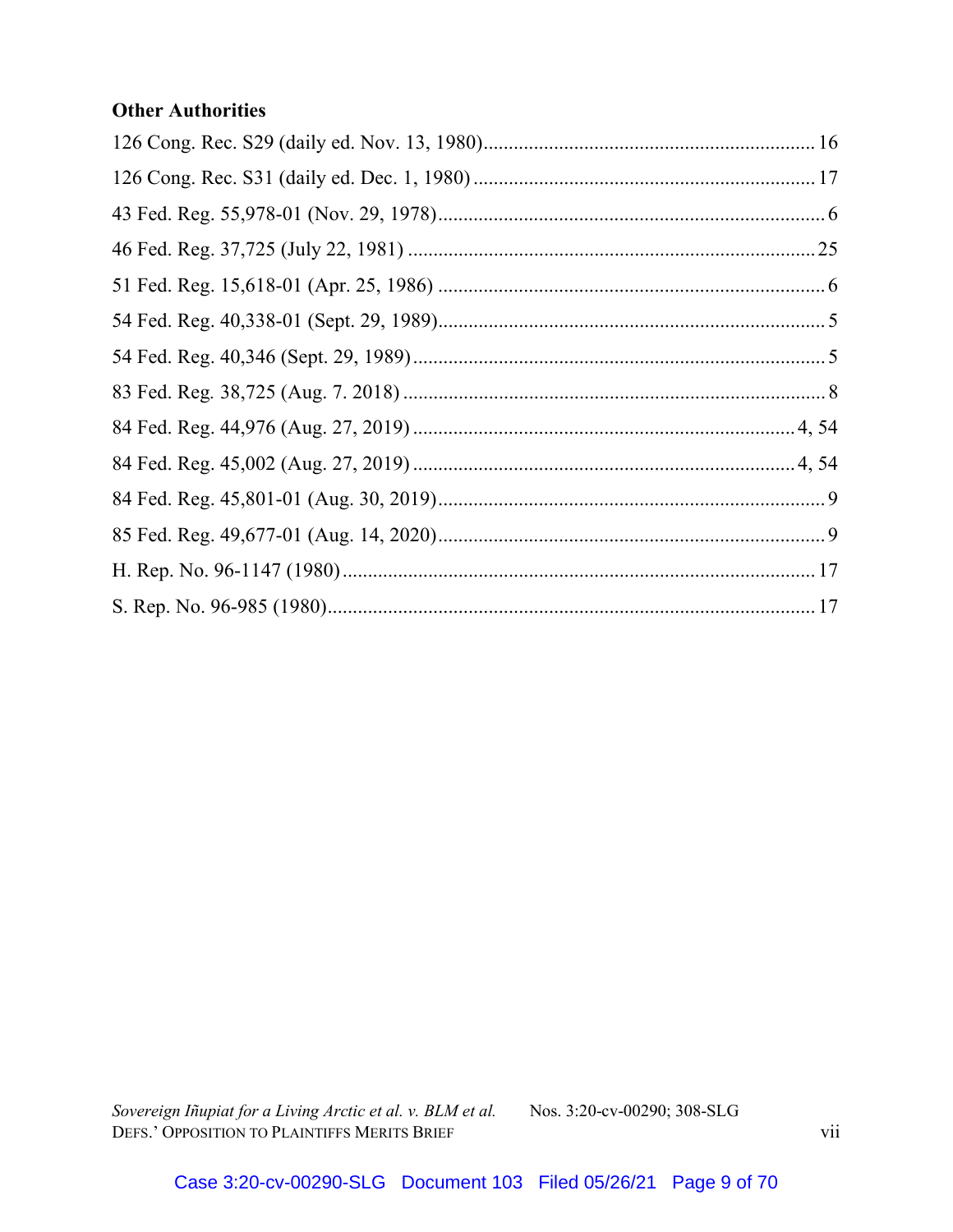### **INTRODUCTION**

 The Willow Master Development Plan Project ("Willow Project") allows for the construction and operation of infrastructure needed to develop certain federal oil and gas resources under leaseholds in the National Petroleum Reserve in Alaska ("NPR-A"). These leaseholds exist because Congress directed the Department of the Interior to conduct an oil and gas leasing program in the NPR-A. To that end, the Bureau of Land Management ("BLM") established which lands in the NPR-A would be open for leasing, and then held lease sales and issued leases, none of which are challenged here. ConocoPhillips Alaska, Inc. ("Conoco")—the lessee in this case—seeks to develop the Willow Project in order to extract oil and gas pursuant to federal law and its valid lease rights.

The Willow Project was approved after years of analysis, consultation with cooperating agencies including the U.S. Fish and Wildlife Service ("the Service") and the U.S. Army Corps of Engineers ("the Corps"), significant public input, and the completion of an environmental impact statement ("EIS") and biological opinion ("BiOp"). Plaintiffs seek to stop the extraction of resources from the Petroleum Reserve by cherrypicking the records of BLM, the Service, and the Corps, to suggest that the federal agencies' analyses violated the National Environmental Policy Act ("NEPA"), Clean Water Act ("CWA"), and Endangered Species Act ("ESA"). To the contrary, Federal Defendants complied with the requirements of these statutes and other applicable legal requirements, and Plaintiffs' claims should be rejected.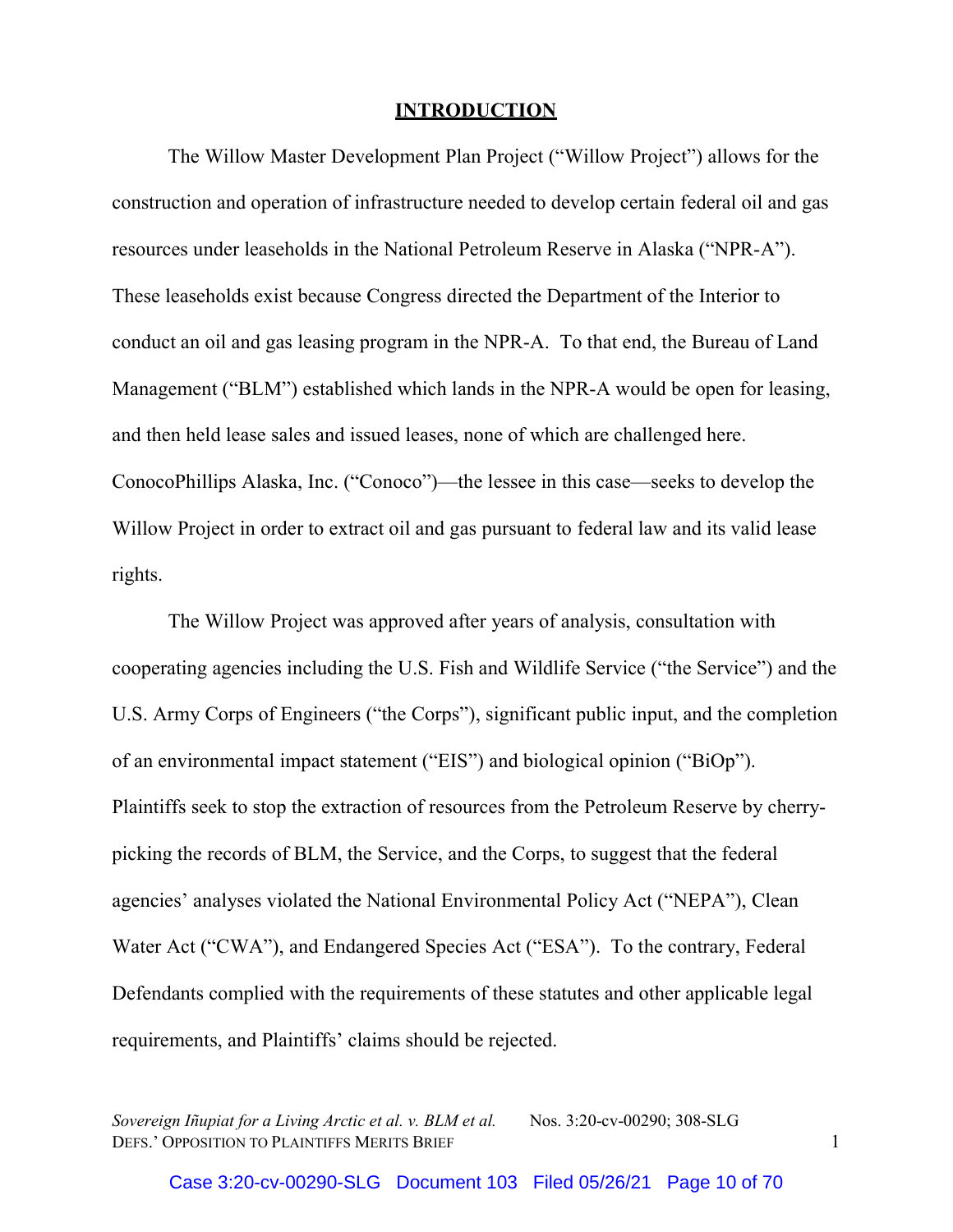#### **BACKGROUND**

#### I. Legal Background

#### A. Clean Water Act

The Clean Water Act is designed "to restore and maintain the chemical, physical, and biological integrity of the Nation's waters." 33 U.S.C. § 1251(a). Consistent with this purpose, the CWA prohibits the discharge of pollutants, including dredged or fill material, from a point source into navigable waters, unless authorized by a CWA permit. 33 U.S.C. § 1311(a). CWA Section 404 gives the Corps authority to permit discharges of dredged and fill material into navigable waters, including wetlands. 33 U.S.C. § 1344. The Corps may issue individual permits on a case-by-case basis after extensive sitespecific documentation and review, an opportunity for public hearing, a public interest review, and a formal determination. See generally 33 C.F.R. pts. 323, 325.

Regulations known as the Section 404(b)(1) Guidelines (the "Guidelines") govern the Corps' evaluation of permit applications. 33 U.S.C.  $\S$  1344(b)(1), (h)(1)(A)(i); see 40 C.F.R. pt. 230. In evaluating a permit application under the Guidelines, the Corps undertakes a multi-step process. First, the Corps determines if impacts to wetlands can be avoided by considering offsite alternatives. See 40 C.F.R. § 230.10(a). Second, the Corps determines whether the project would cause "significant degradation" to waters of the United States. See id.  $\S 230.10(c)$ . Third, if impacts cannot be avoided, the Corps attempts to minimize those impacts. See id.  $\S 230.10(d)$ . Finally, the Corps considers how any unavoidable impacts can be mitigated through compensatory mitigation. See id. § 230.91.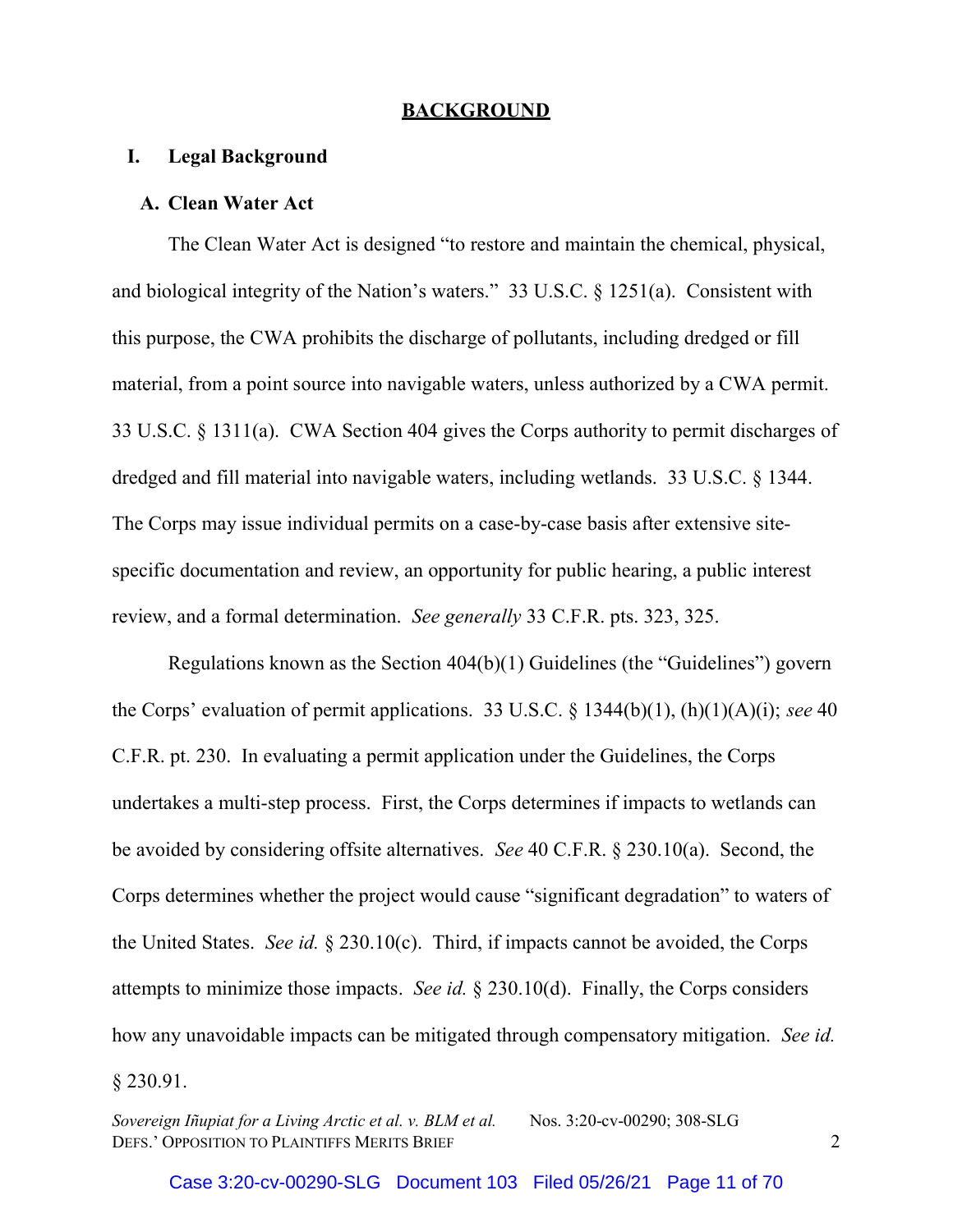The Guidelines require compensatory mitigation to offset "unavoidable impacts" to waters of the United States caused by work authorized by Section 404 permits. 40 C.F.R. § 230.91(a)(1). Compensatory mitigation is required for "significant resource losses which are specifically identifiable, reasonably likely to occur, and of importance to the human or aquatic environment." 33 C.F.R.  $\S 320.4(r)(2)$ . The permit applicant is responsible for proposing an appropriate compensatory mitigation option. Id. § 332.3(a)(1). When evaluating the proposed compensatory mitigation option, the Corps determines which option is environmentally preferable based on an assessment of a number of factors, including: (1) the likelihood for ecological success and sustainability; (2) the location of the compensation site relative to the impact site and the significance within the watershed; and (3) the costs of the compensatory mitigation project. 40 C.F.R. § 230.93(a)(1); see also Memorandum of Agreement Between the Department of the Army and the Environmental Protection Agency Concerning Mitigation Sequence for Wetlands in Alaska Under Section 404 of the Clean Water Act at 2–3 (June 15, 2018) (outlining specific principles for mitigation projects in Alaska)

(https://www.epa.gov/sites/production/files/2018-

06/documents/epa\_army\_moa\_alaska\_mitigation\_cwa\_404\_06-15-2018\_0.pdf).

#### B. Endangered Species Act

Sovereign Iñupiat for a Living Arctic et al. v. BLM et al. Nos. 3:20-cv-00290; 308-SLG DEFS.' OPPOSITION TO PLAINTIFFS MERITS BRIEF 3 Congress enacted the ESA to protect and conserve endangered and threatened species and the ecosystems on which they depend. 16 U.S.C. § 1531(b). "Each Federal agency shall, in consultation with and with the assistance of the Secretary, insure that any action authorized, funded, or carried out by such agency . . . is not likely to jeopardize the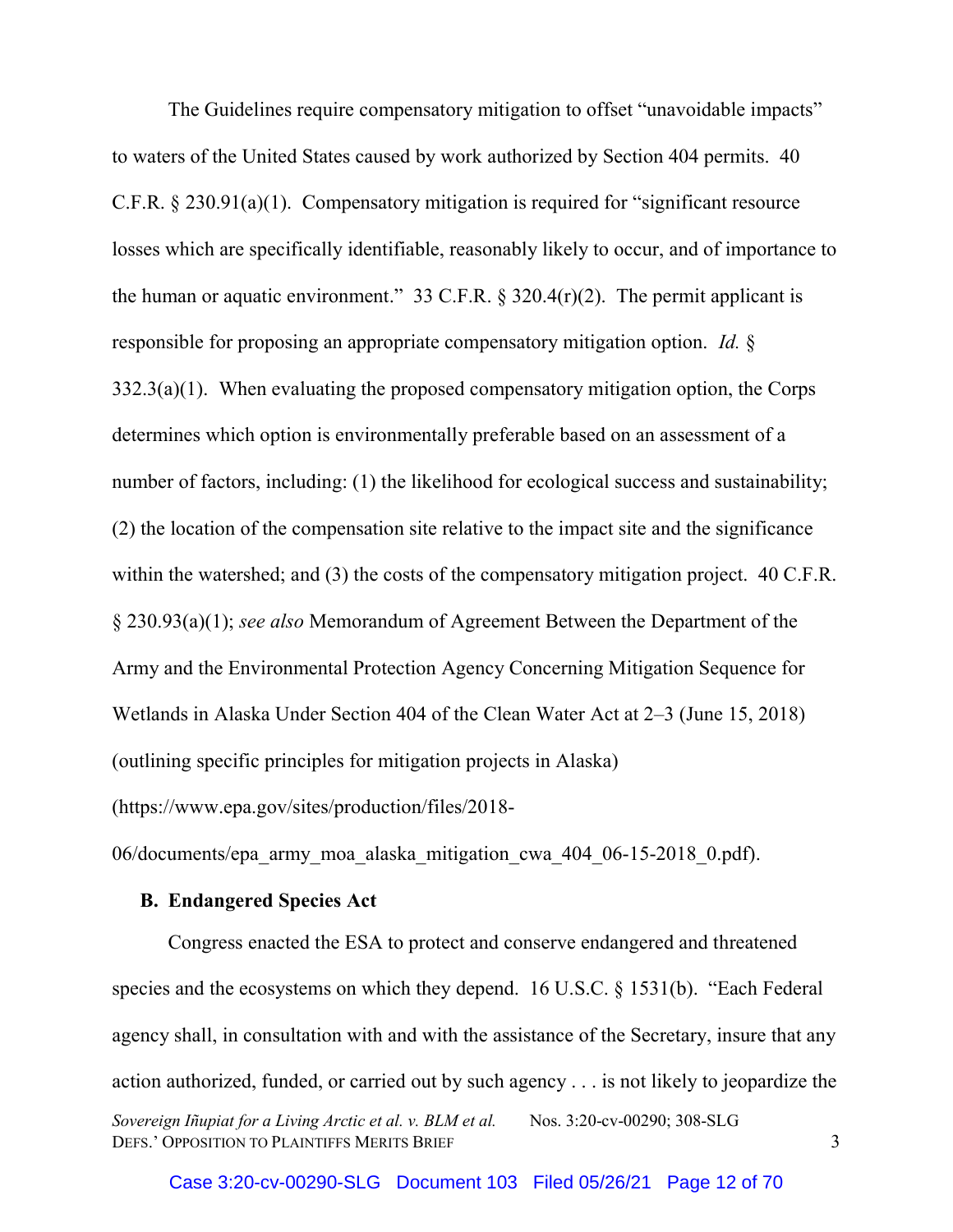continued existence of any endangered species or threatened species or result in the destruction or adverse modification of [designated critical] habitat . . . ." 16 U.S.C.  $\S$  1536(a)(2); see 50 C.F.R. pt. 402.<sup>1</sup>

Formal consultation, which was the process followed here, culminates in a biological opinion ("BiOp"), which includes a "detailed discussion of the effects of the action on listed species or critical habitat." 50 C.F.R. § 402.14(h)(1)(iii). The BiOp assesses the likelihood of the proposed action resulting in jeopardy to a listed species or destruction or adverse modification to designated critical habitat. 50 C.F.R. § 402.14(g). If an action is not likely to result in jeopardy or destruction or adverse modification of critical habitat, but is reasonably likely to result in "take" incidental to the proposed action, then the Service includes an incidental take statement in the BiOp. 16 U.S.C. § 1536(b)(4); 50 C.F.R. § 402.14(i)(1). If the action agency implements the project as proposed and complies with the terms and conditions of the incidental take statement, ESA Section 7(o)(2) exempts the specified level of take from the ESA Section 9 take prohibition. 16 U.S.C. § 1536(o)(2).

### C. Marine Mammal Protection Act

The Marine Mammal Protection Act ("MMPA") prohibits the take of marine

 $1$ On October 28, 2019, new implementing regulations for the ESA went into effect regarding how the Service accounts for mitigation measures included in a proposed action. See 50 C.F.R. § 402.14(g)(8); Regulations for Interagency Cooperation, 84 Fed. Reg. 44,976-01, 45,002-07 (Aug. 27, 2019). These revised regulations govern the Service's Section 7 analysis at issue in this case.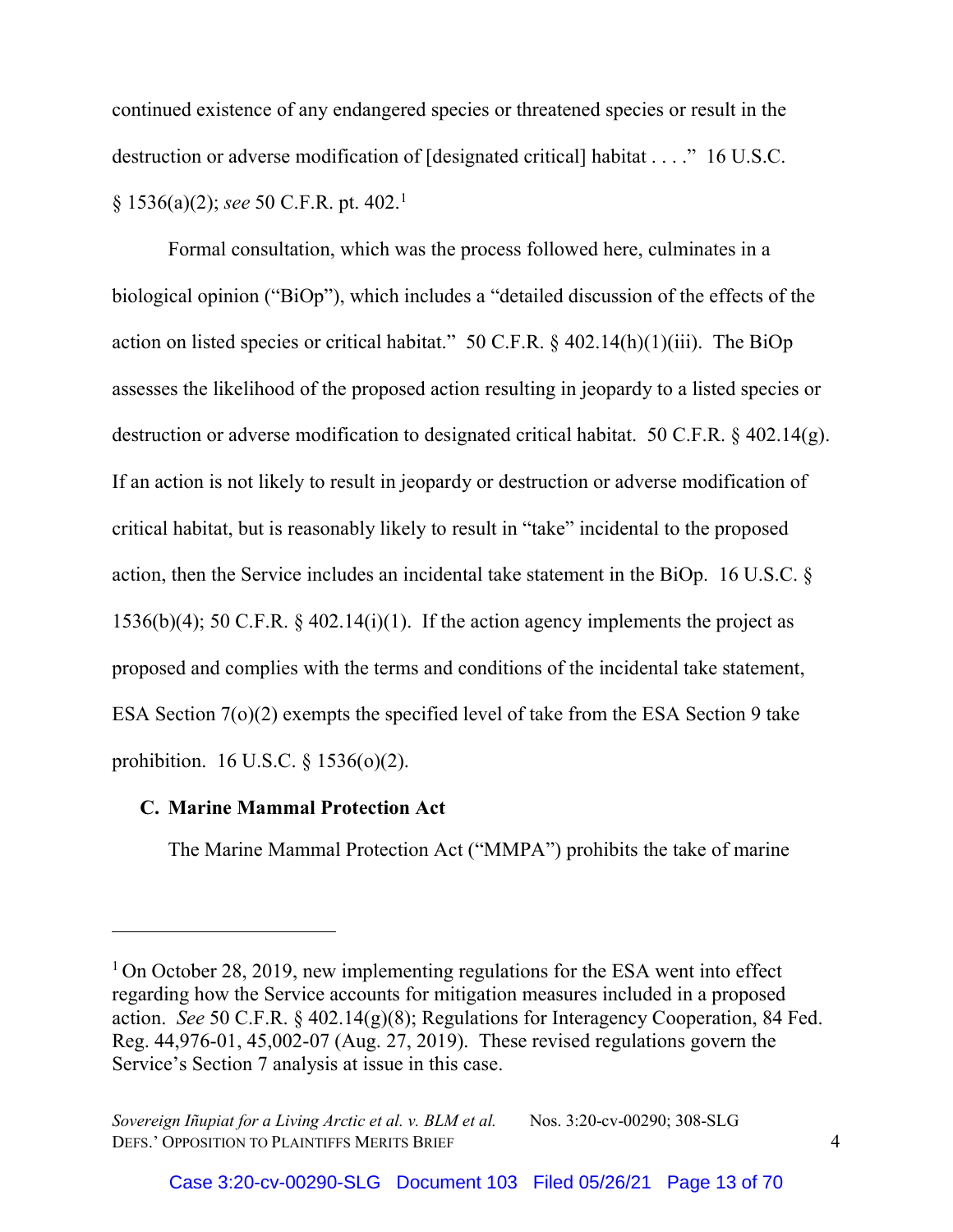mammals, but its scope is narrower and its procedures distinct from those of Sections 7 and 9 of the ESA. "Take" in the MMPA is similar to, but not the same as "take" under Section 9 of the ESA.

The MMPA allows the Service to permit the incidental take of "small numbers" of marine mammals pursuant to a specified activity for a limited period. The total incidental take must have a "negligible impact" on the species or stock and cannot have an "unmitigable adverse impact" on the availability of the species or stock for specified subsistence uses. 16 U.S.C. § 1371(a)(5)(A)(i)(I); see also 50 C.F.R. § 18.27(b). If the incidental take meets these requirements, the Service will upon request prescribe regulations setting forth permissible methods of taking the species in question and other means of effecting the least adverse impact possible on the species and its habitat. See 50 C.F.R. § 18.27(b). Proposed regulations are subject to public notice-and-comment. 16 U.S.C.  $\S$  1371(a)(5)(A)(I). Once the regulations are finalized and promulgated, the Service issues individual letters of authorization to authorize the incidental take from activities conducted pursuant to established regulations. 50 C.F.R. § 18.27(f).

With respect to marine mammals, the Service cannot issue an incidental take statement authorizing the take of an endangered or threatened species under the ESA until the take has been authorized under the MMPA. 16 U.S.C.  $\S$  1536(b)(4)(C); see also Incidental Take of Endangered, Threatened, and Other Depleted Marine Mammals, 54 Fed. Reg. 40,338-01, 40,346 (Sept. 29, 1989), codified at 50 C.F.R. §§ 18.27, 402.14, and 50 C.F.R. pt. 228.

Sovereign Iñupiat for a Living Arctic et al. v. BLM et al. Nos. 3:20-cv-00290; 308-SLG DEFS.' OPPOSITION TO PLAINTIFFS MERITS BRIEF 5

Case 3:20-cv-00290-SLG Document 103 Filed 05/26/21 Page 14 of 70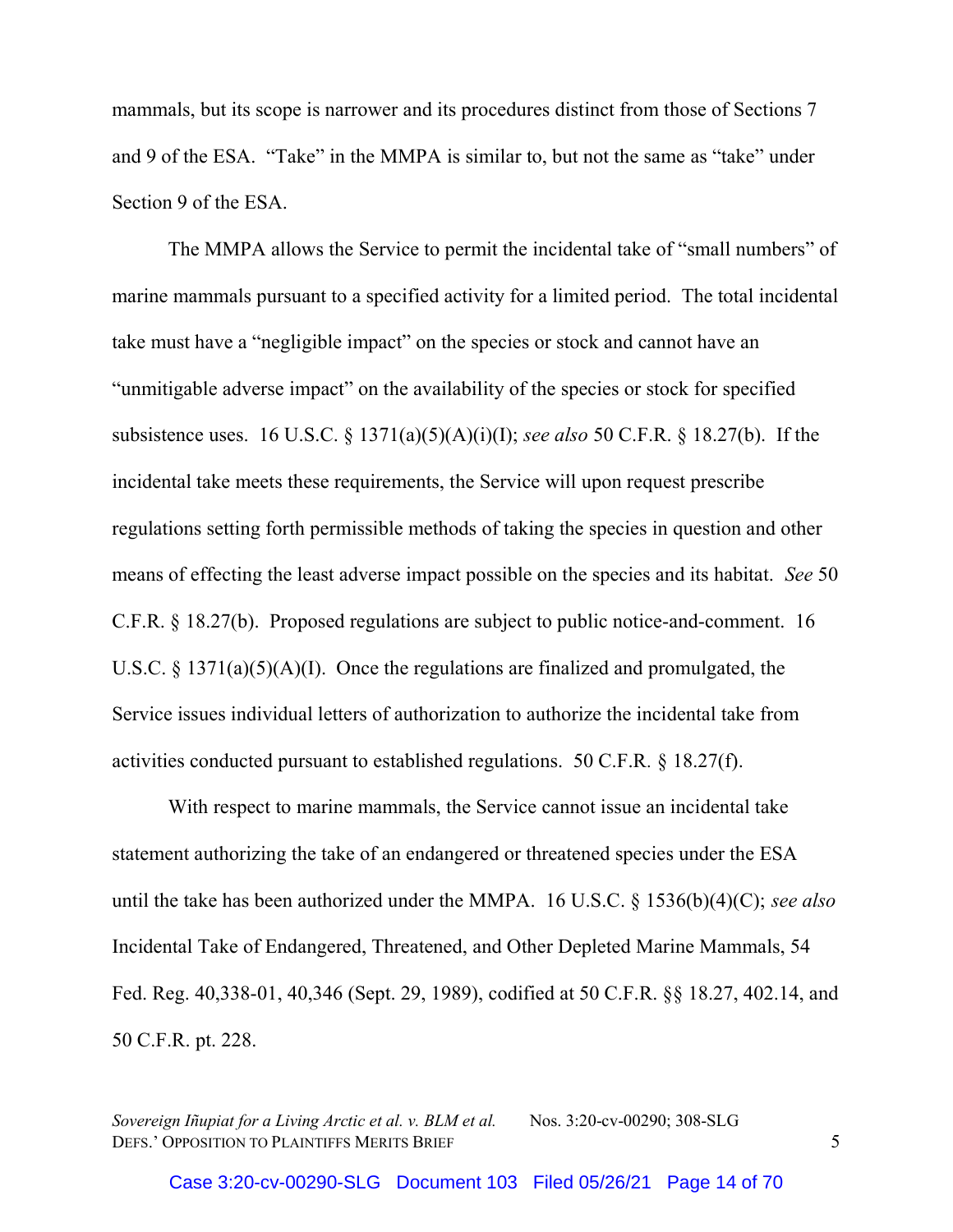### D. National Environmental Policy Act

NEPA serves the dual purpose of informing agency decision-makers of the significant environmental effects of proposed major federal actions and ensuring that relevant information is made available to members of the public so that they "may also play a role in both the decisionmaking process and the implementation of that decision." See Robertson v. Methow Valley Citizens Council, 490 U.S. 332, 349 (1989). To meet these dual purposes, NEPA requires that an agency prepare a comprehensive EIS for "major Federal actions significantly affecting the quality of the human environment . . . ." 42 U.S.C.  $\S$  4332(2)(C); 40 C.F.R.  $\S$  1501.3.<sup>2</sup> NEPA imposes purely procedural requirements, and "does not require that certain outcomes be reached as a result of the evaluation." Nat. Res. Def. Council, Inc. v. EPA, 822 F.2d 104, 129 (D.C. Cir. 1987). "Other statutes may impose substantive environmental obligations on federal agencies, but NEPA merely prohibits uninformed – rather that unwise – agency action." Robertson, 490 U.S. at 351 (footnote omitted). A reviewing court is not to "substitute its judgment for that of the agency." California v. Block, 690 F.2d 753, 761 (9th Cir. 1982). Rather, "[o]nce satisfied that a proposing agency has taken a 'hard look' at a decision's

<sup>&</sup>lt;sup>2</sup> The Council on Environmental Quality (CEQ) promulgated regulations implementing NEPA in 1978, 43 Fed. Reg. 55,978-01 (Nov. 29, 1978), and a minor substantive amendment to those regulations in 1986, see 51 Fed. Reg. 15,618-01 (Apr. 25, 1986). More recently, the Council published a new rule, effective September 14, 2020, substantially revising the 1978 regulations. The claims in this case arise under the 1978 regulations, as amended in 1986. All citations to the Council's regulations in this brief refer to those regulations as codified at 40 C.F.R. Parts 1500-08 (2019).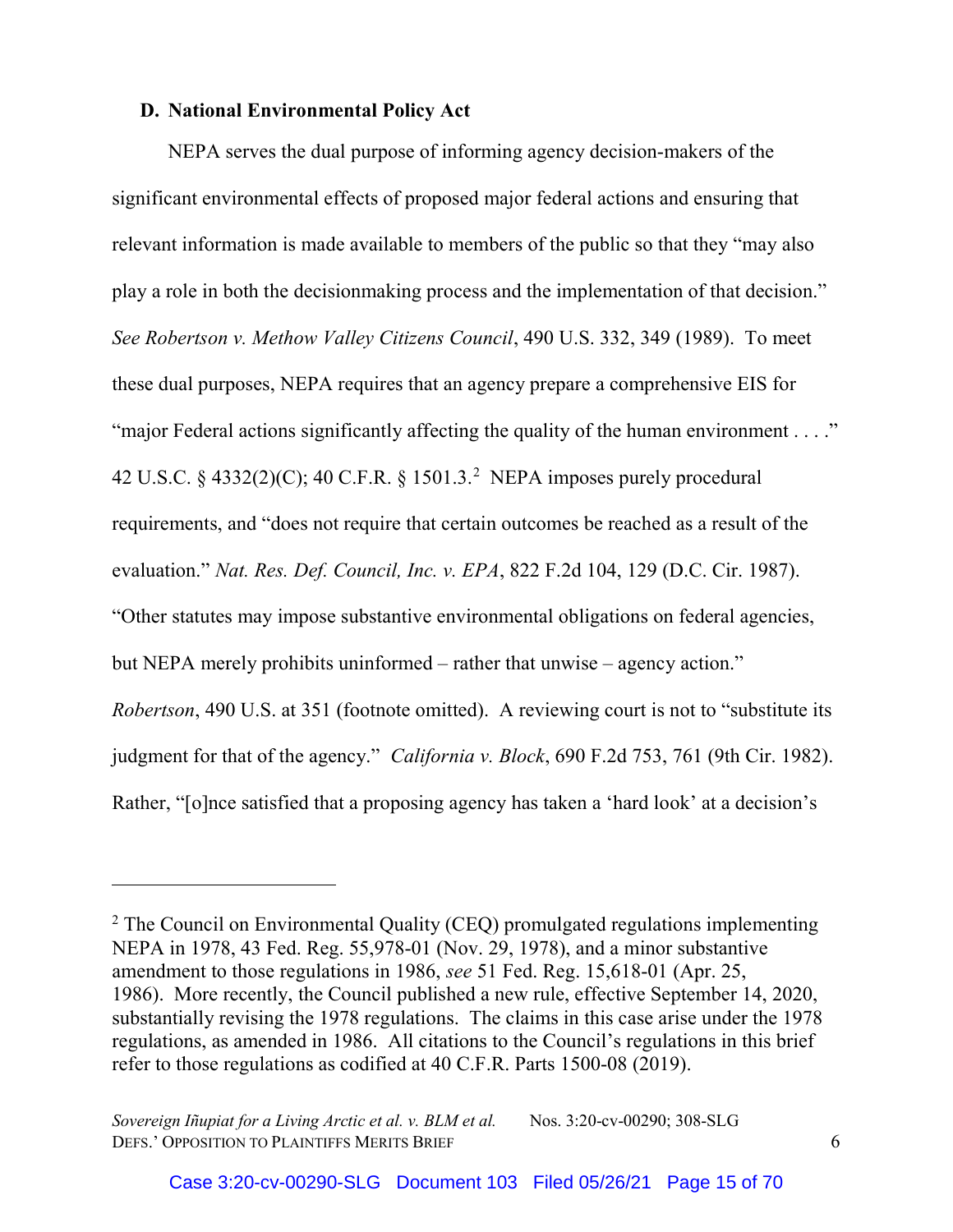environmental consequences, the review is at an end." Id. (citing Kleppe v. Sierra Club, 427 U.S. 390, 410 n.21 (1976)).

#### II. Factual Background

The nearly 23 million acres that comprise the NPR-A were originally designated a naval petroleum reserve by executive order in 1923. N. Alaska Env't. Ctr. v. Kempthorne, 457 F.3d 969, 973 (9th Cir. 2006). The U.S. Navy managed the Petroleum Reserve until 1976, when Congress enacted the Naval Petroleum Reserves Production Act ("NPRPA"), Pub. L. No. 94-258, 90 Stat. 303 (1976), re-designating the reserve as the "National Petroleum Reserve in Alaska," withdrawing it from operation of the mining and mineral leasing laws, and placing it under the jurisdiction of the Secretary of the Interior. NPRPA, 90 Stat. 303. Congress amended the NPRPA in the Department of the Interior Appropriations Act for Fiscal Year 1981, Pub. L. No. 96-514, 94 Stat. 2957, 2964–65 (1980) ("1980 Rider"), by directing the Secretary of the Interior to undertake "an expeditious program of competitive leasing of oil and gas in the [NPR-A]." Id. at 2964.

Sovereign Iñupiat for a Living Arctic et al. v. BLM et al. Nos. 3:20-cv-00290; 308-SLG DEFS.' OPPOSITION TO PLAINTIFFS MERITS BRIEF 7 In November 2012, BLM issued an Integrated Activity Plan/Environmental Impact Statement ("IAP/EIS") covering the entire NPR-A as a single planning area, to address the "nation's need for production of more oil and gas through additional leasing in the NPR-A, and to protect surface values consistent with the exploration and development of oil and gas." BLM\_AR268917. The February 2013 record of decision ("ROD") for the 2012 IAP/EIS made 11.8 million acres of NPR-A available for oil and gas leasing, subject to numerous lease stipulations and best management practices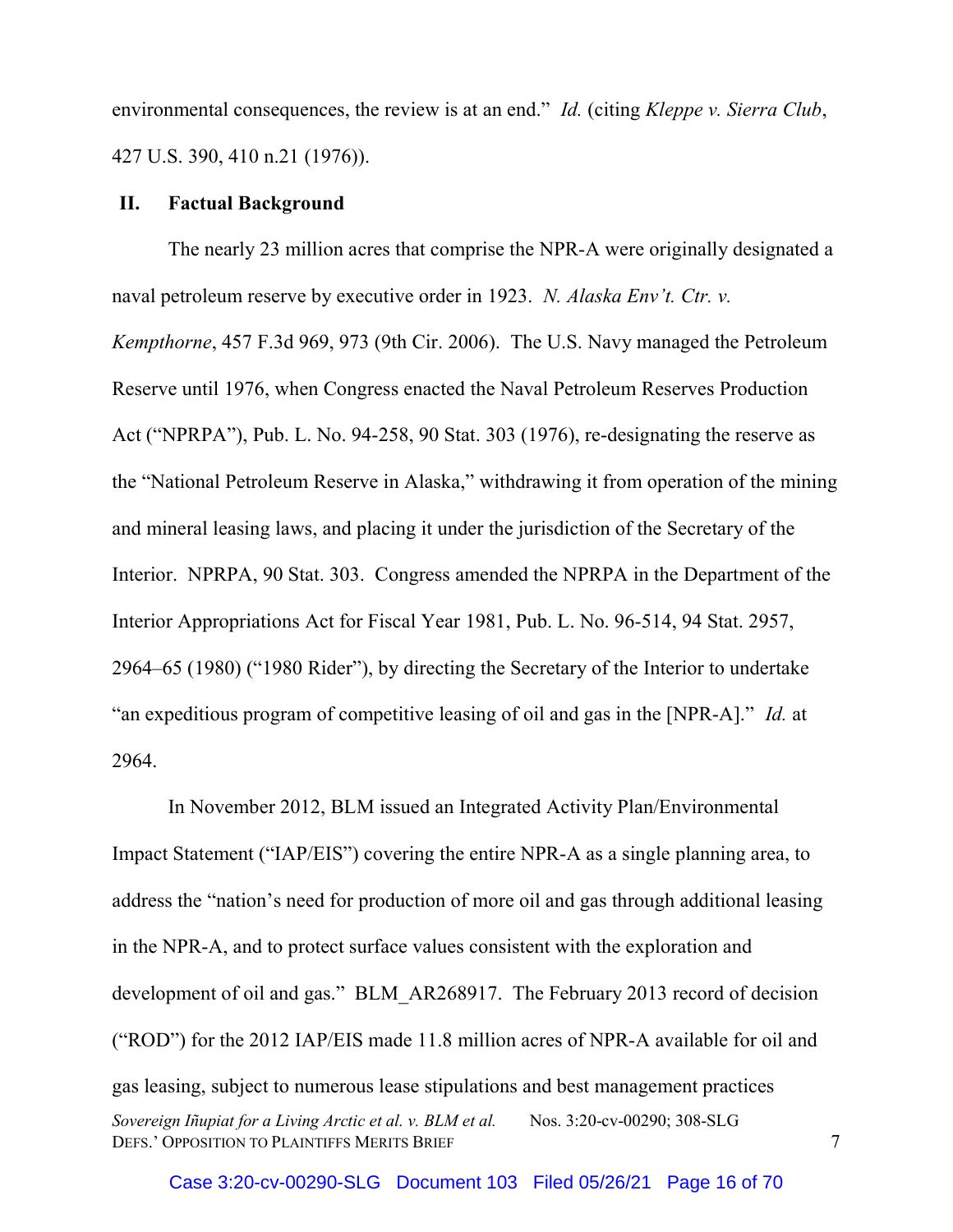imposing requirements on lessees when constructing facilities and conducting oil and gas operations. BLM\_AR271559, BLM\_AR271562-63, BLM\_AR271596-650. In June 2020, BLM issued a new Final IAP/EIS for the NPR-A. BLM\_AR286553. On December 31, 2020, the Secretary of the Interior signed the ROD adopting Alternative E, the preferred alternative in the 2020 IAP/EIS, opening an additional 6.8 million acres in NPR-A to oil and gas leasing subject to numerous lease stipulations and required operating procedures (formerly called best management practices). BLM\_AR287107-09, BLM\_AR287125-67.

Conoco has valid leases within the NPR-A, issued prior to the 2020 IAP that "provide the right to develop the oil and gas resources therein." BLM\_AR182372. Conoco requested that BLM prepare an EIS for the Willow Master Development Plan, which proposes to build "infrastructure components for the purpose of oil and gas development." BLM AR182389. The Willow Project may include up to five drill sites, a central processing facility, an operations center pad, up to thirty seven miles of gravel roads, ice roads, one to two airstrips, up to 385.5 miles of pipelines, and a gravel mine, as well as the transportation of modules for hauling project materials to the Project area. *Id.* The Willow Project is anticipated to produce approximately 586 million barrels of oil over its lifetime. Id. In response to Conoco's request, on August 7, 2018, BLM issued a Notice of Intent to Prepare an EIS for the Willow Master Development Plan Oil and Gas Prospect, Alaska. 83 Fed. Reg. 38,725-01, 38,725-26. BLM held an extended scoping period ending September 20, 2018, with an additional extension for the Community of Nuiqsut to comment. BLM\_AR182391.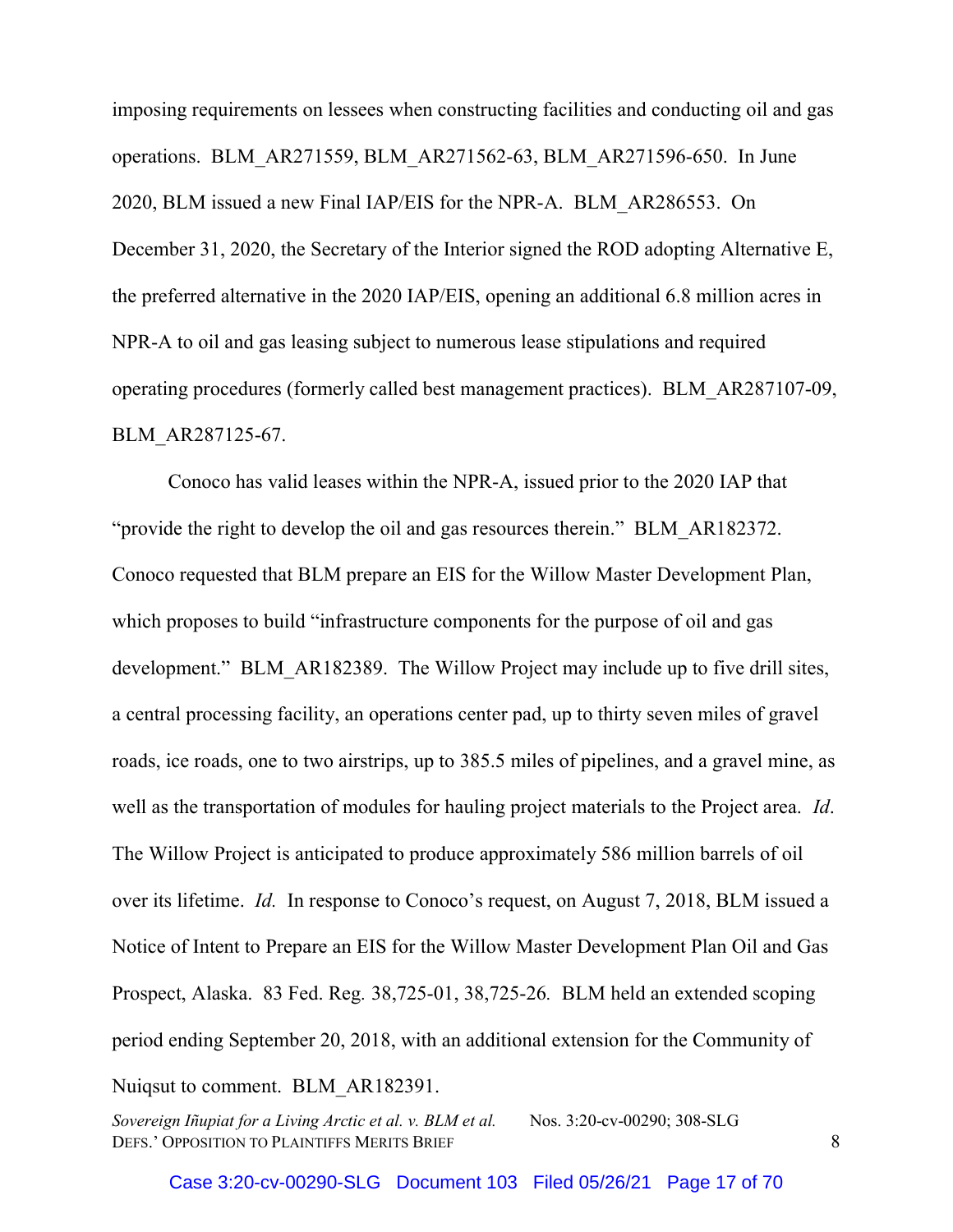On August 30, 2019, BLM issued a notice of availability of the Willow Draft EIS ("DEIS"). 84 Fed. Reg. 45,801-01. The comment period was open until October 29, 2019, and multiple public meetings were held during that comment period. BLM\_AR182392. BLM received 935 submissions during the DEIS public comment period. *Id.* In response to subsistence-related concerns raised during the public comment period, Conoco amended its application to incorporate a new module delivery option (via an ice bridge across the Colville River), as well as other modifications to its project design. Id. BLM issued a Supplement to the DEIS ("SDEIS") on March 20, 2020, reflecting these changes. Id. BLM held an additional forty-five-day comment period for the SDEIS, during which BLM held eight virtual meetings via Zoom (due to the COVID-19 pandemic) and received a total of 31,015 submissions. BLM\_AR182393. On August 14, 2020, BLM issued a Notice of Availability of the Final EIS ("FEIS"). 85 Fed. Reg. 49,677-01. On October 26, 2020, then-Secretary of the Interior Bernhardt signed the ROD adopting Alternative B of the FEIS (Conoco's proposed project) and Module Delivery Option 3 (the Colville River Crossing). BLM AR186073.

In March 2020, BLM also requested ESA Section 7 consultation with the Service on the potential effects of the Willow Project on ESA-listed species, including the polar bear at issue in this lawsuit, and certain designated critical habitat. FWS\_AR000097. In October 2020, the Service issued its BiOp and concluded consultation. With respect to the polar bear, the Service determined that the Willow Project was not likely to jeopardize the continued existence of the polar bear or adversely modify its designated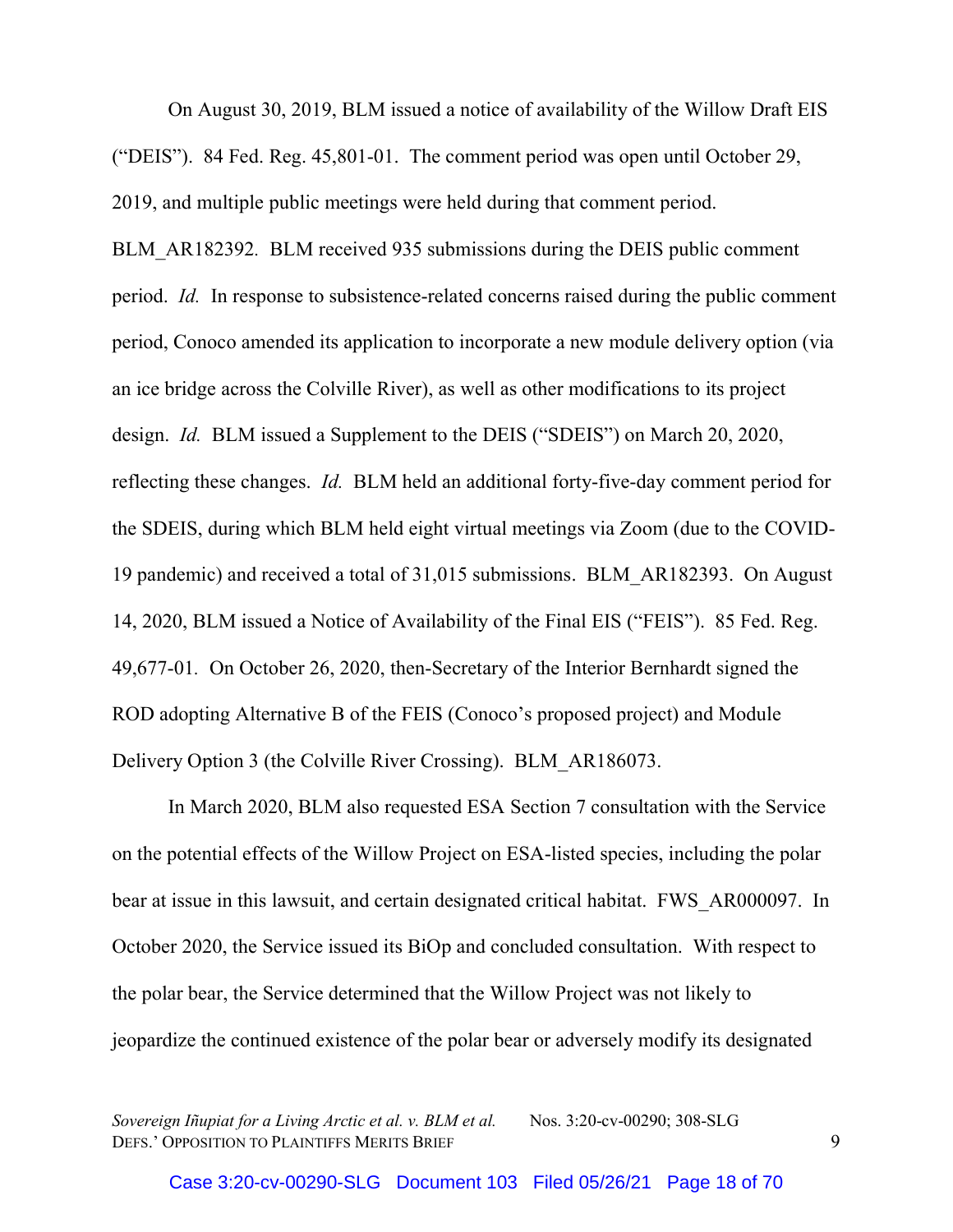critical habitat. FWS\_AR000763-66.<sup>3</sup>

The U.S. Army Corps of Engineers was a cooperating agency in the development of the FEIS. Corps\_AR000150. In addition, the Corps evaluated Conoco's application for a permit under Section 404 of the CWA to discharge fill and dredged material, as well as perform work in waters of the United States ("WOUS"), including wetlands, for purposes of constructing the Willow Project. Id. The permit granted by the Corps authorizes the permanent discharge of fill and dredged materials into 481.1 acres of WOUS, and the temporary discharge of fill and dredged material into 157.9 acres of WOUS. Corps AR000151. In addition, 135.8 acres of wetlands would permanently be converted to open water. Id.

#### LEGAL STANDARDS

 Review on the merits is governed by the Administrative Procedure Act, 5 U.S.C. §§ 701-706 ("APA"); City of Sausalito v. O'Neill, 386 F.3d 1186, 1205-06 (9th Cir. 2004). Under the APA, final agency action is reviewed under 5 U.S.C. § 706(2), and such review is highly deferential. Lands Council v. McNair, 537 F.3d 981, 992-94 (9th Cir. 2008) (en banc), overruled in part on other grounds, Winter v. Nat. Res. Def. Council, Inc., 555 U.S. 7, 22 (2008). Agency decisions may be overturned only if "arbitrary, capricious, an abuse of discretion, or otherwise not in accordance with law." Native Ecosystems Council v. Dombeck, 304 F.3d 886, 891 (9th Cir. 2002) (citation

<sup>&</sup>lt;sup>3</sup> Also, under the existing MMPA Southern Beaufort Sea Incidental Take Regulation, the Service issued a Letter of Authorization to Conoco for the Willow project on December 21, 2020.

Sovereign Iñupiat for a Living Arctic et al. v. BLM et al. Nos. 3:20-cv-00290; 308-SLG DEFS.' OPPOSITION TO PLAINTIFFS MERITS BRIEF 10 10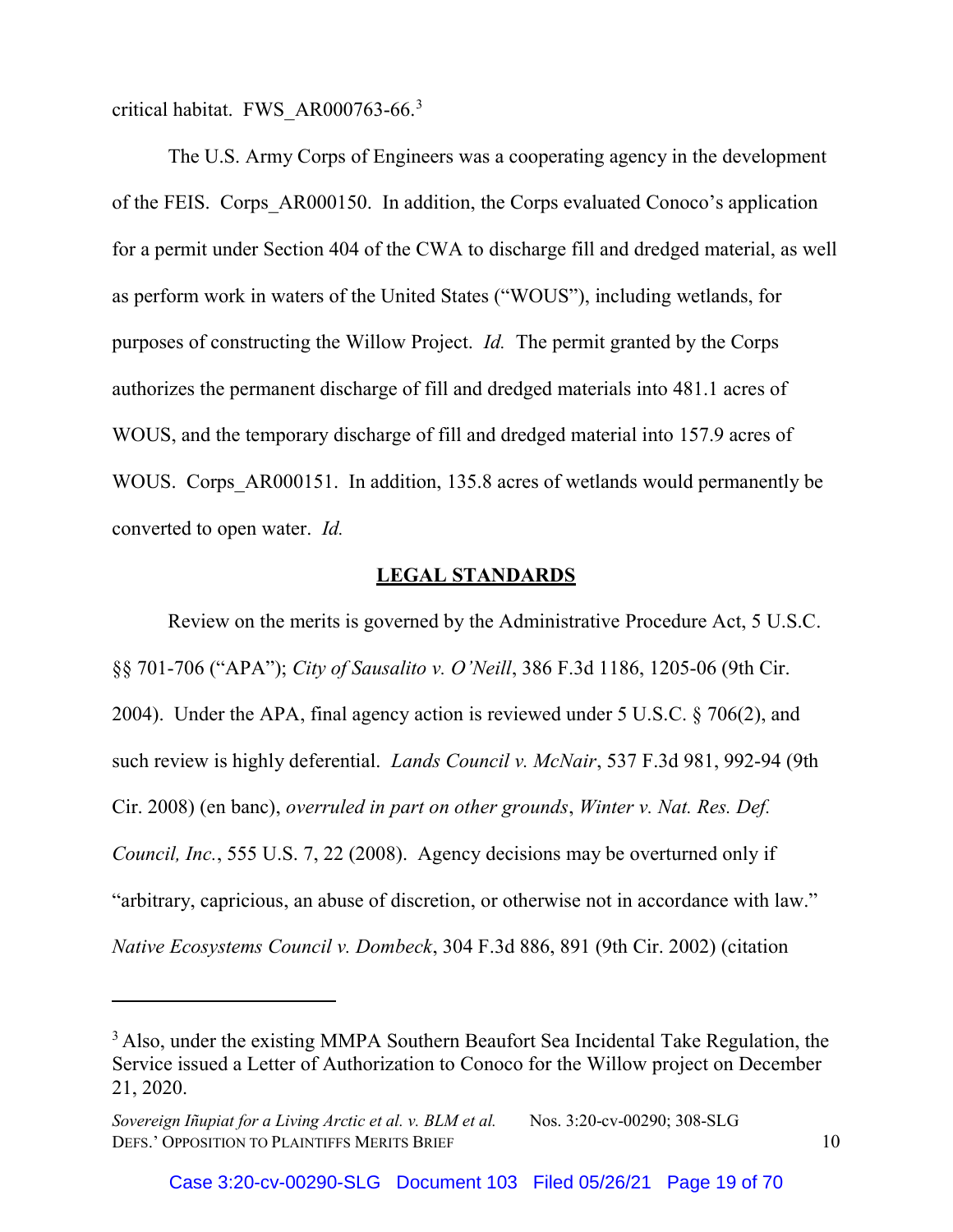omitted). An agency action will be upheld if the agency has considered the relevant factors and articulated a rational connection between the facts found and the choice made. Balt. Gas & Elec. Co. v. Nat. Res. Def. Council, Inc., 462 U.S. 87, 105-06 (1983). The court may not substitute its judgment for that of the agency. Motor Vehicle Mfrs. Ass'n., v. State Farm Mut. Auto. Ins. Co., 463 U.S. 29, 43 (1983).

#### ARGUMENT

### I. BLM and the Corps Satisfied the Requirements of NEPA

#### A. Plaintiffs' NEPA Claims Are Barred by the NPRPA's Statute of Limitations

The NPRPA states that "[a]ny action seeking judicial review of the adequacy of any program or site-specific environmental impact statement . . . concerning oil and gas leasing in the [NPR-A] shall be barred unless brought in the appropriate District Court within 60 days after notice of the availability of such statement is published in the Federal Register." 42 U.S.C. § 6506a(n)(1). As this Court has explained, the FEIS in this case is both "site-specific" and "concern[s] oil and gas leasing." Sovereign Iñupiat for a Living Arctic v. BLM, Nos. 3:20-cv-290-SLG, 3:20-cv-308-SLG, 2021 WL 343925, at \*9 (D. Alaska Feb. 1, 2021). And it is undisputed that Plaintiffs filed their Complaints 95 days (Sovereign Iñupiat for a Living Arctic ("SILA")) and 129 days (Center for Biological Diversity ("CBD")) after the August 14, 2020 Federal Register notice of availability for the Willow Project FEIS. Complaint, SILA v. BLM, No. 3:20-cv-290- SLG (D. Alaska Nov. 17, 2020), ECF No. 1; Complaint, CBD v. BLM, No. 3:20-cv-308-

Sovereign Iñupiat for a Living Arctic et al. v. BLM et al. Nos. 3:20-cv-00290; 308-SLG DEFS.' OPPOSITION TO PLAINTIFFS MERITS BRIEF 11 2000 12000 12000 12000 12000 12000 12000 12000 12000 12000 120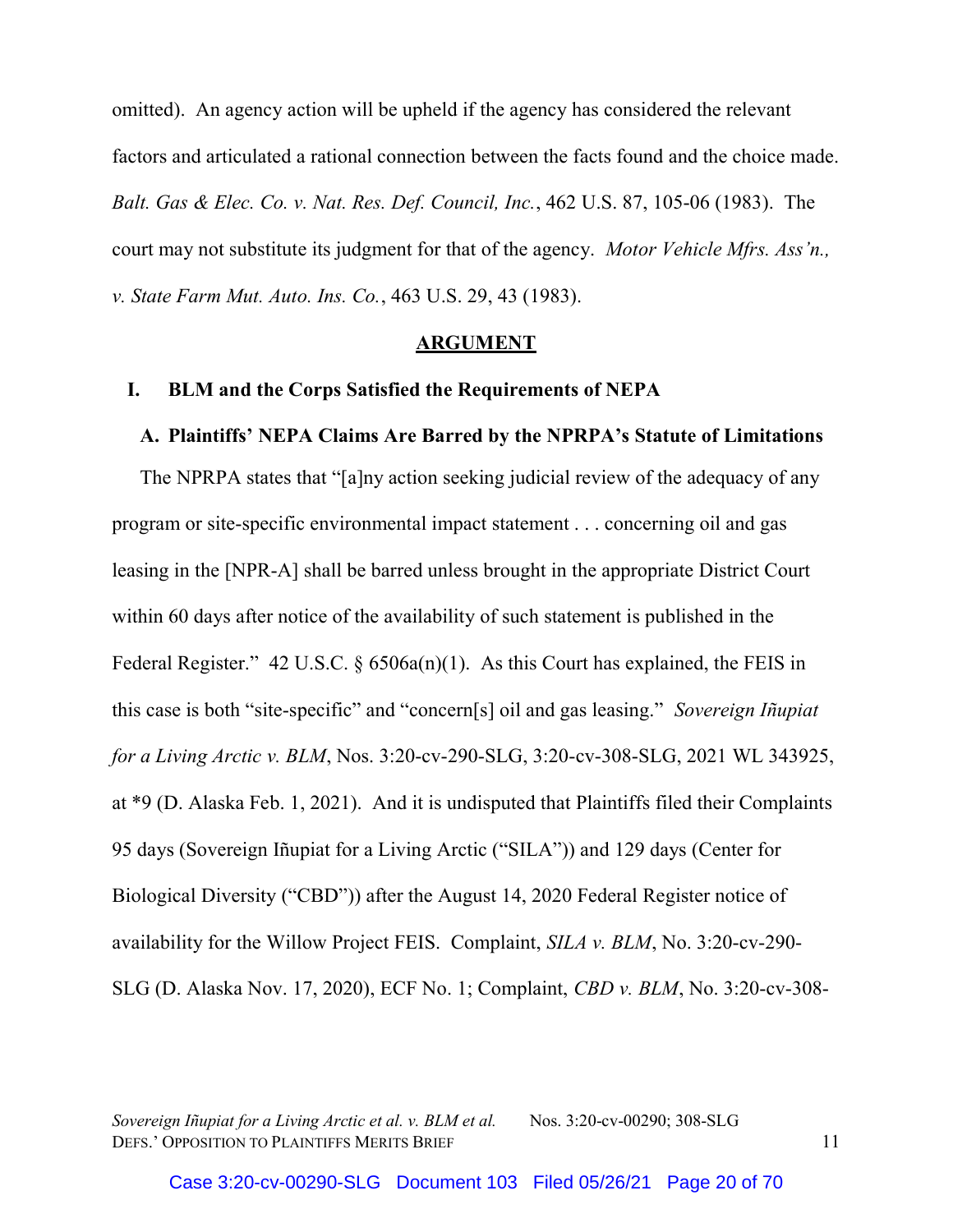SLG, ECF No. 1 (D. Alaska Dec. 21, 2020).<sup>4</sup> Plaintiffs' NEPA claims are thus barred by the sixty-day statute of limitations.

This Court rejected Plaintiffs' various arguments to the contrary in the preliminary injunction stage of the case, and should do so again here. As a preliminary matter, both Plaintiffs' arguments rest on what they describe as a "strong presumption in favor of judicial review of administrative actions." SILA Pls.' Opening Br. for Summ. J. 9, ECF No. 95 ("SILA Br."); see also CBD Pls.' Principal Br. 19-20, ECF No. 92 ("CBD Br."). On that basis, Plaintiffs ask this Court to narrowly construe the NPRPA's limitations provision—which they describe as a "prohibition" of judicial review—and to resolve any ambiguity in favor of allowing review here. The argument fails because the cases Plaintiffs cite address whether a statute should be interpreted to preclude *any* judicial review of certain agency actions (or of certain agency actions under certain circumstances). See Love v. Thomas, 858 F.2d 1347, 1354, 1356 (9th Cir. 1988) (addressing whether a plaintiff's failure to seek an administrative hearing barred judicial review under the Federal Insecticide, Fungicide, and Rodenticide Act); Moapa Band of Paiute Indians v. Dep't of Interior, 747 F.2d 563, 565-66 (9th Cir. 1984) (addressing whether a matter was committed to the agency's sole discretion such as to bar judicial review under 5 U.S.C. § 701); Marble Mountain Audubon Soc'y v. Rice, 914 F.2d 179, 181 (9th Cir. 1990) (addressing whether a challenge to a timber sale was barred by a

<sup>&</sup>lt;sup>4</sup> Hereinafter, pleadings from the SILA docket (3:20-cv-290) and pleadings from the CBD docket (3:20-cv-308) will be prefaced with "SILA" or "CBD" to distinguish them.

Sovereign Iñupiat for a Living Arctic et al. v. BLM et al. Nos. 3:20-cv-00290; 308-SLG DEFS.' OPPOSITION TO PLAINTIFFS MERITS BRIEF 12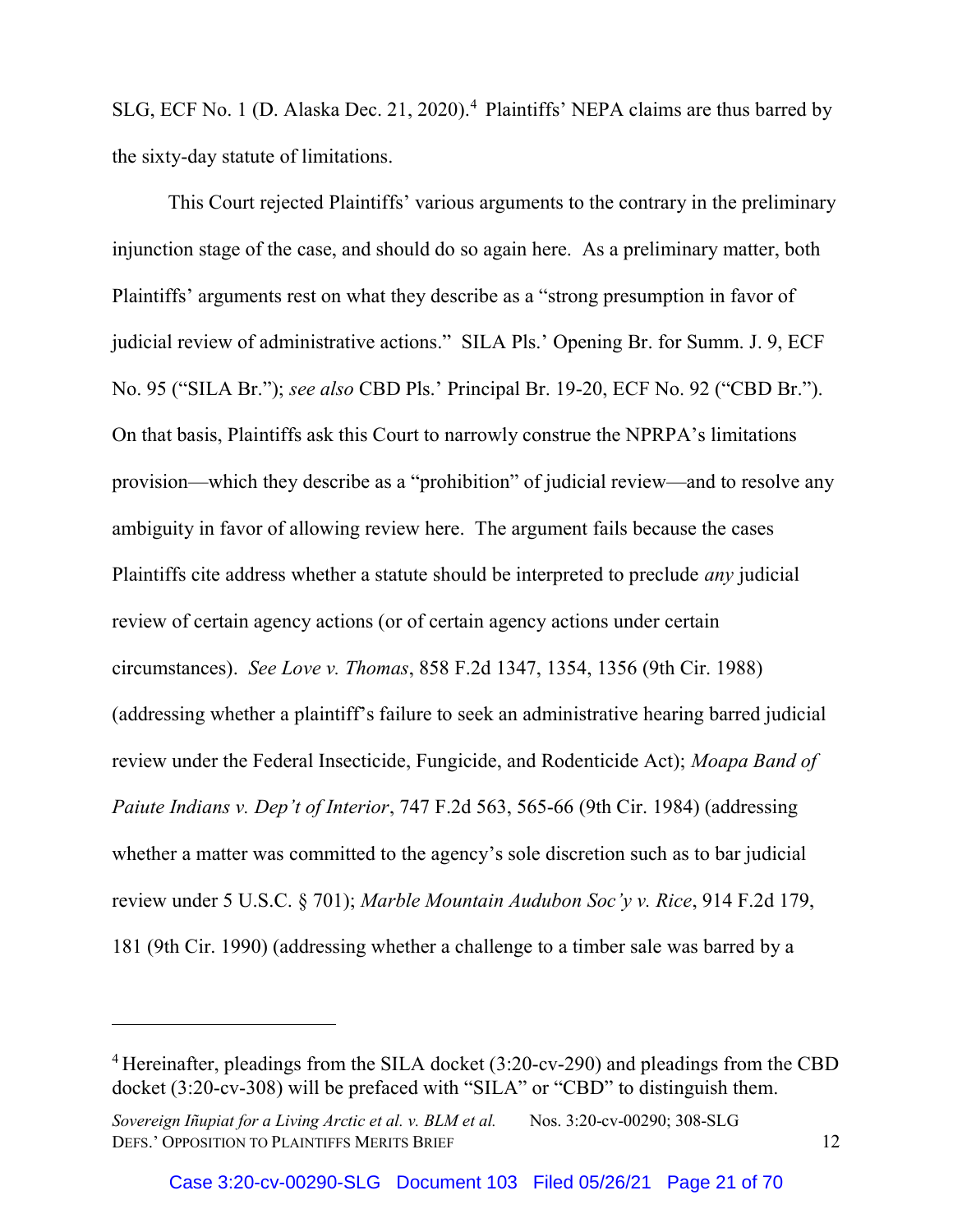statute barring claims "on the sole basis that the plan in its entirety is outdated" (internal citation omitted)). Unlike the statutes in those cited cases, the NPRPA does not preclude judicial review; it merely conditions that review by imposing a deadline, so that challenges do not frustrate Congress's desire for an expeditious program of competitive leasing of oil and gas in the Petroleum Reserve.

 Turning to Plaintiffs' specific arguments, there is no support in the NPRPA's text for Plaintiffs' contention that the statute of limitations applies only to EISs "analyzing the impacts of lease sales." SILA Br. 9; see also CBD Br. 13-14. Plaintiffs rely on grammar rules and cherry-picked dictionary definitions to arrive at the same unavailing conclusion—that leasing is defined only as the act of granting a lease or conveying a right to lessee. SILA Br. 9-10; CBD Br. 13. But other dictionaries define leasing as an ongoing act, i.e., "the act of using or letting somebody use something, especially property or equipment, in exchange for rent or a regular payment."<sup>5</sup> This latter definition comports with the term's common usage; in plain language, leasing an apartment to a tenant does not conclude the moment the lease is signed, but instead when the lease is terminated. And while it is true that the "sale of a lease" is a "point of commitment," at which point a lessee obtains certain legal rights, nothing in *Conner v. Burford* supports the CBD Plaintiffs' contention that the act of leasing ends when a lease is issued. 848 F.2d 1441, 1451 (9th Cir. 1988); see CBD Br. 13.

<sup>5</sup>Leasing, Oxford Learner's Dictionaries,

https://www.oxfordlearnersdictionaries.com/us/definition/english/leasing?q=leasing (last visited May 25, 2021).

Sovereign Iñupiat for a Living Arctic et al. v. BLM et al. Nos. 3:20-cv-00290; 308-SLG DEFS.' OPPOSITION TO PLAINTIFFS MERITS BRIEF 13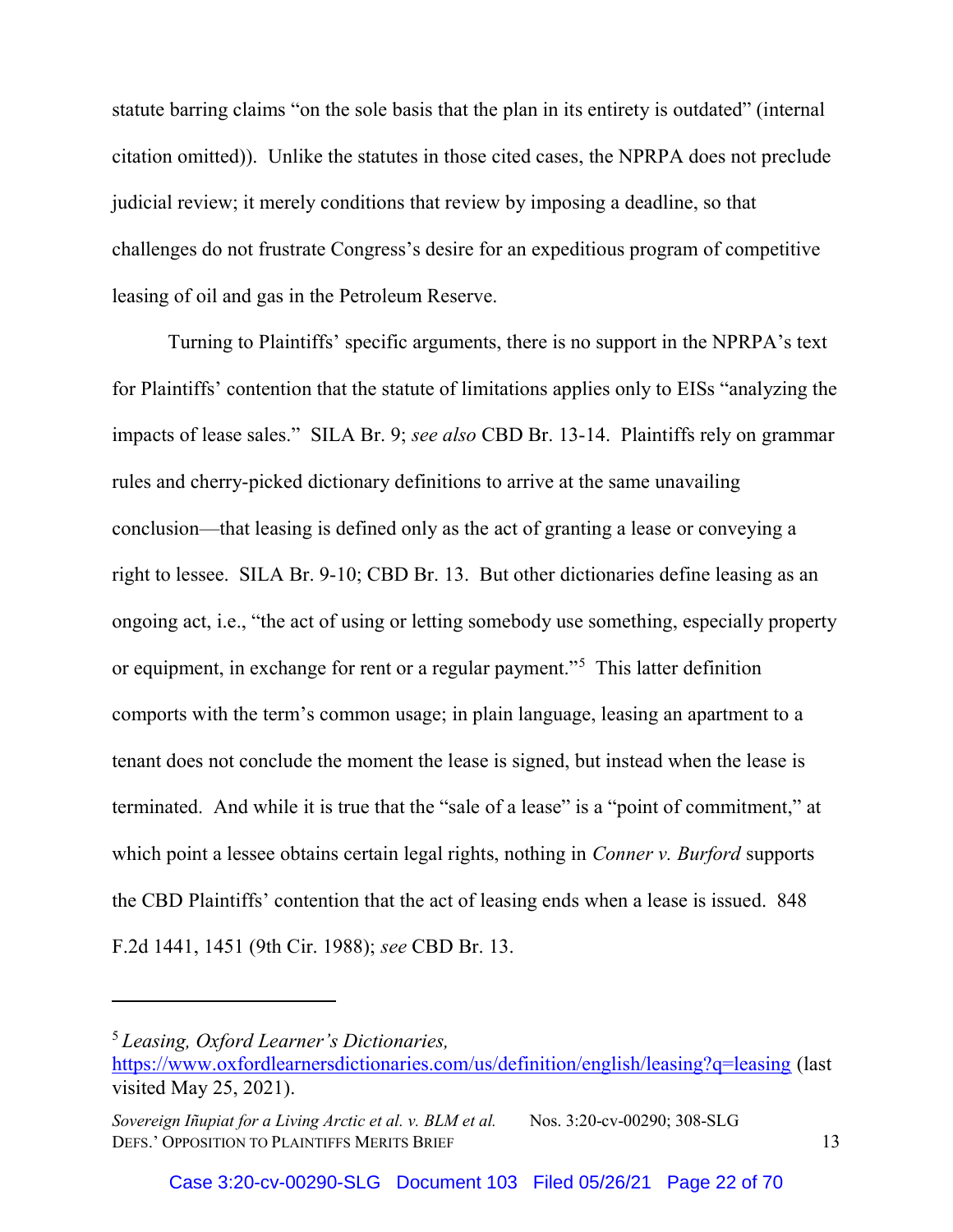As this Court and others have recognized, BLM's leasing programs (a phrase adopted by Plaintiffs, SILA Br. 10) encompass more than simply entering into leases, but also the subsequent stages of development and production. N. Alaska Env't Center v. Kempthorne, 457 F.3d at 977-78 (describing "the exploration and permit stages of the leasing program"); SILA, 2021 WL 343925, at \*7. The literal act of issuing a lease does not cause impacts to the environment; instead, it is the subsequent activity on the leasehold following the issuance of the lease that impacts the environment and must be analyzed under NEPA. Additionally, even under Plaintiffs' proffered definition of the word "concerning"—i.e., "relating to" or "regarding"— an EIS addressing exploration and development work, which is conducted pursuant to an oil and gas lease, plainly regards and relates to "oil and gas leasing." SILA Br. 10; CBD Br. 15.

Sovereign Iñupiat for a Living Arctic et al. v. BLM et al. Nos. 3:20-cv-00290; 308-SLG DEFS.' OPPOSITION TO PLAINTIFFS MERITS BRIEF 14 The NPRPA's application of the limitations period to "site-specific" EISs also shows that Congress intended for the provision to apply to exploration and development EISs. Interior's practice has long been to first address overarching lease sale decisions in a program EIS, and then to address exploration and development resulting from lease issuance (both of which involve more detailed plans and fine-grained review) in sitespecific EISs or environmental assessments. See, e.g., BLM\_AR268935-36 (stating the 2012 IAP/EIS would fulfill NEPA requirements for lease sales, but "future actions requiring BLM approval, including a proposed exploratory drilling plan, proposed construction of infrastructure for development of a petroleum discovery . . . would require further NEPA analysis" based on site specific information). The statute's express reference to "site-specific" EISs indicates that Congress intended for the 60-day period to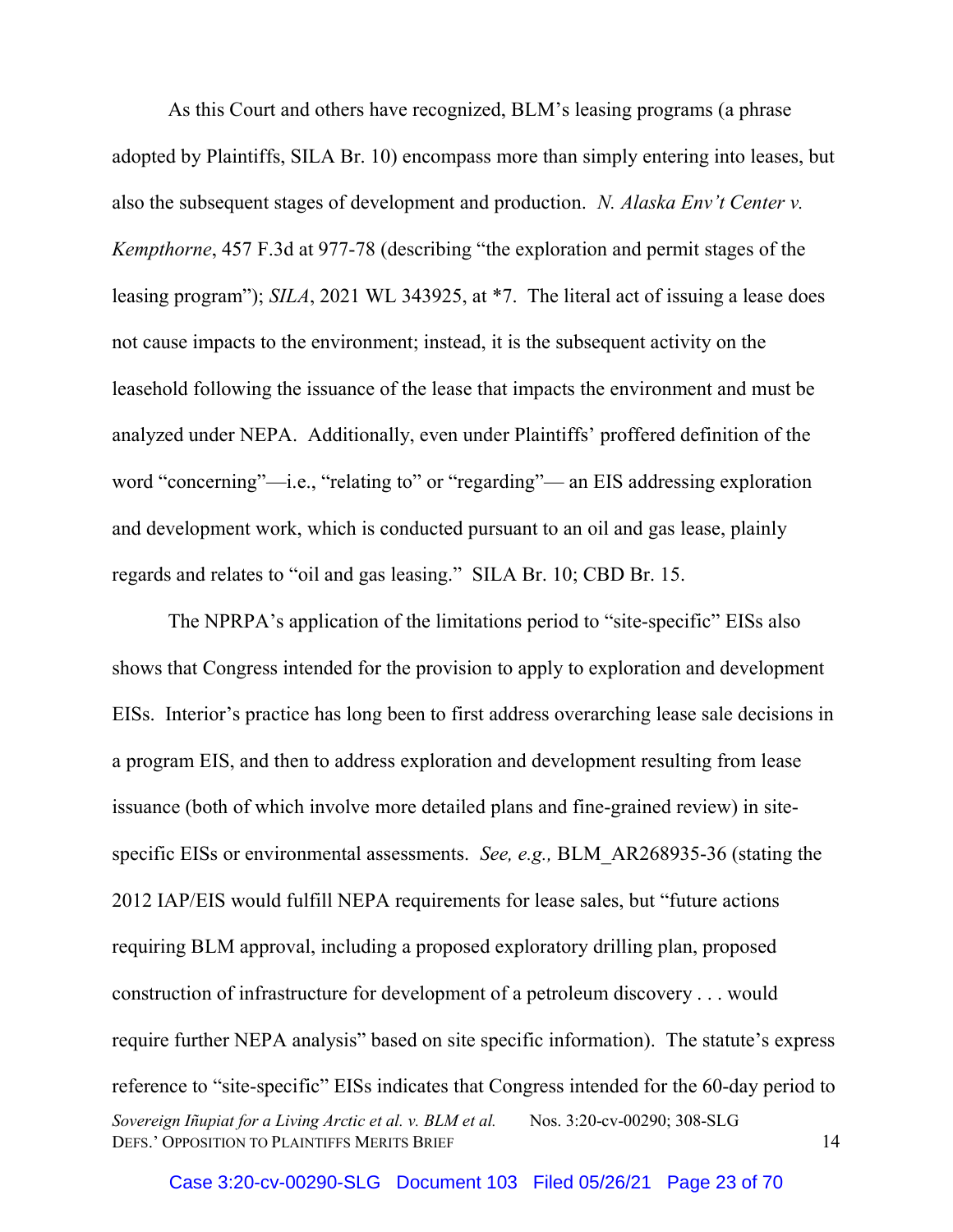apply both to the program EISs underlying the sale of leases and to the EISs analyzing exploration and development activities on those leases. SILA, 2021 WL 343925, at \*7. The Willow EIS that Plaintiffs challenge is a site-specific EIS drafted solely for the purpose of analyzing an oil and gas development project proposed pursuant to Conoco's oil and gas leases in the NPR-A. The EIS's evaluation of these lease-based activities implements the NPR-A leasing program and therefore falls within the plain language of Section 6506a(n)(1).

In addition to lacking textual support, Plaintiffs' narrow interpretation of the limitations period finds no support in the statute's context, history, or statements of legislative intent. In response to a 1979 oil crisis and reflecting a desire to quickly move from federal to private oil and gas exploration and development, Congress amended the NPRPA in 1980, directing the Secretary to undertake "an expeditious program of competitive leasing of oil and gas in the [NPR-A]." 1980 Rider, 94 Stat. at 2964-65. The 1980 Rider itself is entitled "Exploration of [NPR-A]," (emphasis added) and it contemplates not just leasing, but also oil and gas exploration and production and the payment of royalties to the government. Id. at 2964-65.

The SILA Plaintiffs nonetheless insist that "Congress was focused on accelerating the timeframe around leasing," —not production or development. SILA Br. 11. But leasing itself—as narrowly defined by Plaintiffs—would not result in oil production, the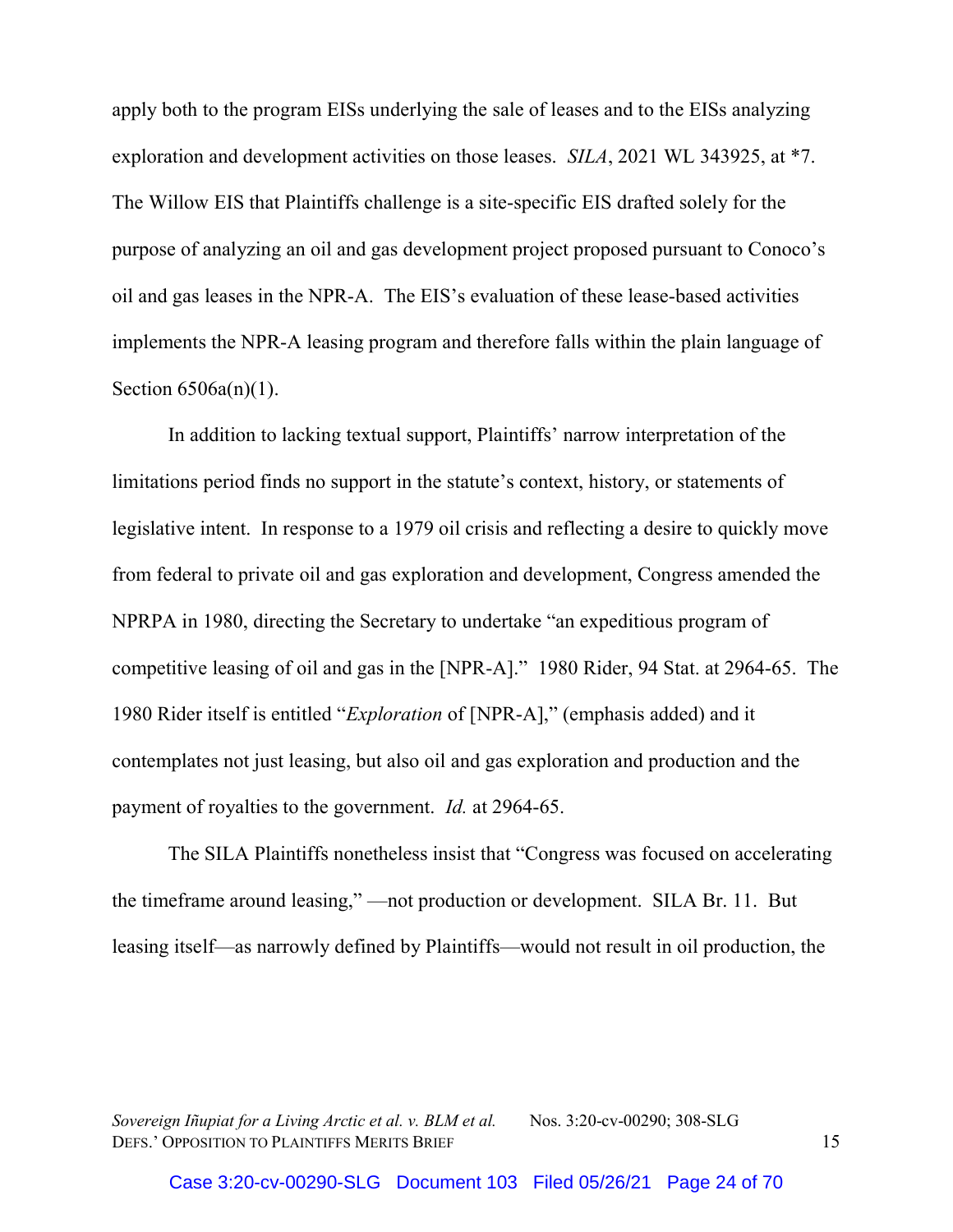ultimate "object and policy" of the 1980 Rider. SILA, 2021 WL 343925, at \*8.<sup>6</sup> SILA Plaintiffs further argue that Section 6506a's title, "Competitive leasing of oil and gas," shows that the statute of limitations applies only to decisions concerning lease issuance. SILA Br. 10 (citing 42 U.S.C. § 6506a). In fact, that title demonstrates that "leasing" refers to more than the mere issuance of leases, as evidenced by the various provisions in Section 6505a that relate to exploration and production. See 42 U.S.C. § 6506a(b) (addressing mitigation of impacts to surface resources); *id.*  $\frac{6}{506a(i)}$  (addressing lease extensions and expiration depending on production); *id.* § 6506a(k) (addressing exploration incentives). The limitations period in Section  $6506a(n)(1)$  likewise covers exploration and production EISs because they "concern[] leasing" in the same way that all provisions under the broad "Competitive leasing of oil and gas" title also "concern[] leasing." Congress did not use the word "leasing" (or "exploration") to the strict exclusion of the other phases of a leasing program.

Finally, although the comments of individual legislators do not demonstrate the intent of Congress as a whole, the record here shows that the shared goal of expedited review was not artificially limited to lease issuance decisions. See, e.g., 126 Cong. Rec. S29,485, S29,489 (daily ed. Nov. 13, 1980) (individual statements of Sen. Huddleston and Sen. Stevens emphasizing the need for expediting leasing, exploration, and

 $\overline{a}$ 

<sup>&</sup>lt;sup>6</sup> SILA Plaintiffs are simply wrong in stating that a general prohibition on production and development existed in the NPR-A until 2005. SILA Br. 11-12. Among other things, the assertion cannot be reconciled with the presence of language in the 1980 Rider specifically contemplating oil production.

Sovereign Iñupiat for a Living Arctic et al. v. BLM et al. Nos. 3:20-cv-00290; 308-SLG DEFS.' OPPOSITION TO PLAINTIFFS MERITS BRIEF 16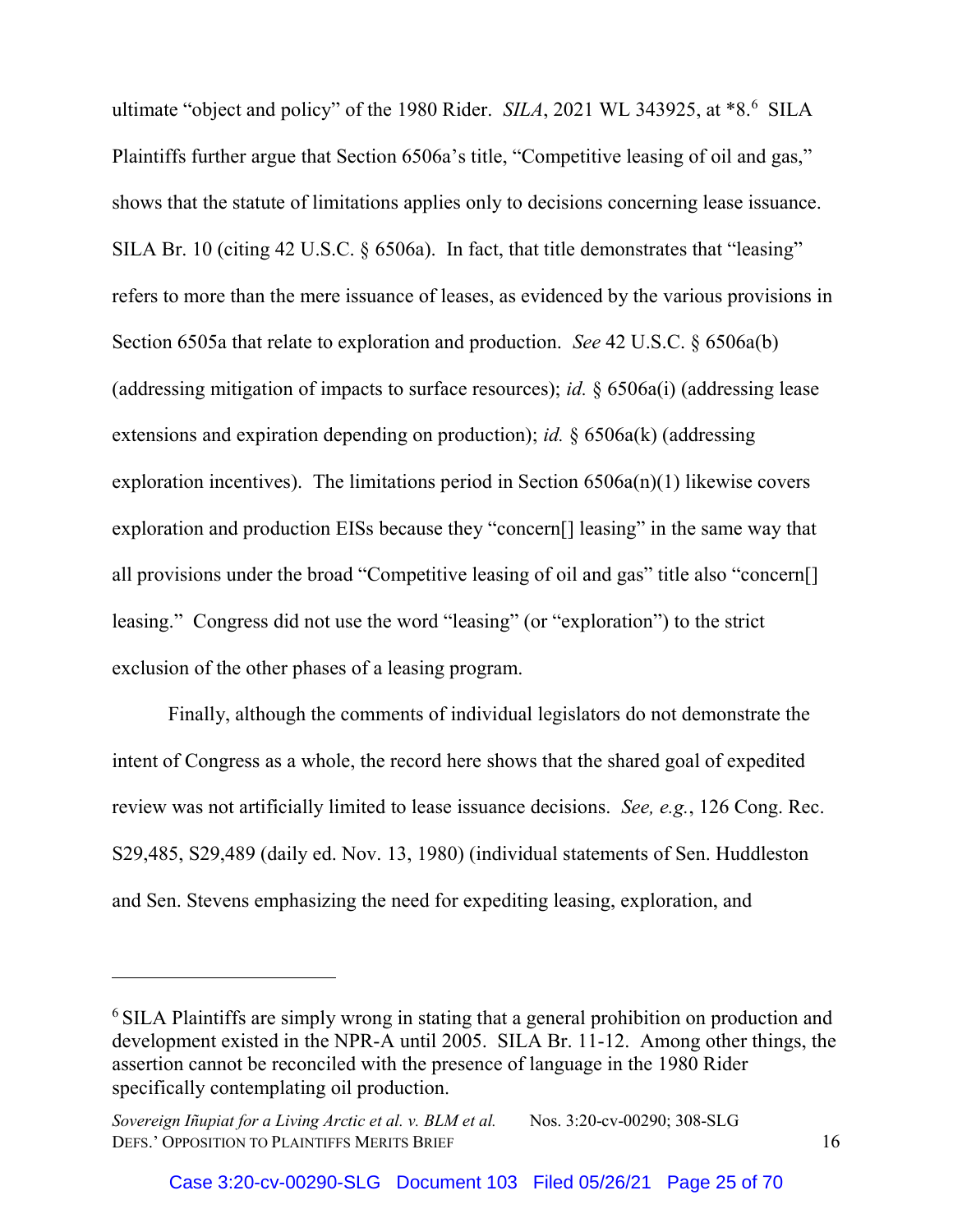development); 126 Cong. Rec. S31,196 (daily ed. Dec. 1, 1980) (same); S. Rep. No. 96- 985, at 34 (1980) & H. Rep. No. 96-1147, at 32–33 (1980) (indicating an intent to quickly shift from federal to private exploration and development). Plaintiffs provide no competing evidence that legislators took a more limited view of the scope of the limitations period.<sup>7</sup>

CBD Plaintiffs point out that only BLM's leasing regulation at 43 C.F.R. § 3130.2 refers to the limitations provision, whereas other BLM regulations regarding exploration and development do not. CBD Br. 19. But Plaintiffs fail to recognize that the leasing regulation they cite is within regulations *specific to the NPR-A*, whereas the exploration and development regulations they cite concern onshore oil and gas activates on federal lands, generally. There is nothing to make of the fact that these general regulations do not mention an NPR-A-specific statute of limitations.

For all of these reasons, Plaintiffs' NEPA claims are barred by the NPR-A's statute of limitations and this Court should dismiss those claims with prejudice.

### B. BLM's Greenhouse Gas Emissions Analysis Satisfies NEPA

 Both Plaintiffs argue that BLM's analysis of greenhouse gas emissions ("GHG") violated NEPA because BLM "used the same modeling approach" recently rejected by the Ninth Circuit in Center for Biological Diversity v. Bernhardt (Liberty), 982 F.3d 723 (9th Cir. 2020). SILA Br. 23; see CBD Br. 21-23. That decision involved the Bureau of

<sup>&</sup>lt;sup>7</sup> CBD Plaintiffs cite statements by Representative Dicks (CBD Br. 18), but even those selected quotes show the interest in seismic exploration and "early production," not a focus on lease issuance alone. Id. (citation omitted).

Sovereign Iñupiat for a Living Arctic et al. v. BLM et al. Nos. 3:20-cv-00290; 308-SLG DEFS.' OPPOSITION TO PLAINTIFFS MERITS BRIEF 17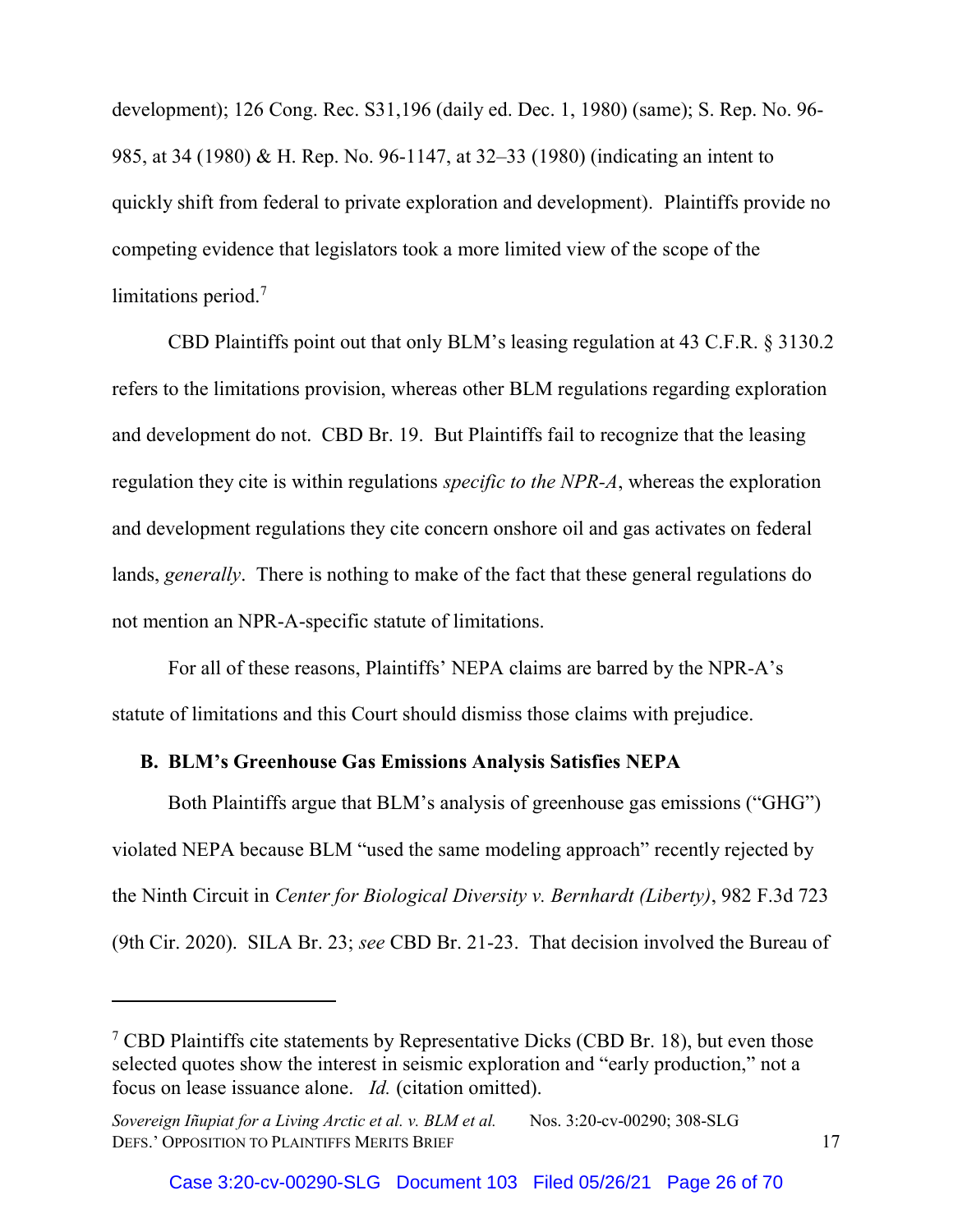Ocean Energy Management's ("BOEM") approval of offshore oil drilling and production facility, viz., the Liberty Project. But BLM's decision to approve the Willow Project is a different decision, based on a different record, and BLM reasonably explained its chosen method, thus avoiding the shortcomings identified in the Liberty decision.

 BLM's analysis of lifecycle GHG emissions associated with the Willow Project does not suffer from the flaws identified by the court in *Liberty*. As that court explained, "BOEM's conclusion that not drilling will result in more carbon emissions than drilling is counterintuitive." Liberty, 982 F.3d at 739. The Liberty panel rejected BOEM's conclusion at a visceral level, finding "[a]n agency acts arbitrarily and capriciously when it reaches a decision that is 'so implausible that it could not be ascribed to a difference in view or the product of agency expertise.'" Id. (quoting State Farm, 463 U.S. at 43). BLM made no comparable conclusion in its FEIS here. Unlike in *Liberty*, where the agency concluded that the absence of the proposed project would cause increased GHG emissions, BLM in the Willow EIS explained that

> The absence of the Project itself would not lead directly to emissions. Therefore, for ease of comparison to the action alternatives, GHG emissions in the No Action Alternative are assigned a baseline value of zero in the EIS, reflecting the status quo and current GHG emissions trends in the absence of the Project.

BLM\_AR182422-23. In comparison, BLM estimated total direct and indirect  $CO_{2e}$ emissions from the Proposed Project to be approximately 260,000 (in thousand metric tons). BLM\_AR182424. BLM's approach forecasted a plausible result and provided the decision maker an understanding of the GHG emissions expected to be associated with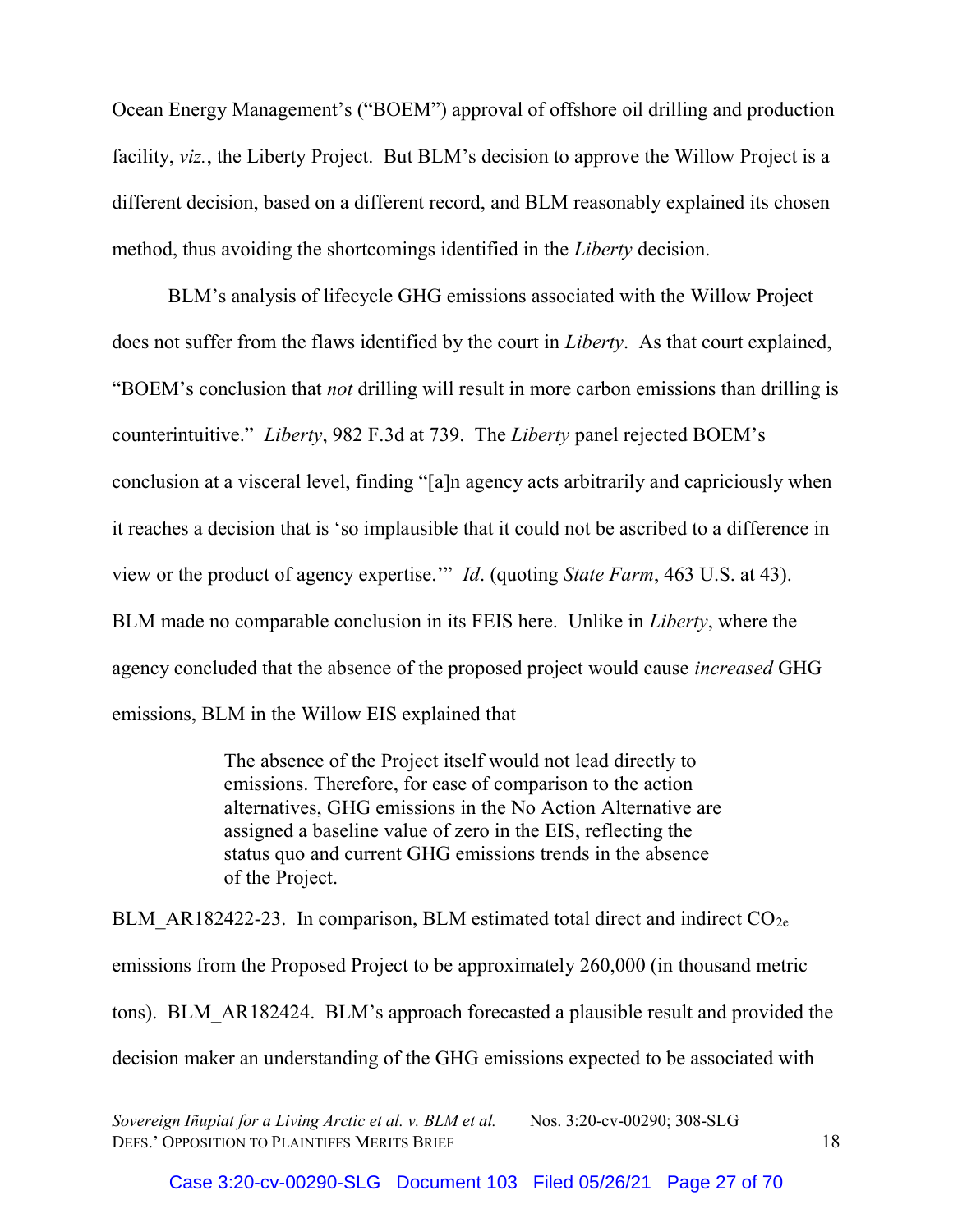the Willow Project from the No Action Alternative. Thus, the Willow EIS provided what is required under NEPA, a reasonable analysis of environmental impacts across alternatives. See Westlands Water Dist. v. U.S. Dep't of Interior, 376 F.3d 853, 872 (9th Cir. 2004).

 Faced with what it considered a "counterintuitive" and "implausible" underlying assumption by BOEM, the panel in Liberty found it could not defer to the agency's expertise, and moved on to question BOEM's explanation for not attempting to calculate the impacts of Liberty on foreign GHG emissions. Liberty, 982 F.3d at 736, 739. The panel criticized BOEM for providing an explanation that "did not summarize existing research addressing foreign oil emissions nor attempt to estimate the magnitude of such emissions," and that "ignore<sup>[d]</sup> basic economics principles and state<sup>[d]</sup>—without citations or discussion—that the impact of the Liberty project on foreign oil consumption will be negligible." *Liberty*, 982 F.3d at 740. The panel rejected this approach, holding "the EIS 'should have either given a quantitative estimate of the downstream greenhouse gas emissions' that will result from consuming oil abroad, or 'explained more specifically why it could not have done so[.]'" Id. (quoting Sierra Club v. Fed. Energy Regulatory Comm'n, 867 F.3d 1357, 1374 (D.C. Cir. 2017)).

Sovereign Iñupiat for a Living Arctic et al. v. BLM et al. Nos. 3:20-cv-00290; 308-SLG DEFS.' OPPOSITION TO PLAINTIFFS MERITS BRIEF 19 2000 10 2000 19 Contrary to Plaintiffs' assertions, BLM explained in the Willow FEIS why it could not perform a reliable quantitative estimate of downstream GHG emissions in foreign countries, thus avoiding the key shortcoming the court identified in Liberty. See SILA Br. 24; CBD Br. 21. BLM specifically explained that it could not extend the modeling of foreign oil markets and price to global GHG emissions estimates because of "uncertainty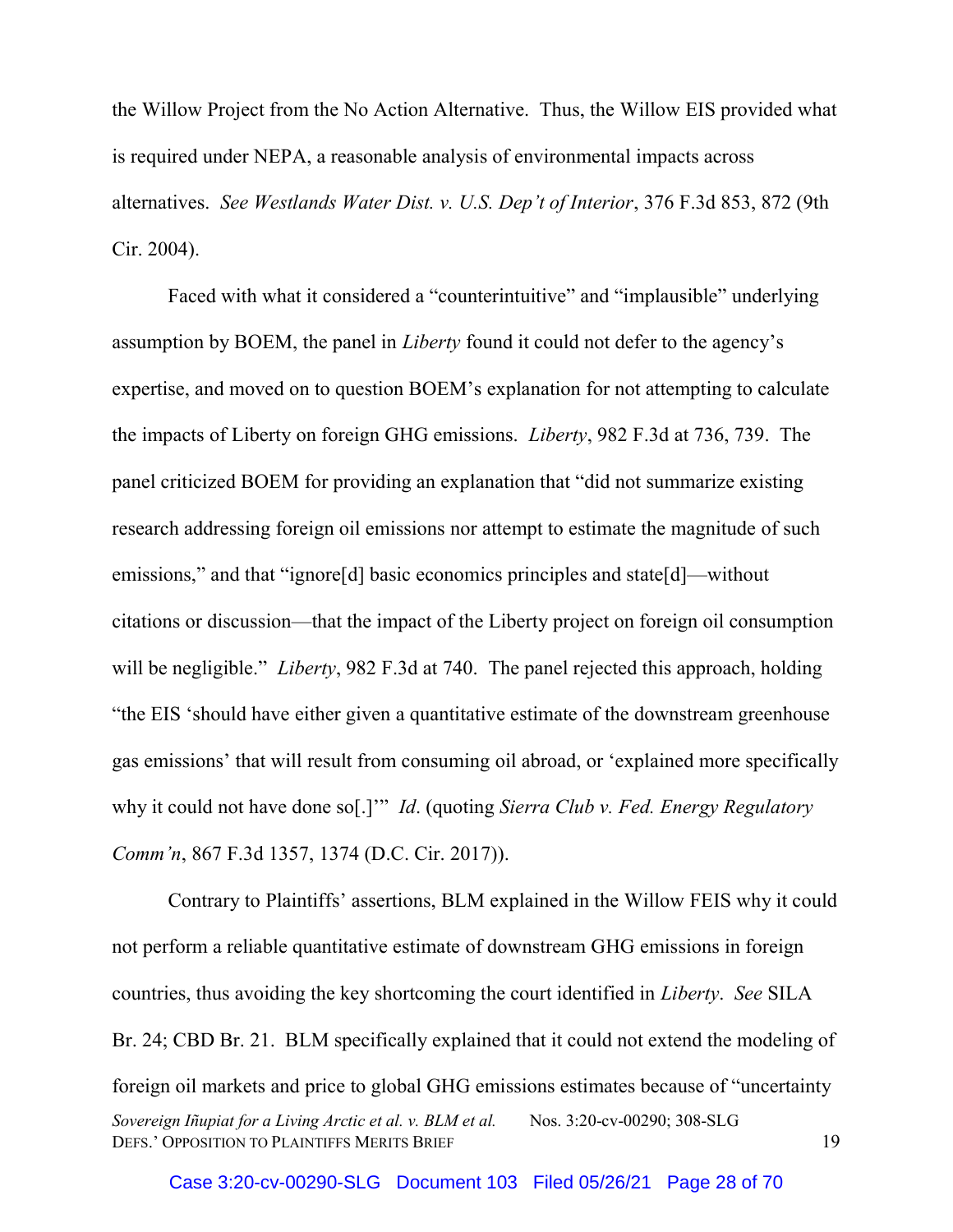and lack of reliable data" for a number of crucial factors for that analysis.

BLM\_AR182957, BLM\_AR182963. That analysis would require "detailed data on proportional consumption changes and the most likely energy substitutions." BLM\_AR183508. Calculating global GHG emissions estimates would also require detailed data on "emissions from refineries, natural gas systems, [and] coal processing." Id. An estimate of downstream GHG emissions based on foreign consumption would also require detailed data and information on "emissions factors specific to the energy substitutes for all countries worldwide" as "the GHG emissions rates for even the same class of fuels can vary significantly from country to country." BLM\_AR182957.

BLM, in sum, adequately explained that it lacked data necessary for a reliable quantitative estimate of downstream emissions in foreign countries, in contrast to the inadequacies identified in *Liberty*. And this explanation is not undermined by Plaintiffs' observation that BLM was able to forecast changes in the demand for energy from the Willow Project. CBD Br. 7-9. Plaintiffs contend that BLM could simply have taken the extra step of quantifying global emissions stemming from those forecasted changes in demand, but this ignores the unpredictability discussed above concerning likely energy substitutions, variability in GHG emission rates, and other associated emission factors. The Court should defer to BLM's choice of methodology, and its determination that it lacked reliable data necessary to conduct Plaintiffs' preferred methodology.

Sovereign Iñupiat for a Living Arctic et al. v. BLM et al. Nos. 3:20-cv-00290; 308-SLG DEFS.' OPPOSITION TO PLAINTIFFS MERITS BRIEF 20 Finally, contrary to CBD Plaintiffs' assertion, CBD Br. 23, the lack of quantification of foreign emissions in the Willow EIS does not have the same potential consequences as it did in Liberty. The estimated amount of oil to be produced (and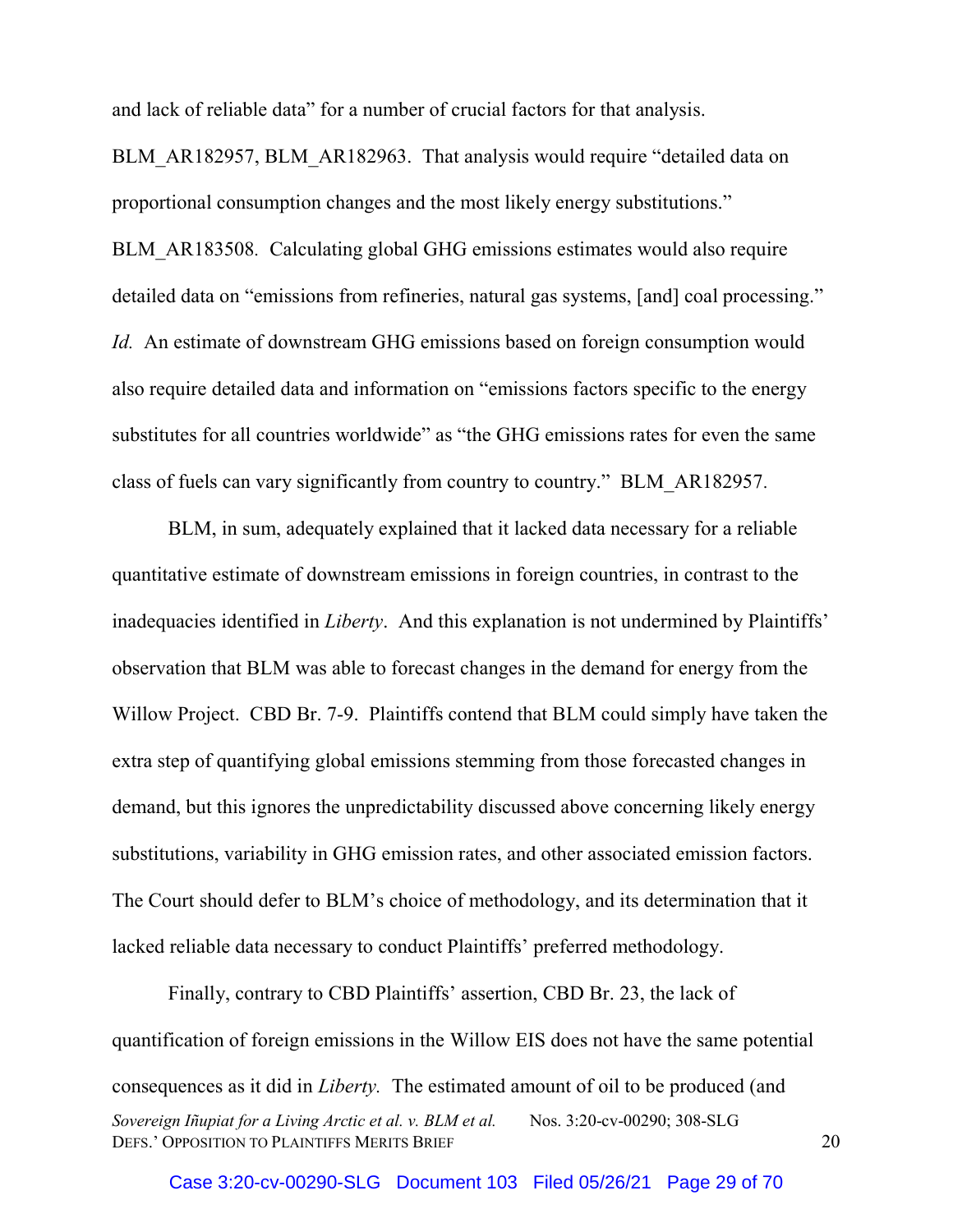therefore impacts on GHG emissions) is the same across the action alternatives considered in the Willow EIS. BLM\_AR182389, BLM\_AR183506. BLM would not have approved another alternative on the basis of a quantification of foreign emissions because this impact would have been the same across the action alternatives. See Liberty, 982 F.3d at 740 ("If [BOEM] later concludes that [foreign GHG] emissions will be significant, it may well approve another alternative included in the  $EIS \dots$ "). Plaintiffs have not, therefore, explained how omissions in the GHG analysis resulting from uncertainty equates to arbitrary decision making, nor have they have alleged that BLM had discretion to adopt the no action alternative, given that Conoco's existing lease rights under the NPRPA entitle it to develop its leases subject to reasonable regulation by BLM,  $(BLM_AR182372, BLM_AR183185)^8$  and the purpose and need of the project (discussed further below).

### C. BLM Considered a Reasonable Range of Alternatives under NEPA

 NEPA's implementing regulations prescribe that an agency "[r]igorously explore and objectively evaluate all reasonable alternatives." 40 C.F.R. § 1502.14(a) (2019). "The existence of a viable but unexamined alternative renders an environmental impact statement inadequate." Westlands Water, 376 F.3d at 868 (citation omitted). But this requirement is not rigid. Otherwise, "an agency could generate countless alternatives." Morongo Band of Mission Indians v. F.A.A., 161 F.3d 569, 575 (9th Cir. 1998) (citation

 $8$  The leases at issue in *Liberty* were issued under the Outer Continental Shelf Lands Act, which conditions development and production rights on BOEM's discretionary approval of a development and production plan. 43 U.S.C. § 1337(b)(4).

Sovereign Iñupiat for a Living Arctic et al. v. BLM et al. Nos. 3:20-cv-00290; 308-SLG DEFS.' OPPOSITION TO PLAINTIFFS MERITS BRIEF 21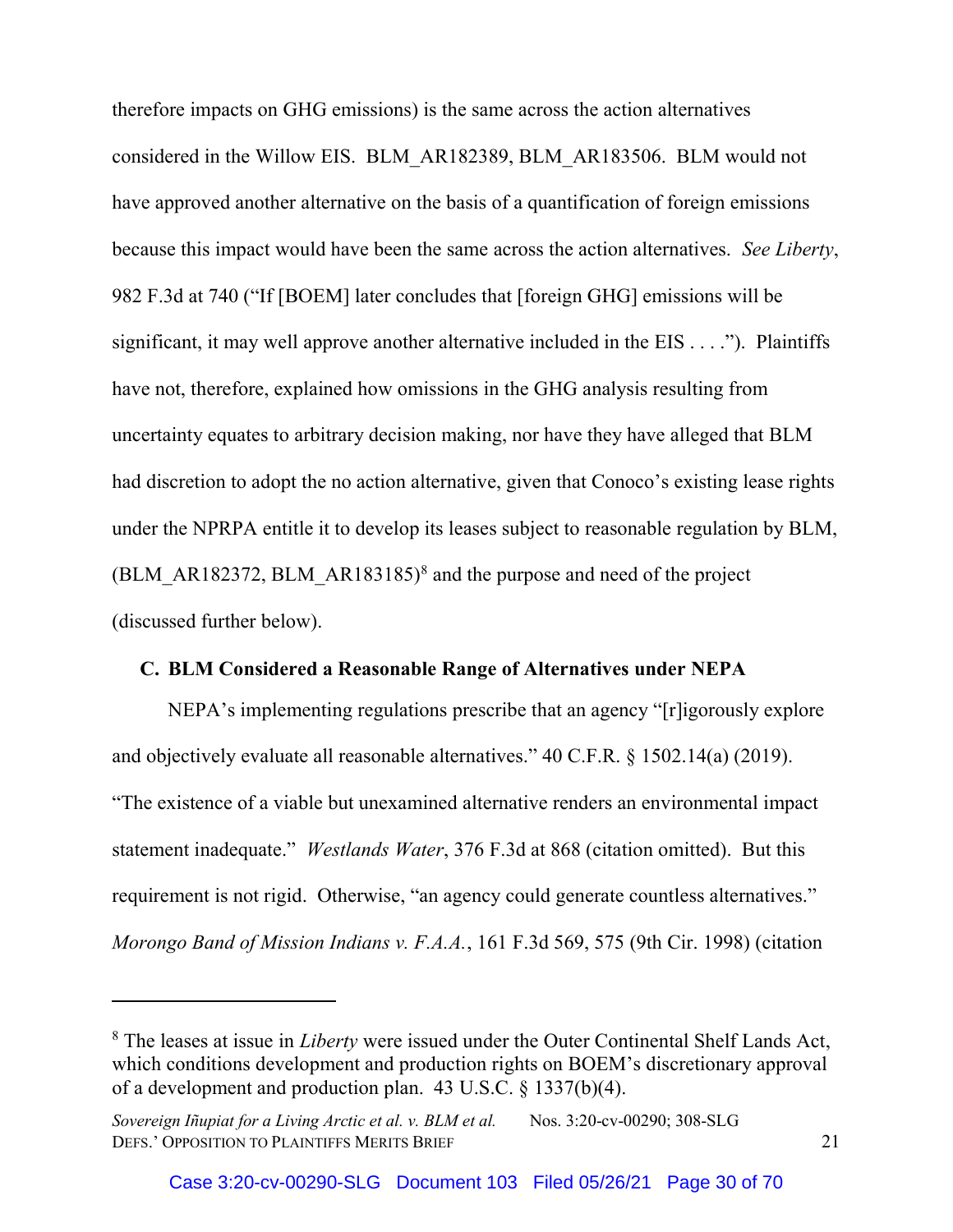omitted). Instead, an agency's choice of alternatives is governed by a "rule of reason," under which an EIS "need not consider an infinite range of alternatives, only reasonable or feasible ones." Westlands Water Dist., 376 F.3d at 868 (citation omitted); see also Headwaters, Inc. v. Bureau of Land Mgmt., Medford Dist., 914 F.2d 1174, 1180 (9th Cir. 1990) (Agency need not "consider alternatives which are infeasible, ineffective, or inconsistent" with its objectives). An agency's consideration of alternatives is dictated by the "nature and scope of the proposed action." Nw. Env't Def. Ctr. v. Bonneville Power Admin., 117 F.3d 1520, 1538 (9th Cir. 1997) (citation omitted). An agency need not analyze alternatives that do not meet the agency's purpose and need. League of Wilderness Defs.-Blue Mountains Biodiversity Project v. U.S. Forest Serv., 689 F.3d 1060, 1070-71 (9th Cir. 2012). The "touchstone for [a court's] inquiry is whether an EIS's selection and discussion of alternatives fosters informed decision-making and informed public participation." Morongo Band, 161 F.3d at 575 (citation omitted).

 The purpose of the Proposed Action is "to construct the infrastructure necessary to allow the production and transportation to market of federal oil and gas resources under leaseholds in the northeast area of the NPR-A, consistent with the proponent's federal oil and gas lease and unit obligations." BLM\_AR182390. The need for BLM's action is to issue authorizations under the NPRPA to conduct oil and gas development in the NPR-A. Id.

Sovereign Iñupiat for a Living Arctic et al. v. BLM et al. Nos. 3:20-cv-00290; 308-SLG DEFS.' OPPOSITION TO PLAINTIFFS MERITS BRIEF 22 Consistent with this purpose and need, the FEIS analyzed in detail four alternatives. Alternative A, the No Action Alternative, was provided for baseline comparison but BLM found it did not "have the authority to select this alternative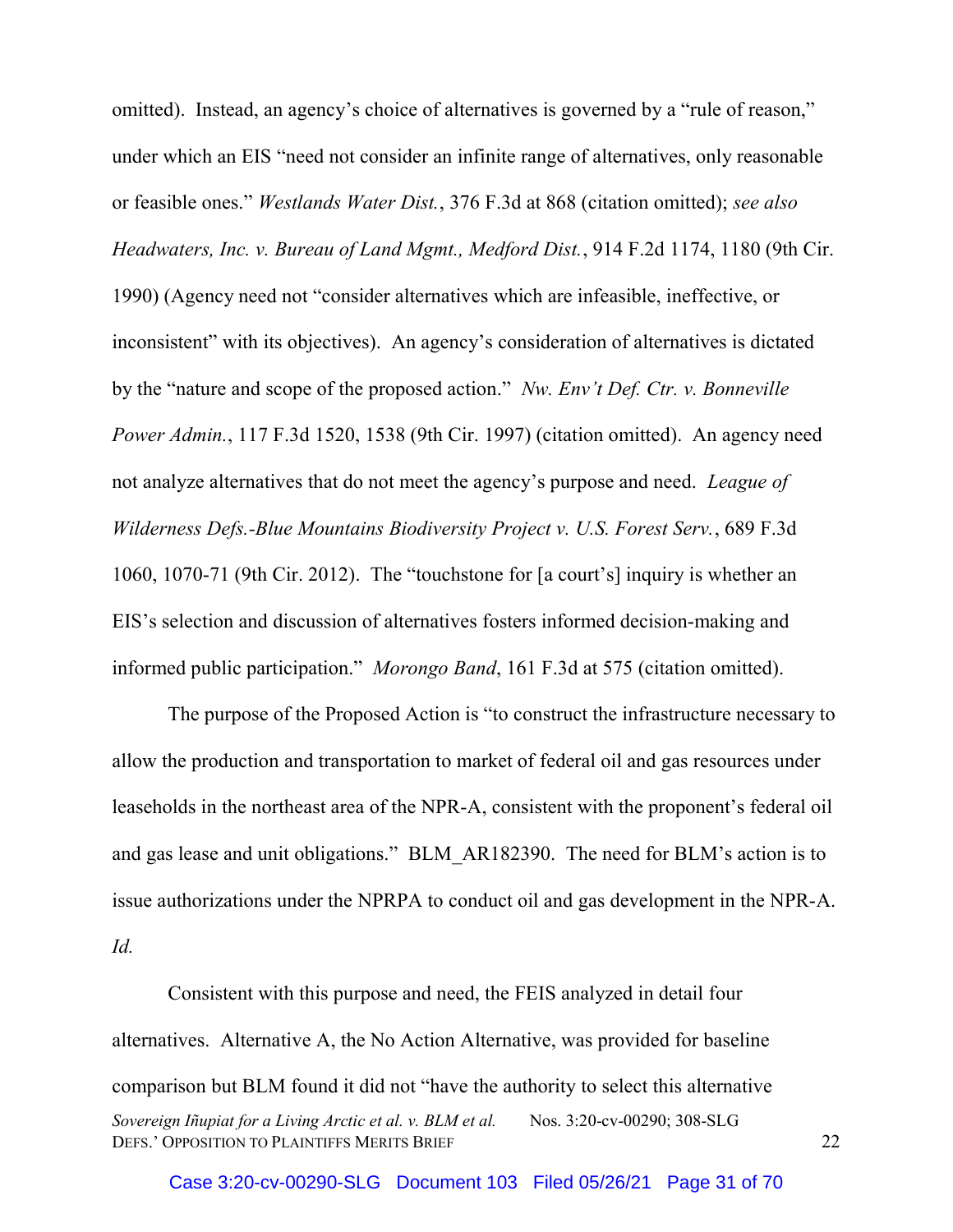because [Conoco's] leases are valid and provide the right to develop the oil and gas resources therein," a view that the Plaintiffs have not challenged. BLM\_AR182372. Alternative B is Conoco's proposed project, ultimately adopted by BLM's ROD. That alternative extends an "all season gravel road from the Greater Mooses Tooth 2 development toward the Project area" and connects all Project facilities, including the processing facility, with gravel roads. Id. Alternatives C and D include fewer gravel roads in different locations, and were intended to minimize the Project's effects on caribou movement and subsistence users (Alternative C), and reduce impacts to hydrology and wetlands (Alternatives C and D). BLM\_AR182372-73. The FEIS also analyzed three different options for delivering prefabricated modules to the Project area, any of which could be combined with any action alternative. BLM\_AR182373-74.

 CBD Plaintiffs contend BLM's alternatives analysis is flawed because it did not consider specific additional alternatives. CBD Br. 23-25. Specifically, they complain that BLM did not consider an alternative prohibiting permanent infrastructure in the Teshekpuk Lake<sup>9</sup> and Colville River Special Areas,  $10$  or an alternative that would permit

-

<sup>&</sup>lt;sup>9</sup> Similar to the 2020 NPR-A ROD, see generally BLM AR287133-44, the 2013 NPR-A ROD includes lease stipulations and best management practices, including a series to provide "Additional Protections that Apply in Select Biologically Sensitive Areas." BLM AR271630-48. Several of these restrictions do prohibit certain types of permanent infrastructure within the Teshekpuk Lake Special Area including near Teshekpuk Lake or the Teskekpuk Lake Caribou Habitat Area. See BLM\_AR271662, BLM\_AR271630-34, BLM\_AR2716638-41, BLM\_AR271643-44.

<sup>&</sup>lt;sup>10</sup>The 2020 IAP ROD eliminates the Colville River Special Area entirely. BLM\_AR287108.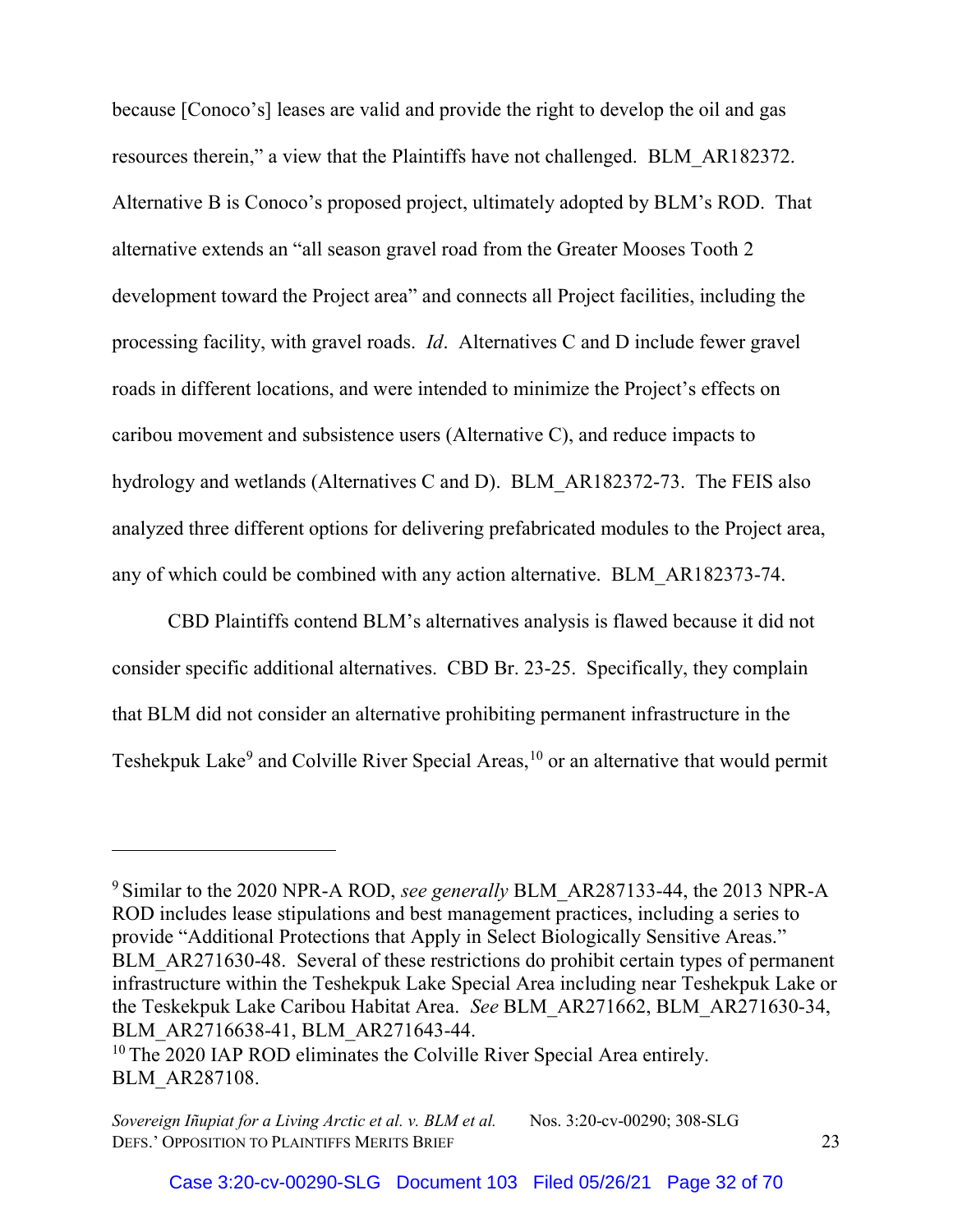drilling only during the winter season and eliminate construction of permanent roads. CBD Br. 23. But BLM explained that the purpose and need of the project could not be met without infrastructure in the Teshekpuk Lake Special Area because two of the drill sites (Bear Tooth 2 and 4) are within that Special Area. BLM\_AR183012. As to the proposal that Conoco be limited to winter-only drilling, BLM explained that drilling only during the winter season would reduce drilling to approximately two months per year and that this would significantly threaten the economic feasibility of the Willow Project. Id. BLM noted that "leases are subject to a limited term of years," and reasonably concluded such a short drilling season would extend the life of the project (and its associated impacts) for decades, and likely beyond the term of the lease. Id. BLM need not consider infeasible alternatives. Further, during the alternatives development, BLM concluded an ice road or tundra access only option would "create unacceptable hazards for safety and emergency response and limit the number of wells that could be drilled per season." BLM\_AR183188. BLM, in sum, reasonably found that neither of Plaintiffs' proposed alternatives would achieve the project's purpose and need, and it permissibly excluded them on that basis from detailed analysis in the FEIS.

Sovereign Iñupiat for a Living Arctic et al. v. BLM et al. Nos. 3:20-cv-00290; 308-SLG DEFS.' OPPOSITION TO PLAINTIFFS MERITS BRIEF 24 Nowhere does BLM claim that Conoco's leases allow them to "grant rights to drill and build infrastructure wherever, whenever, and however the company wants." CBD Br. 25. But, Conoco does have valid lease rights. The Mineral Leasing Act regulations provide that a "lessee shall have the right to use so much of the leased lands as is necessary to explore for, drill for, mine, extract, remove and dispose of all the leased resources in a leasehold," subject to stipulations and measures to minimize adverse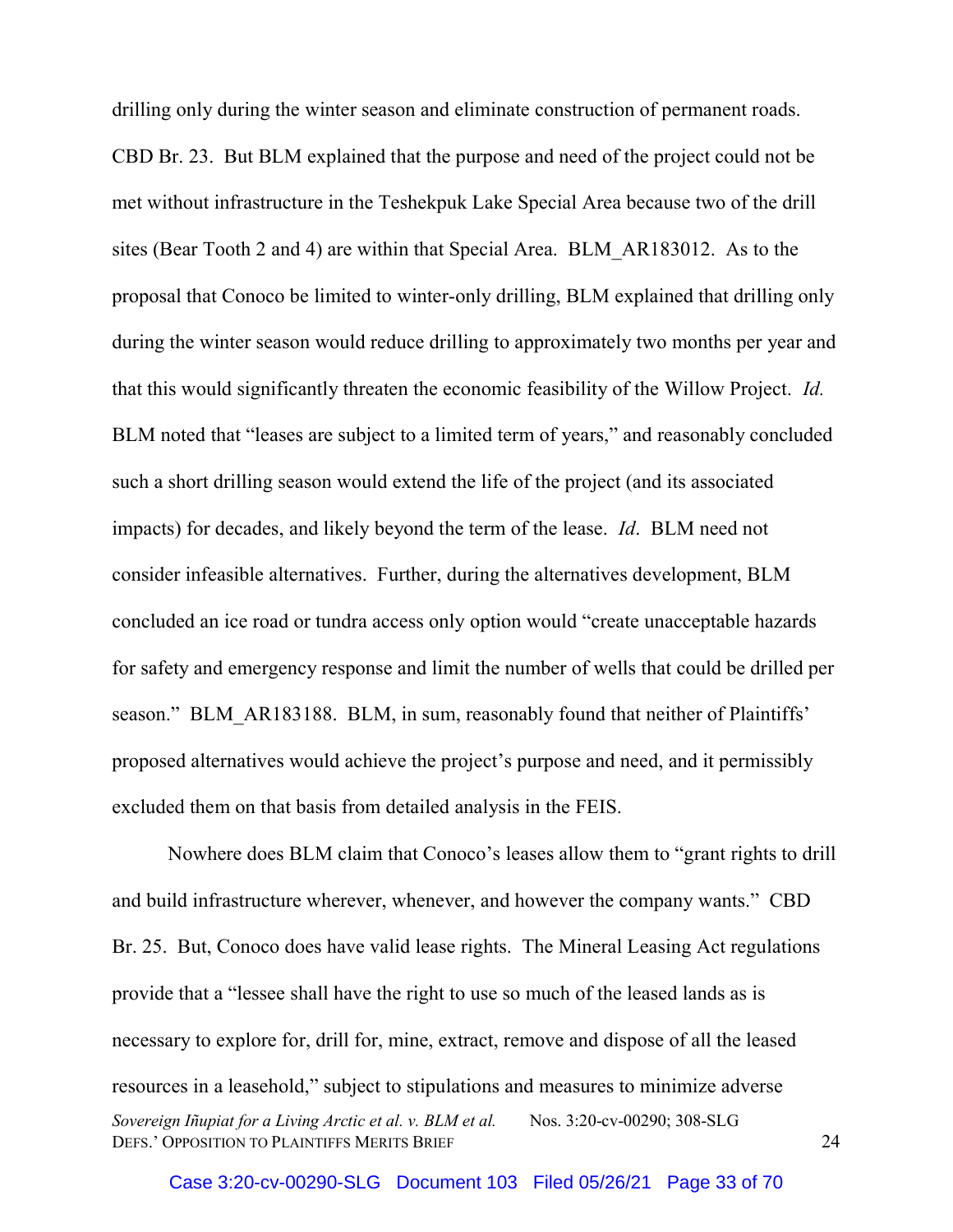impacts.<sup>11</sup> 43 C.F.R. § 3101.1-2. BLM appropriately considered Conoco's lease rights in structuring its NEPA analysis.

## D. Defendants Took the Requisite Hard Look at the Impacts of the Willow Project on the Environment

The FEIS consists of seven volumes, spanning over 3,600 pages, and took over two years and over six million dollars to draft, evaluate, and finalize. BLM\_AR182353- 186037. It analyzes in detail four alternatives, and three delivery options, and the impacts of those options on the climate and climate change, air quality, soil and gravel resources, noise, visual resources, water resources, wetlands and vegetation, fish, birds, terrestrial mammals, marine mammals, economics, subsistence, and sociocultural systems, among other resources. This analysis provided a reasonable basis to support BLM's decision.

## 1. BLM and the Corps Had the Information Necessary to Take a Hard Look at the Impacts of the Project

The SILA Plaintiffs contend that BLM and the Corps failed to take a hard look at Willow's impacts because "[t]he agencies lacked critical project design and baseline information." SILA Br. 12. In fact, the agencies took a hard look at the Willow Project's impacts, including impacts from the alternative proposed water crossings and impacts from building gravel roads and other infrastructure. The analysis did not suffer for lack of specific project information.

<sup>&</sup>lt;sup>11</sup> While the NPRPA regulations do not have a comparable provision, the MLA influenced and served as a model for the NPR-A leasing regulations. See, e.g., 46 Fed. Reg. 37,725 (July 22, 1981).

Sovereign Iñupiat for a Living Arctic et al. v. BLM et al. Nos. 3:20-cv-00290; 308-SLG DEFS.' OPPOSITION TO PLAINTIFFS MERITS BRIEF 25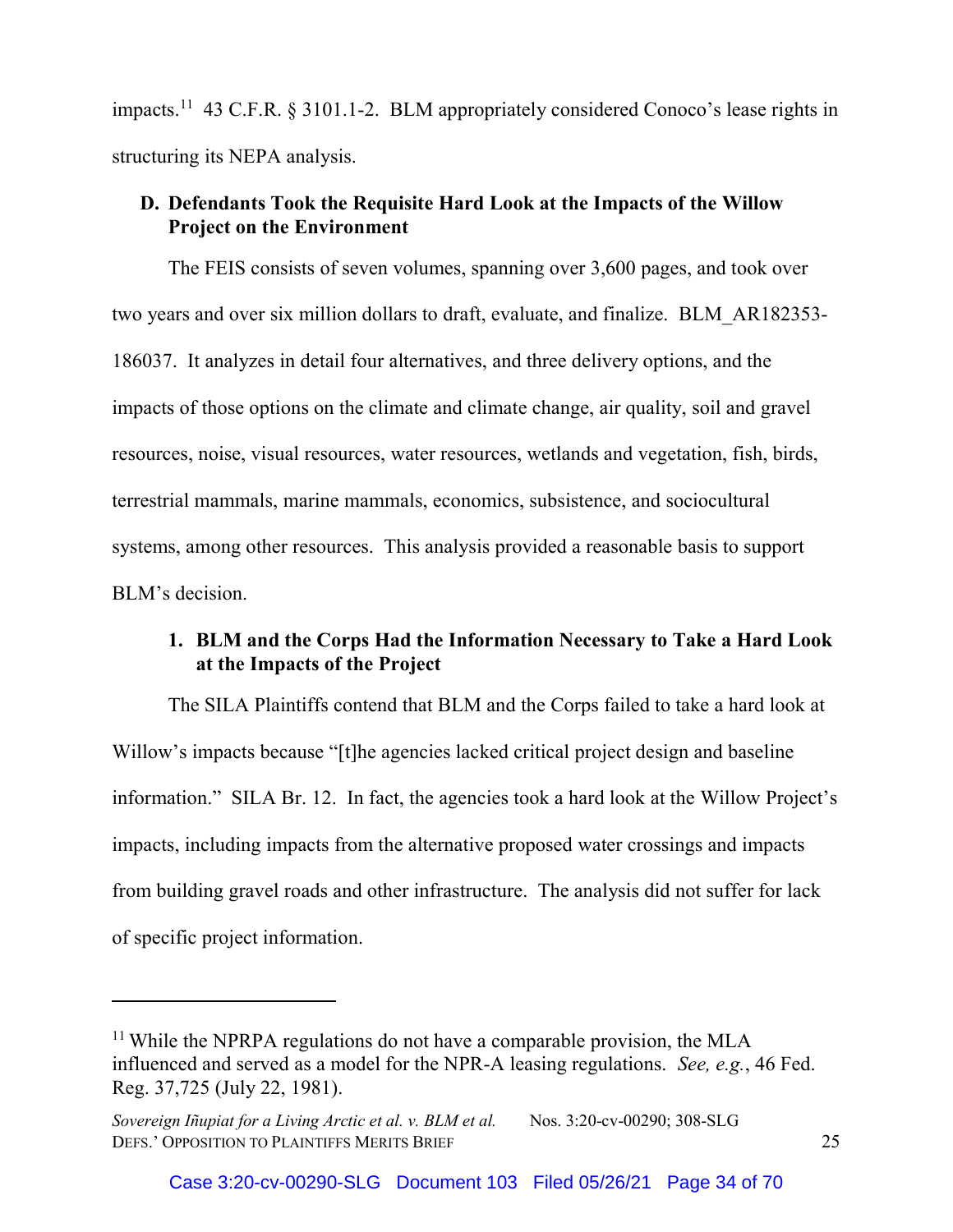Beginning with the analysis of impacts to water resources and wetlands, the FEIS describes the proposed bridges for the Willow Project, including the number of bridges in Alternative B (BLM\_AR182484-85), the length of the bridges, their clearance above 100-year design-flood elevation or highest documented flood elevation, and corresponding construction details. BLM\_AR182400. Section 3.8.2.3.4 of the FEIS describes the potential effects of all in-water structures on surface waters, including on suspended sediment, turbidity, backwater, riverbed erosion, sediment deposit, and changed morphology. BLM\_AR182484-85. And while Plaintiffs describe these as "generalized summaries" (SILA Br. 12-13), their criticism ignores the existence of the Water Resources Technical Appendix (Appendix E.8A), which provides a detailed explanation of the potential impacts of the Project to streams, including sediment deposition, sediment transport, and changes in channel morphology downstream from bridges. BLM\_AR185506-35.

Sovereign Iñupiat for a Living Arctic et al. v. BLM et al. Nos. 3:20-cv-00290; 308-SLG DEFS.' OPPOSITION TO PLAINTIFFS MERITS BRIEF 26 The SILA Plaintiffs incorrectly state that this "technical memorandum" only analyzed a hypothetical data set (SILA Br. 16); in fact, the technical appendix incorporates data BLM asked for and received from Conoco relating to flow data at proposed crossing locations on the Colville River. BLM\_AR185512-13; see also BLM\_AR144675, BLM\_AR145089, BLM\_AR145464. The additional data points provided by Conoco allowed BLM to extrapolate additional stream flow data for analysis using a commonly accepted hydrological analysis method (the drainage-area ratio method), BLM 185513, as explained thoroughly in Appendix E.8, BLM 185538-45. Both appendices (E.8 and E.8A) were generated to address EPA comments suggesting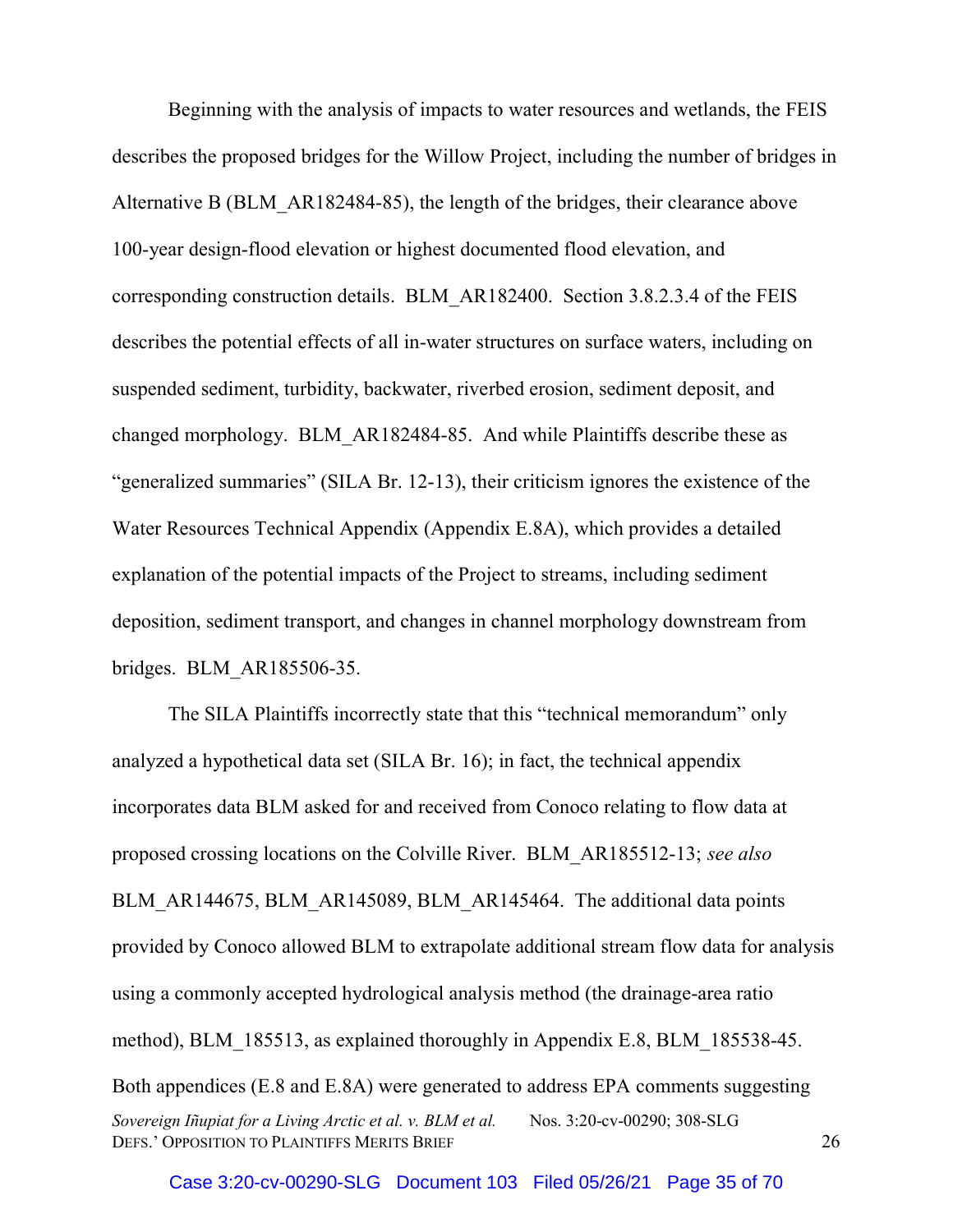additional information was necessary. BLM\_AR183133. Thus, the agencies did not lack any critical project design and baseline information regarding impacts to water resources, but instead provided that information in the FEIS, satisfying NEPA's requirement to "carefully consider[] detailed information concerning significant environmental impacts" and provide the public with "relevant information." Robertson, 490 U.S. at 349.

Plaintiffs appear to allege that because the Section 404 permit application was received after the DEIS was published, the Corps could not rely on the FEIS, and, as a result, the Corps' NEPA review is somehow deficient.<sup>12</sup> SILA Br. 14. They are wrong. The Corps was a cooperating agency on the FEIS. Corps\_AR000150. NEPA regulations provide for adoption by a cooperating agency of the EIS by a lead agency if the cooperating agency reviews and "concludes that its comments and suggestions have been satisfied." 40 C.F.R. § 1506.3(c) (2019). Here, the Corps conducted a review of and adopted the FEIS. Corps\_AR000151, Corps\_AR000156. And, the FEIS incorporated and addressed all project changes postdating the publication of the DEIS, including those reflected in the CWA 404 permit application. BLM\_AR182392-93; Corps\_AR000151; Corps\_AR000154. Thus, it was appropriate for the Corps to rely on the FEIS when making its decision, and, as discussed above, the FEIS adequately disclosed information relating to impacts of the project on water resources.

 $\overline{a}$ 

<sup>&</sup>lt;sup>12</sup> To the extent Plaintiffs imply that the Section  $404(b)(1)$  Guidelines analysis had to be completed in the EIS, they are wrong as discussed below. Instead, the 404(b)(1) Guidelines analysis was appropriately included in the Corps' Record of Decision. Corps\_AR000197-215.

Sovereign Iñupiat for a Living Arctic et al. v. BLM et al. Nos. 3:20-cv-00290; 308-SLG DEFS.' OPPOSITION TO PLAINTIFFS MERITS BRIEF 27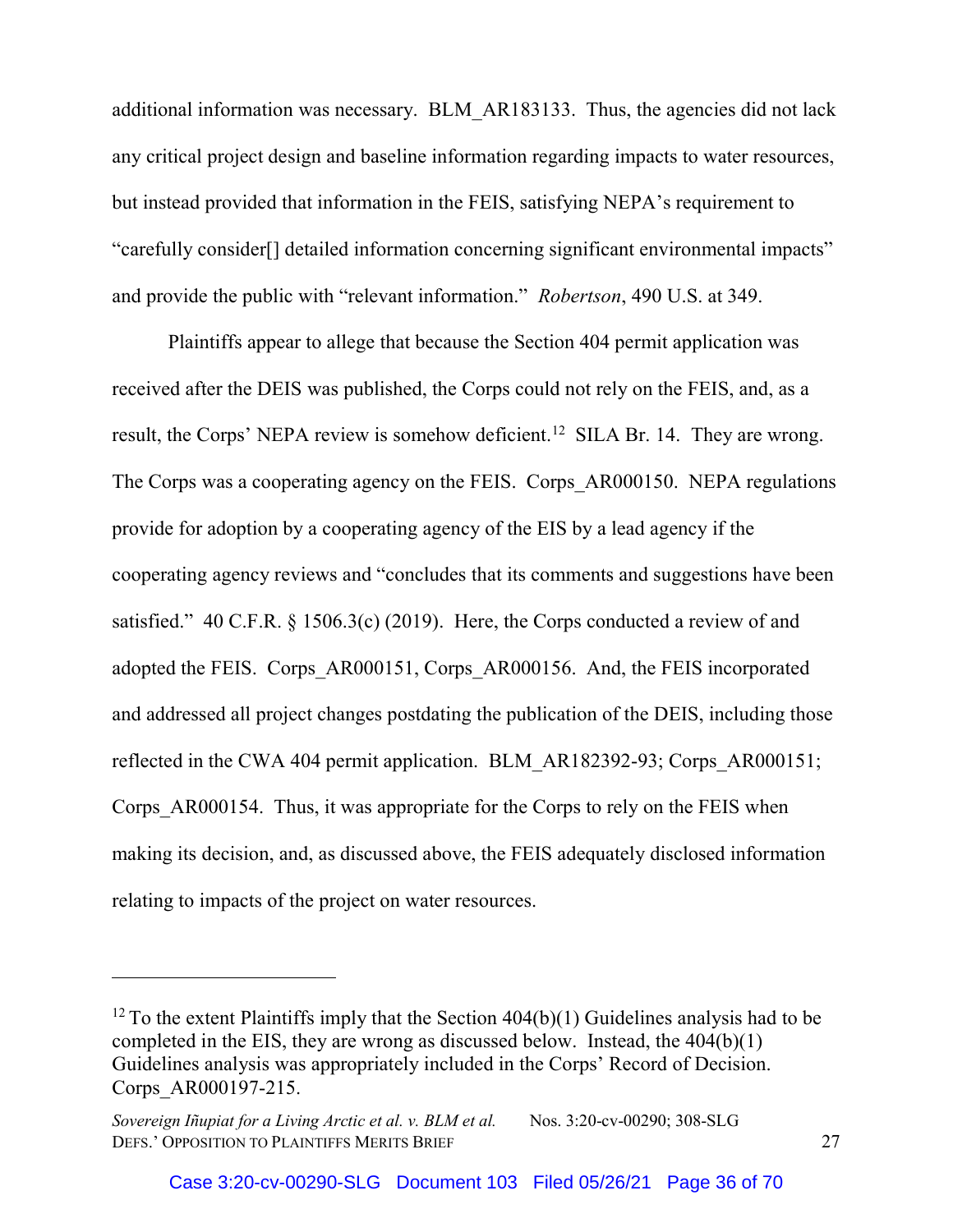In addition to analyzing impacts to wetlands and water from the Project, the FEIS also includes sufficient information regarding the proposed roads and infrastructure that the agencies considered in their analyses. The FEIS details in numerous places the total length of roads and amount of gravel needed for those roads. See, e.g.,

BLM\_AR182375-76, BLM\_AR183232, BLM\_AR183242, BLM\_AR183277. Similarly the location of gravel roads is identified in Figures 2.4.1-3. BLM\_AR182754,

BLM\_AR182755, BLM\_AR182756. As to specifics on drill pads, the EIS analyzes a range of number of wells per pad and sizes of pads, and the associated impacts of each pad. BLM\_AR182398, BLM\_AR182410. This information reflects BLM's hard look at the impacts of the Willow Project, and contrary to Plaintiffs' contentions, goes beyond a mere "summary." SILA Br. 13.

Sovereign Iñupiat for a Living Arctic et al. v. BLM et al. Nos. 3:20-cv-00290; 308-SLG DEFS.' OPPOSITION TO PLAINTIFFS MERITS BRIEF 28 Finally, the SILA Plaintiffs suggest that BLM has improperly deferred aspects of its NEPA analysis. They are wrong. First, Plaintiffs misinterpret a response to a public comment—stating that BLM might do additional NEPA analysis later in time—as suggesting the agencies flouted their obligation to complete a NEPA analysis prior to project approval. SILA Br. 14-15. But the referenced response to comment merely explains that BLM would review any right of way application or applications for permit to drill when received "for completeness and [to] determine whether the scope of the Project falls within what was analyzed in the EIS." BLM\_AR182995. This recognizes that an application for a project inconsistent with the originally analyzed proposal or going beyond the scope of the EIS may require additional NEPA analysis pursuant to 40 C.F.R.  $\S$  1502.9(c)(1)(i) (2019) (requiring supplemental analysis when the agency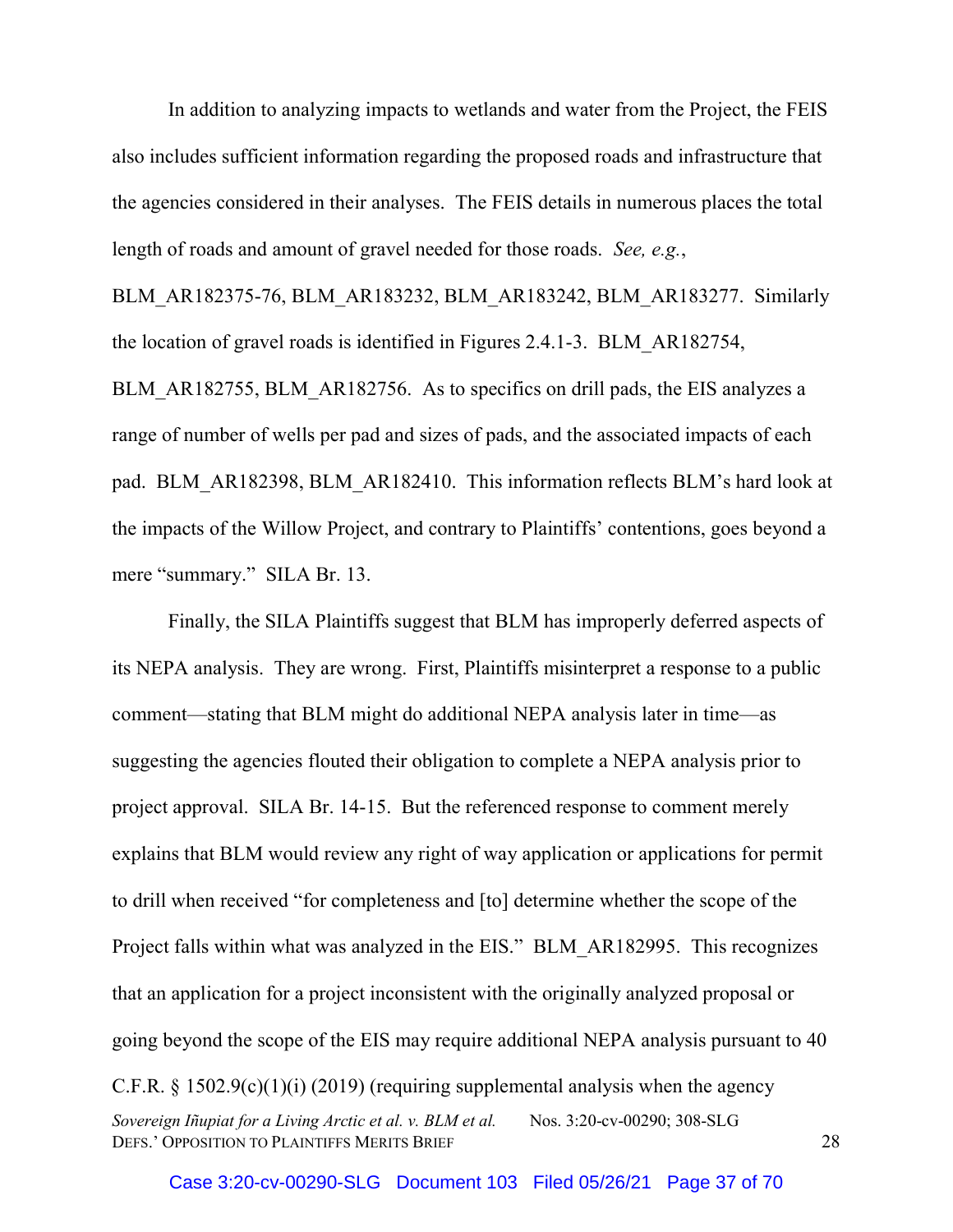"makes substantial changes in the proposed action that are relevant to environmental concerns"). Similarly, Plaintiffs misinterpret BLM's mitigation design criteria as lacking finite form because it required consideration of two alternative criteria. But the two referenced criteria simply reflect that sometimes during the year conditions include snow and ice, and other times in the year conditions are "ice-free", and thus mitigation design must account for both types of site-specific conditions. BLM\_AR182481. There is no "plan for a plan," as Plaintiffs suggest, SILA Br. 15, just a requirement that Conoco take into account seasonal weather patterns in its design.

### 2. BLM Adequately Considered the Impacts of the Project on Caribou

CBD Plaintiffs argue that, while the FEIS includes "detailed analysis of some aspects of the project's potential impacts to caribou," it nevertheless does not satisfy NEPA because it does not consider the effect on the Teshekpuk Lake Herd's winter habitat. CBD Br. 29. They are wrong for several reasons.

First, the Teshekpuk Herd is not being displaced from its winter habitat. The herd's winter habitat covers a broad area, and the Project area only overlaps with a small portion of that area. BLM\_AR182802.

Sovereign Iñupiat for a Living Arctic et al. v. BLM et al. Nos. 3:20-cv-00290; 308-SLG DEFS.' OPPOSITION TO PLAINTIFFS MERITS BRIEF 29 Second, the FEIS does analyze winter impacts to caribou. Section 3.12.2.3.2 describes "disturbance or displacement" to caribou. BLM\_AR182565-67. And the entire subchapter 3.12 focuses on impacts to caribou, including in which seasons and specific locations impacts are likely to occur. *Id.; see e.g.*, BLM\_AR182569-70 (describing a second airstrip located in an area "with lower densities of caribou" but recognizing the noise from the airstrip would "disturb more caribou during the calving season.") The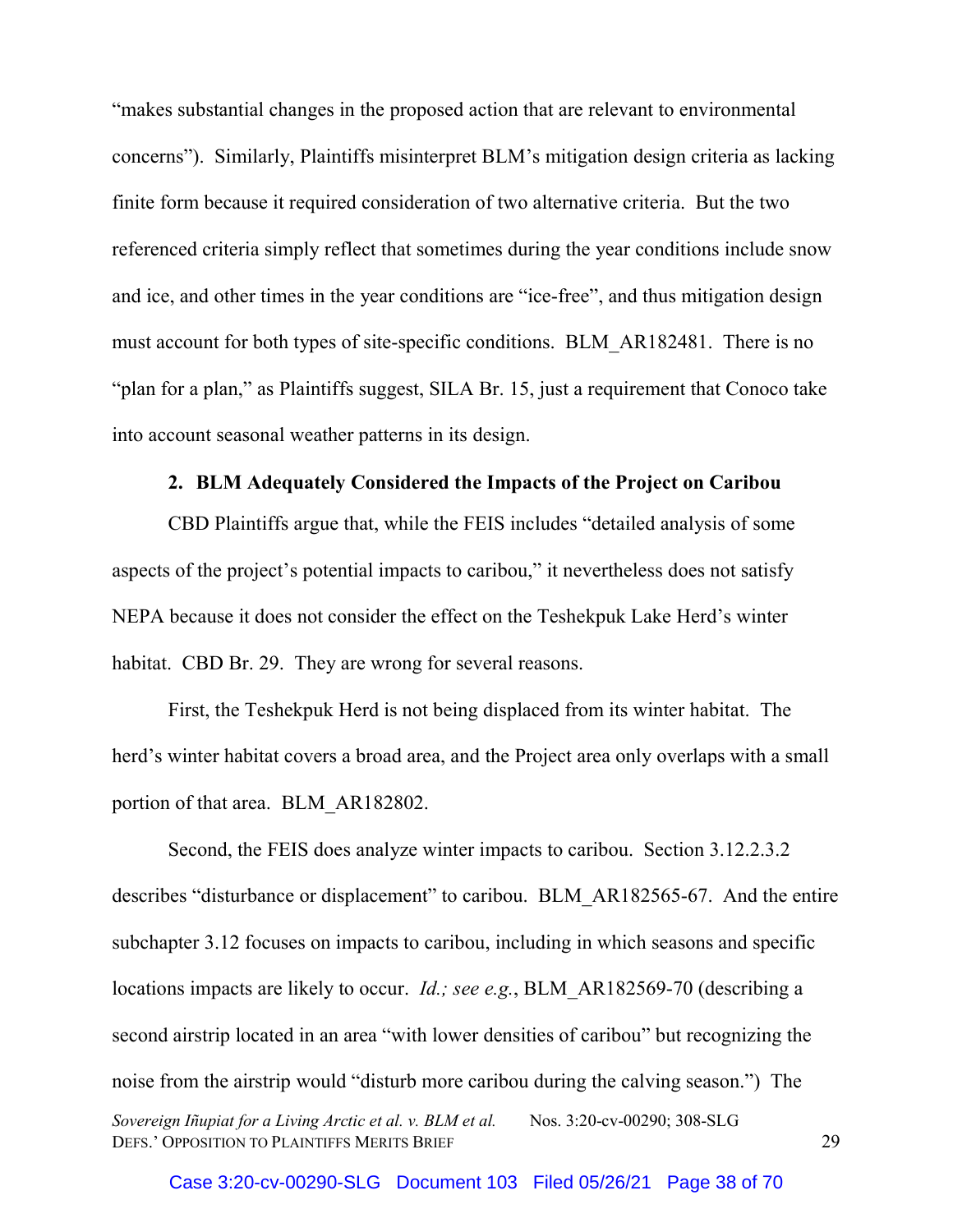FEIS recognizes that "noise would be greatest during winter construction," and that noise from human activity "would disturb and displace caribou from around the mine site during all periods of human activity." BLM\_AR182566. The FEIS states that ice roads, which would be constructed each winter under each of the action alternatives, "could have long-lasting effects on disturbance and displacement of caribou in winter." BLM AR182570-71. The FEIS also compares the impacts of noise from air and ground traffic during the winter on caribou. BLM\_AR182566-70. Additionally, the FEIS tiers to the 2012 NPR-A IAP/EIS which provides additional discussion of the winter impacts to caribou in the NPR-A. See, e.g., BLM\_AR269645, BLM\_AR269859.

Sovereign Iñupiat for a Living Arctic et al. v. BLM et al. Nos. 3:20-cv-00290; 308-SLG DEFS.' OPPOSITION TO PLAINTIFFS MERITS BRIEF 30 Third, the CBD Plaintiffs assert the FEIS violates NEPA because it does not include an acknowledgement that there is "unprecedented exposure" to the Teshekpuk Herd. CBD Br. 29. Relying on the 2012 NPR-A IAP/EIS, they contend that no herd has previously been exposed to development in its winter range, and they contend there is no evidence that caribou habituate to disturbance in the winter. *Id*. But the IAP/EIS they cite predates the GMT1 and GMT2 development approvals, and the ongoing existence of the herd following those development projects undermines Plaintiffs' contentions. See, e.g., BLM AR182567 (recognizing subsistence hunters use "roads in the GMT and Alpine area to hunt caribou"). And, BLM did analyze the exposure of the herd and potential risk to its winter habitat; whether or not the EIS characterizes the exposure as "unprecedented" amounts to mere flyspecking. "[T]he reviewing court may not 'fly speck' an EIS and hold it insufficient on the basis of inconsequential, technical deficiencies." Ass'n of Pub. Agency Customers, Inc. v. Bonneville Power Admin., 126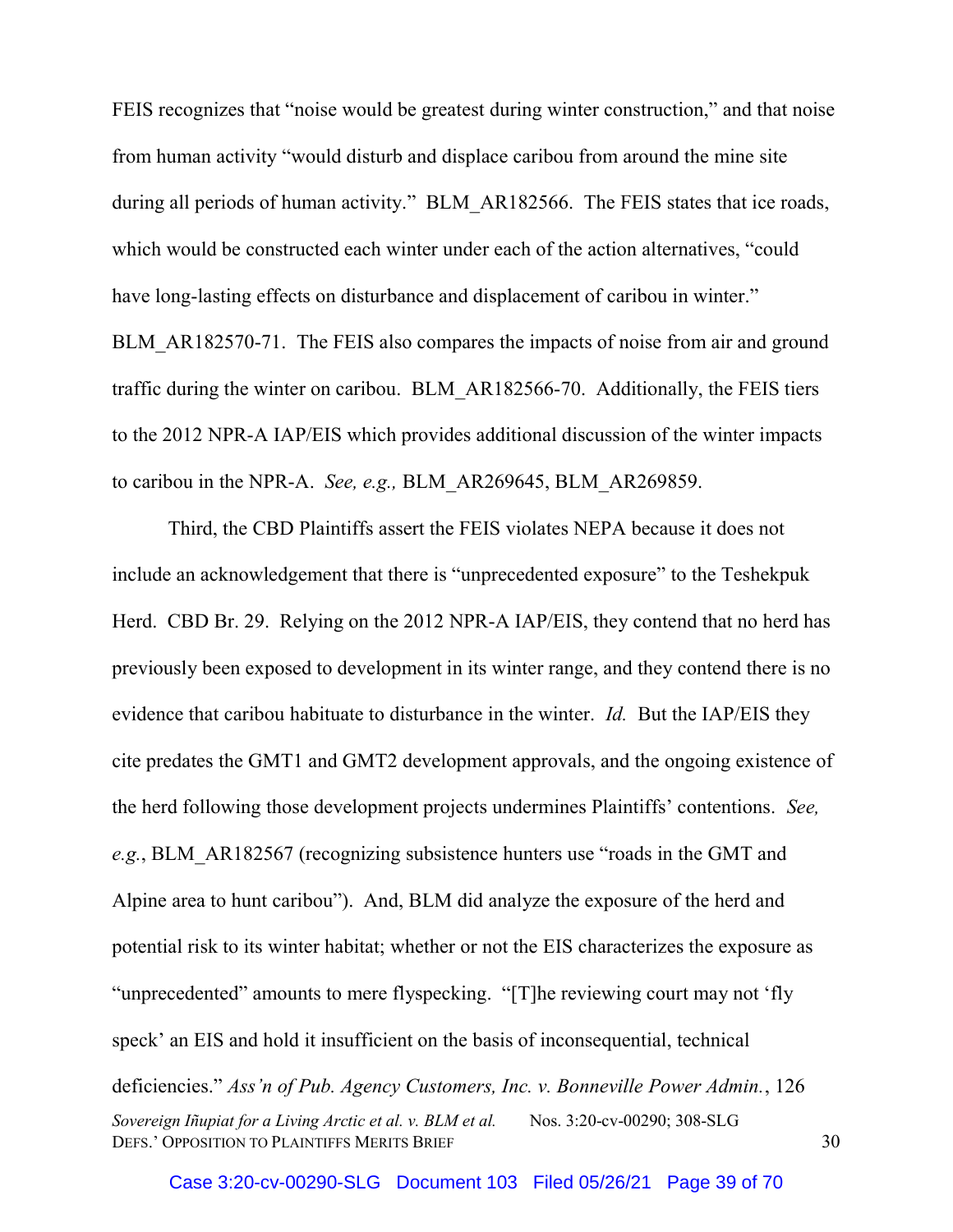F.3d 1158, 1183-84 (9th Cir. 1997) (citation omitted).

### 3. The EIS Contains Sufficient Information Regarding Reasonably Foreseeable Future Actions to Satisfy NEPA

The SILA Plaintiffs' argument that the EIS did not provide sufficient information to analyze the reasonably foreseeable future actions ("RFFAs") is wrong. The agencies described each of the RFFAs at a high level, then incorporated each into their cumulative impacts analysis, as required by NEPA.

Chapter 3.19 of the Willow FEIS provides the cumulative effects analysis of the proposed project and the alternatives, examining the impacts of the project together with the past, present, and reasonably foreseeable future actions. BLM\_ AR182668-87. Table 3.19.1 identifies and describes, in summary fashion, each of the RFFAs considered in the cumulative effects analysis throughout the chapter. BLM\_AR182669-71. Insofar as the SILA Plaintiffs complain that the table itself lacks adequate detail for those RFFAs, they improperly ignore that the information appears elsewhere in the FEIS.

Beginning with the Greater Willow RFFA, the FEIS provides ample information, including the very information Plaintiffs insist the EIS omitted. SILA Br. 18. Greater Willow is at this point only a potential expansion of Willow. BLM AR182670. As such, all information SILA Plaintiffs cite is preliminary given that Conoco may not even choose to apply to develop the two potential drill sites. Even so, the information Plaintiffs claim the agencies had, and presumably should have disclosed, (i.e., proposed drill site locations, estimates for production amount and timing from Greater Willow), is already included in the FEIS. See BLM\_AR183610- 14 (Chapter 2.2 of Appendix E.3

Sovereign Iñupiat for a Living Arctic et al. v. BLM et al. Nos. 3:20-cv-00290; 308-SLG DEFS.' OPPOSITION TO PLAINTIFFS MERITS BRIEF 31 AND 200 1 200 200 200 200 200 31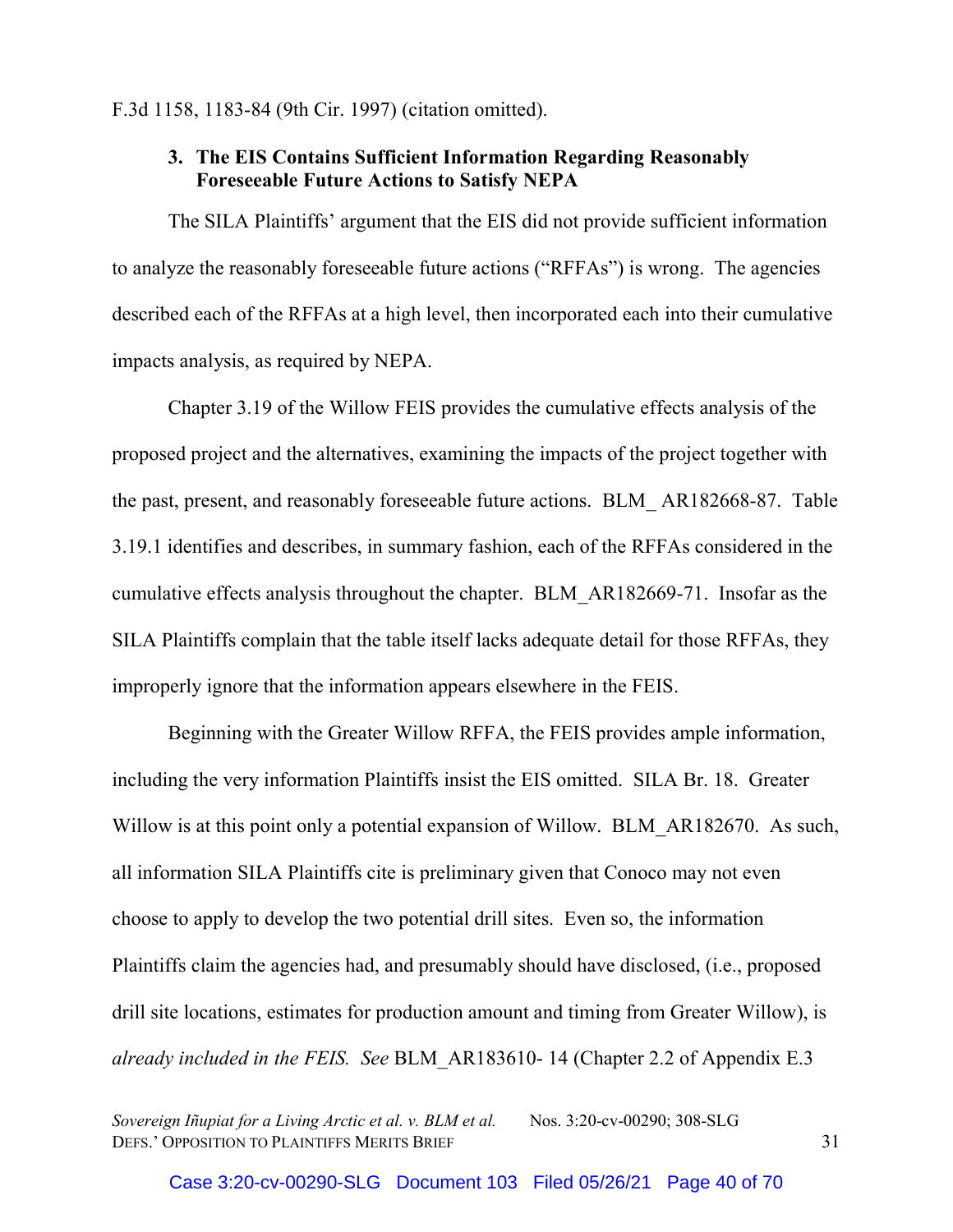describing and quantifying cumulative emissions for the Greater Willow potential drill sites); BLM\_AR183202-03 (Appendix D.1 addressing potential use of the proposed pipeline by the Greater Willow project).<sup>13</sup> The FEIS also includes the Greater Willow Project in its cumulative impacts analysis, see e.g., BLM\_AR182671 (addressing Greater Willow project's emissions in a discussion of cumulative climate impacts). To the extent Plaintiffs complain that the Greater Willow was not included in other sections of the FEIS, it is because the project had no relevant effects within the time frame analyzed. BLM\_AR182673.

The record also contains adequate information relating to Nanushuk because the corresponding EIS was incorporated into the Willow EIS by reference.

BLM\_AR182668; see also BLM\_AR276692-96. Incorporating an EIS by reference has the same effect as if the information in the incorporated EIS were duplicated in the FEIS. See 40 C.F.R. § 1502.21 (2019). Plaintiffs have not challenged the adequacy of the Nanushuk EIS in litigation directed at that project, and they have no basis for challenging the agencies' reliance on that same EIS in this new context. The Nanushuk EIS, moreover, did consider Willow as an RFFA in its own cumulative impacts effects analysis, and that analysis is likewise incorporated by reference in the Willow EIS.

 $13$  SILA Plaintiffs brief cites to an administrative version of the FEIS which is actually non-final. See SILA Br. 18, & nn. 91, 94-96. Here, they cite to BLM\_AR180440, included in the published FEIS at BLM\_AR182862, BLM\_AR180881, included in the FEIS at BLM\_AR183610, and BLM\_AR180524, included in the published FEIS at BLM\_AR183202- 03.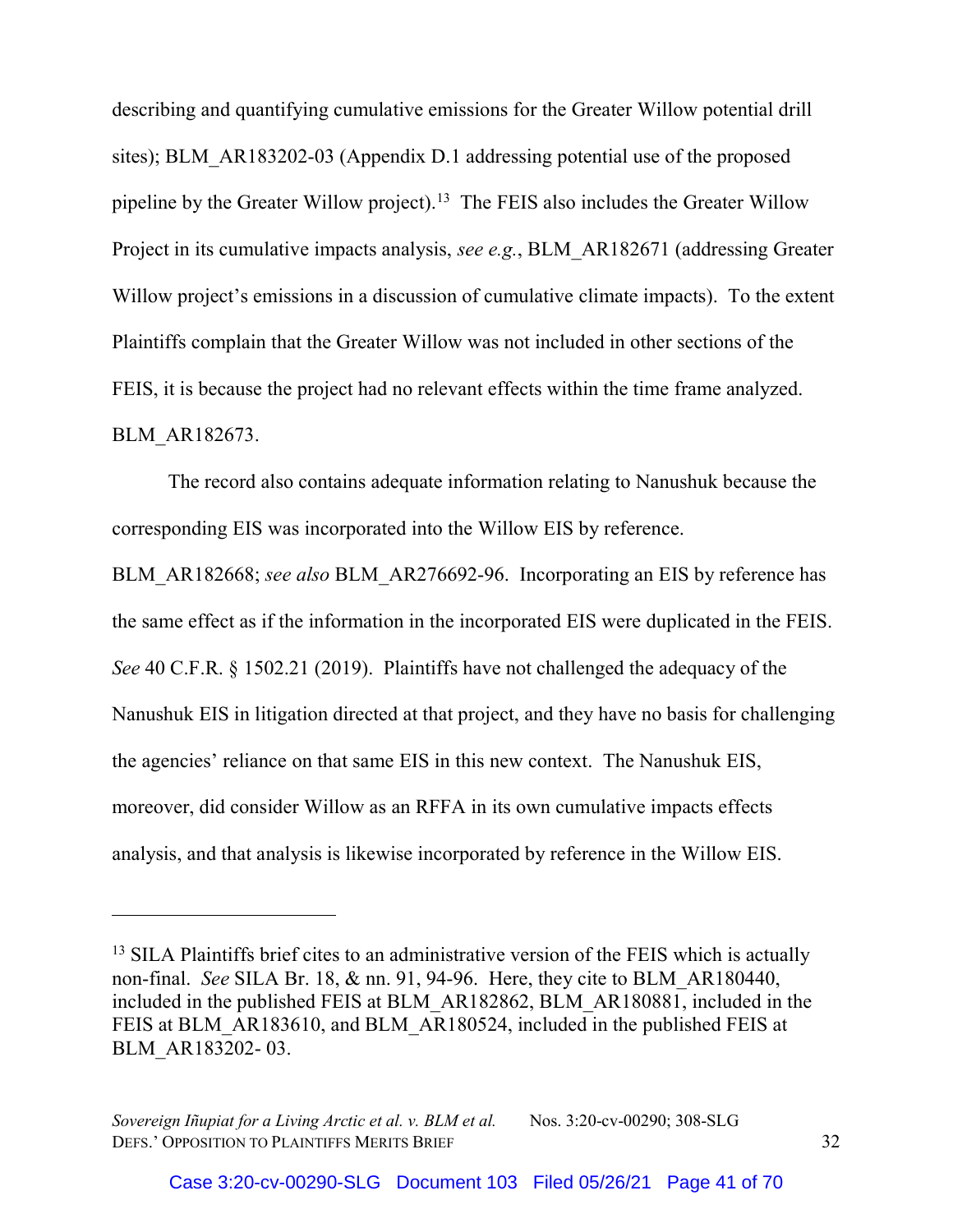BLM\_AR276965, BLM\_AR277632.

Finally, the FEIS appropriately considered known exploration projects as RFFAs. Nowhere does the FEIS describe exploration as speculative.<sup>14</sup> Instead, exploration activity was grouped "as one RFFA due to the disparate and constantly changing details about activities by a wide variety of projects." BLM\_AR182669. The FEIS provides an explanation for the agencies' method of analysis and the Court should defer to their expertise about why this was appropriate. See Kern v. U.S. Bureau of Land Mgmt., 284 F.3d 1062, 1075 (9th Cir. 2002) ("When an agency's determination of what are reasonably foreseeable future actions and appropriate component parts is fully informed and well-considered, we will defer to that determination." (internal quotation marks and citation omitted)). Plaintiffs suggest that grouping exploration activities somehow obscures the associated cumulative impacts of those exploration activities, but the FEIS makes clear that exploration activities and their impacts are anticipated over the life of the Project, and BLM reasonably explained why a more granular analysis would not have been feasible. BLM\_AR182669.

<sup>&</sup>lt;sup>14</sup> Plaintiffs' citation, SILA Br. 19, is to an email, BLM AR100578–79, not the FEIS. Additionally, if these projects were speculative, they would by definition not be reasonably foreseeable, and thus would not have been included in the cumulative effects analysis. See Chilkat Indian Vill. of Klukwan v. Bureau of Land Mgmt., 399 F. Supp. 3d 888, 920 (D. Alaska 2019) ("[W]here plans remain speculative and have not been reduced to specific proposals, cumulative impacts analysis is not required." (internal quotation marks and citation omitted)), aff'd 825 F. App'x 425 (9th Cir. 2020).

Sovereign Iñupiat for a Living Arctic et al. v. BLM et al. Nos. 3:20-cv-00290; 308-SLG DEFS.' OPPOSITION TO PLAINTIFFS MERITS BRIEF 33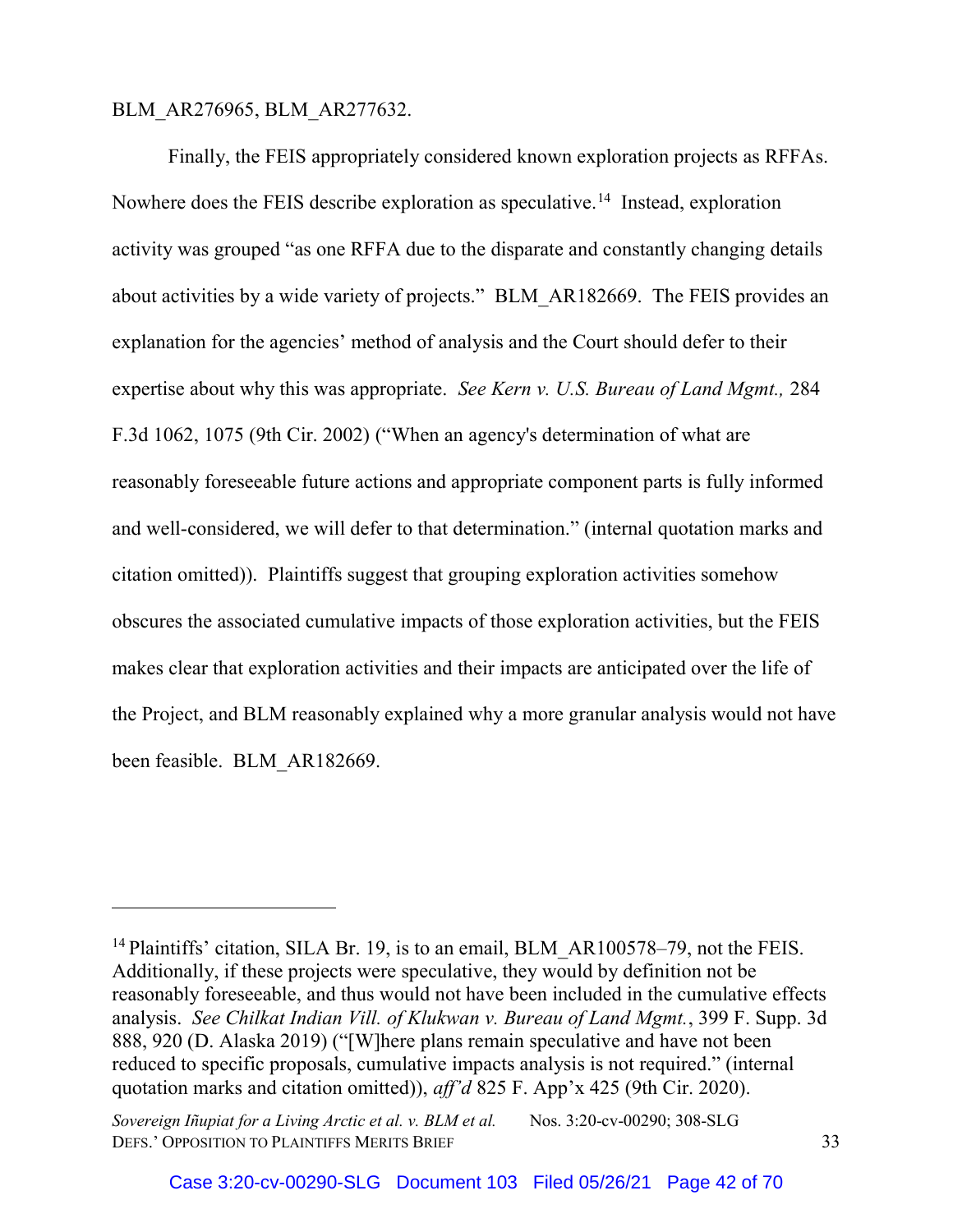### 4. The EIS Adequately Analyzes the Project's Cumulative Effects on Fish and Polar Bears

SILA Plaintiffs also argue the FEIS did not adequately analyze the cumulative effects from Willow on fish and polar bears. SILA Br. 20-23. This is incorrect.

As an initial matter, the FEIS determines that the direct and indirect impacts to both fish and polar bears from the Willow Project will be minor. See BLM AR182506-25; BLM\_AR182575- 602. The FEIS states that "the RFFAs would have similar types of effects on fish" as the Willow Project. BLM\_AR182675. The FEIS details the different cumulative effects of the Willow Project combined with the RFFAs on fish from water removal, climate change, increased temperature, and vessel traffic. BLM\_AR182675- 76. Similarly, the FEIS includes a section analyzing the cumulative effects of the Willow Project on marine mammals, including polar bears. BLM\_AR182679-80. These impacts are described as incremental from other projects in the area with the main effect resulting from climate change resulting in a loss of sea-ice habitat. Id. The FEIS does provide quantification of those impacts when appropriate (for example, the FEIS quantifies the GHG emissions from RFFAs, BLM\_AR182671-72). While the FEIS does recognize the potential effects of the Willow Project and its RFFAs on fish, nowhere does the FEIS suggest that these would "significantly impact fish and polar bears." SILA Br. 20-21.

And, as described above, the FEIS did include sufficient information on the RFFAs in its cumulative effects analysis. While Nanushuk and other nearby exploration projects are not called out by name in the cumulative effects analysis for these two resources, those sections clearly include an analysis of RFFAs. It is within the agencies'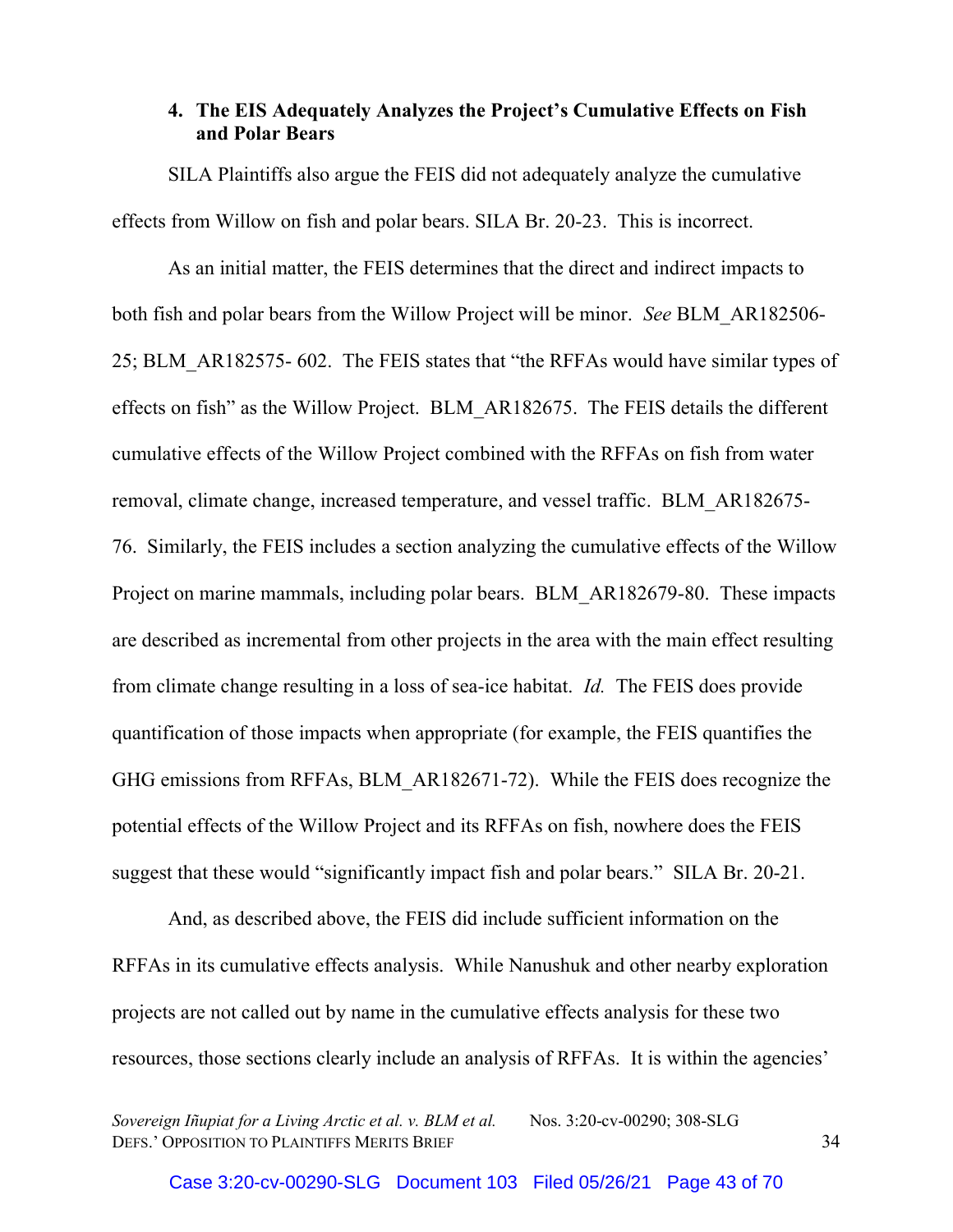discretion to describe the RFFAs in the cumulative effects analysis as a unit, rather than specifying each RFFA by name when analyzing the cumulative effects to each resource considered. Chilkat Indian Vill. of Klukwan, 399 F. Supp. 3d at 919–20 (""[T]he scope and nature of the . . . cumulative impacts analysis is a matter committed to the sound discretion of the agency." (quoting Rock Creek All. v. U.S. Forest Serv., 703 F. Supp. 2d 1152, 1173 (D. Mont. 2010)).

### II. The Corps' Issuance of a Section 404 Permit Here Was Reasonable and Consistent with the CWA

The Corps issued a Section 404 permit to Conoco following the Corps' proper determination under the Section 404(b)(1) Guidelines that (1) the Project will not cause or contribute to significant degradation of waters of the United States; (2) the discharge is the least environmentally damaging practicable alternative; and (3) appropriate and practicable steps were taken to minimize potential adverse impacts of the discharge on the aquatic ecosystem. See Corps\_AR000204, Corps\_AR000234. SILA Plaintiffs do not argue that there is a less environmentally damaging practicable alternative to the Project, or that there were practicable steps to minimize adverse impacts of the discharge that the Corps failed to require. Nor do they argue that the Project is not in the public interest. Instead, SILA Plaintiffs argue that issuance of a Section 404 permit was unlawful because the Corps improperly concluded that the Project "will not cause or contribute to significant degradation." SILA Br. 26–33. Specifically, SILA Plaintiffs contend that the Corps lacked sufficient information for that finding, and that it was based in part on an unsupported conclusion that the Project's impacts would be adequately mitigated. Id. To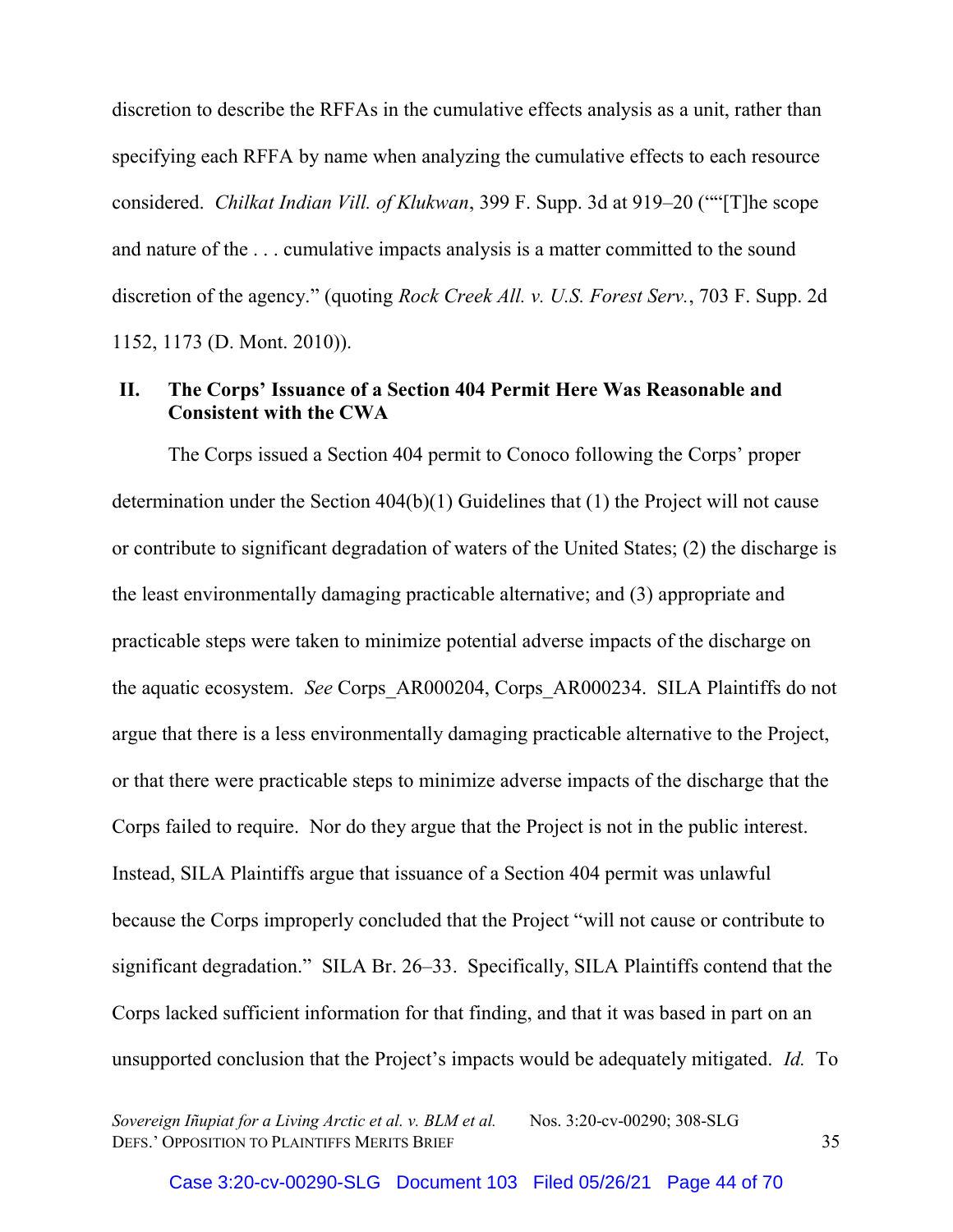reach this conclusion, SILA Plaintiffs misconstrue the Corps' ROD and Permit, the FEIS, and other parts of the record. When considered in full, these documents show that the Corps' decision was reasonable and well-supported.

### A. Ample Evidence Supports the Corps' Conclusion that the Project Will Not Cause Significant Degradation

SILA Plaintiffs allege that the Corps violated the Guidelines because it failed to analyze the loss of functions of wetlands from the Willow Project. SILA Br. 26–27. But that argument comes up short. First, nothing in the Guidelines requires the Corps to undertake an in-depth analysis of the functional values of wetlands.<sup>15</sup> See Corps\_AR000169. SILA Plaintiffs cannot point to any requirement that the Corps undertake the type of analysis of wetland functions that SILA Plaintiffs demand. Second, the Corps' ROD nevertheless evaluated impacts to wetlands, concluding that the Project would result in 616.9 acres of permanent impacts to waters of the United States, 157.9 acres of temporary impacts, and 3,351.9 acres of secondary impacts. Corps\_AR000209– 10; see also Corps AR000144, 187, 197–202. The Corps identified eighteen types of wetlands and four types of waters that would be affected. Corps AR000209. The Corps' ROD also relied upon and incorporated the FEIS, which further evaluates potential impacts to wetlands. Id. (citing the FEIS at BLM\_AR182493–506, BLM\_AR182675, BLM\_AR185550-57); see Hoosier Envt'l Council v. U.S. Army Corps of Eng'rs, 722

<sup>&</sup>lt;sup>15</sup> Nor did the Corps request, as SILA Plaintiffs assert (see SILA Br. 27), that BLM pause the permitting process so that the Corps could undertake such an assessment. See BLM AR103085–86 (requesting a "pause<sup>[]"</sup> solely to address "technical issues").

Sovereign Iñupiat for a Living Arctic et al. v. BLM et al. Nos. 3:20-cv-00290; 308-SLG DEFS.' OPPOSITION TO PLAINTIFFS MERITS BRIEF 36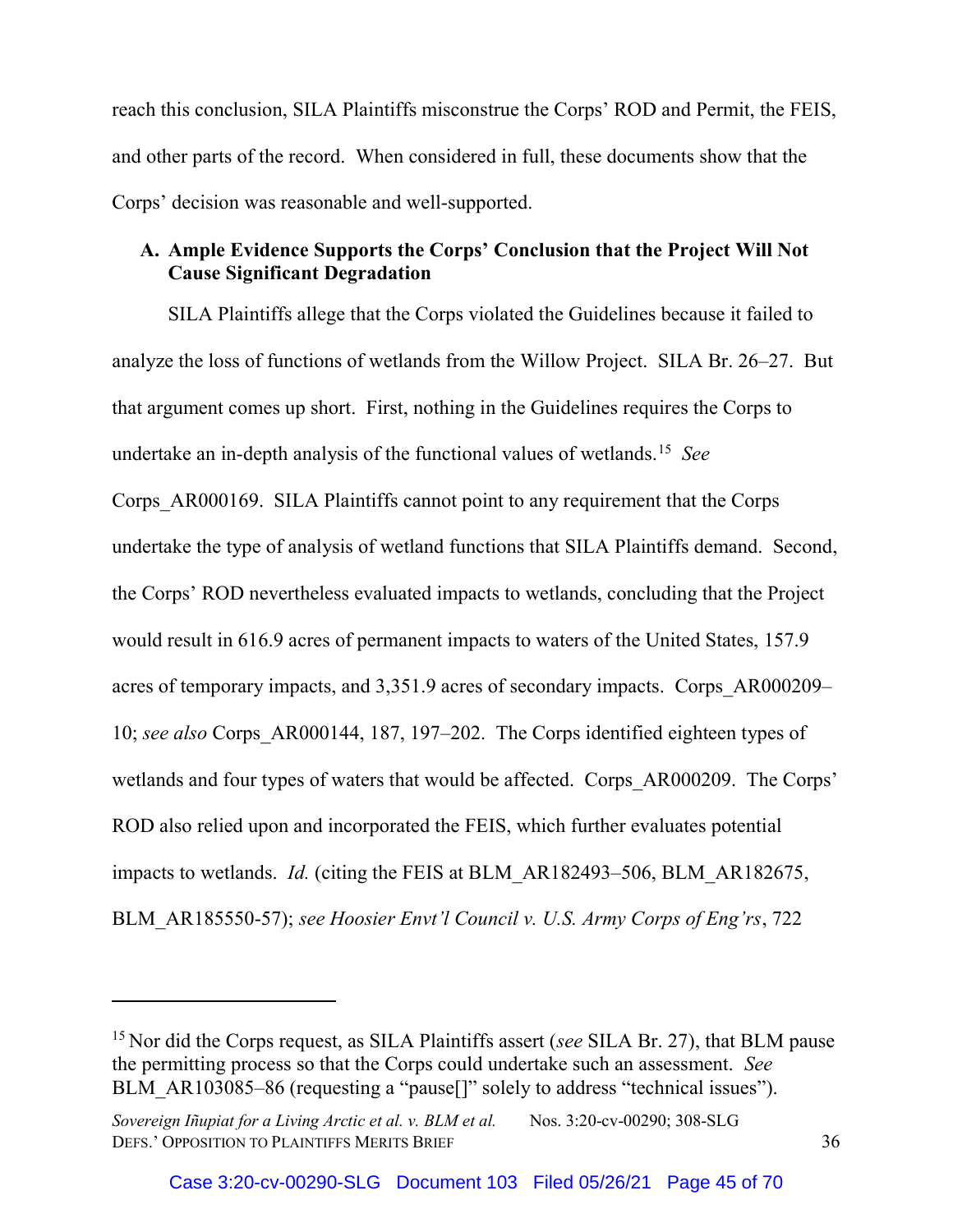F.3d 1053, 1061 (7th Cir. 2013) ("If another agency has conducted a responsible analysis the Corps can rely on it in making its own decision.").

As described in the ROD, the Corps determined that the creation of uplands due to the discharge of fill material would result in the direct loss of a range of wetland functions and services, including water storage, fish and wildlife habitat, shoreline stabilization, and nutrient production. Corps\_AR000209. The Corps also determined that linear features such as access roads and work pads could adversely impact wetland hydrology by intercepting natural drainage and preventing the flow of water downhill. Id. In its assessment of impacts to permafrost-supported wetlands, the Corps concluded that the disruption of natural hydrology and addition of fill material could cause thermokarsting<sup>16</sup> and affect the accumulation and decomposition of soil organic matter. Corps\_AR000209.

Both the Corps' ROD and the FEIS also address secondary impacts to wetlands, including from dust and culverts. The Corps concluded that the construction and use of gravel roads and pads would create a "dust shadow" that could smother vegetation, alter soil composition and moisture levels, and contribute to thermokarsting.

Corps AR000210; see also BLM\_AR182444–53, BLM\_AR182503–04. The Corps estimated that 3,351.9 acres of wetlands will be impacted by the dust shadow.

Corps AR000210. SILA Plaintiffs contend that this figure is an underestimate because

 $16$  Thermokarsting is the process by which permafrost thaws, causing changes to topographical features such as the formation of lakes, sinkholes and pits. See BLM\_AR182449–50.

Sovereign Iñupiat for a Living Arctic et al. v. BLM et al. Nos. 3:20-cv-00290; 308-SLG DEFS.' OPPOSITION TO PLAINTIFFS MERITS BRIEF 37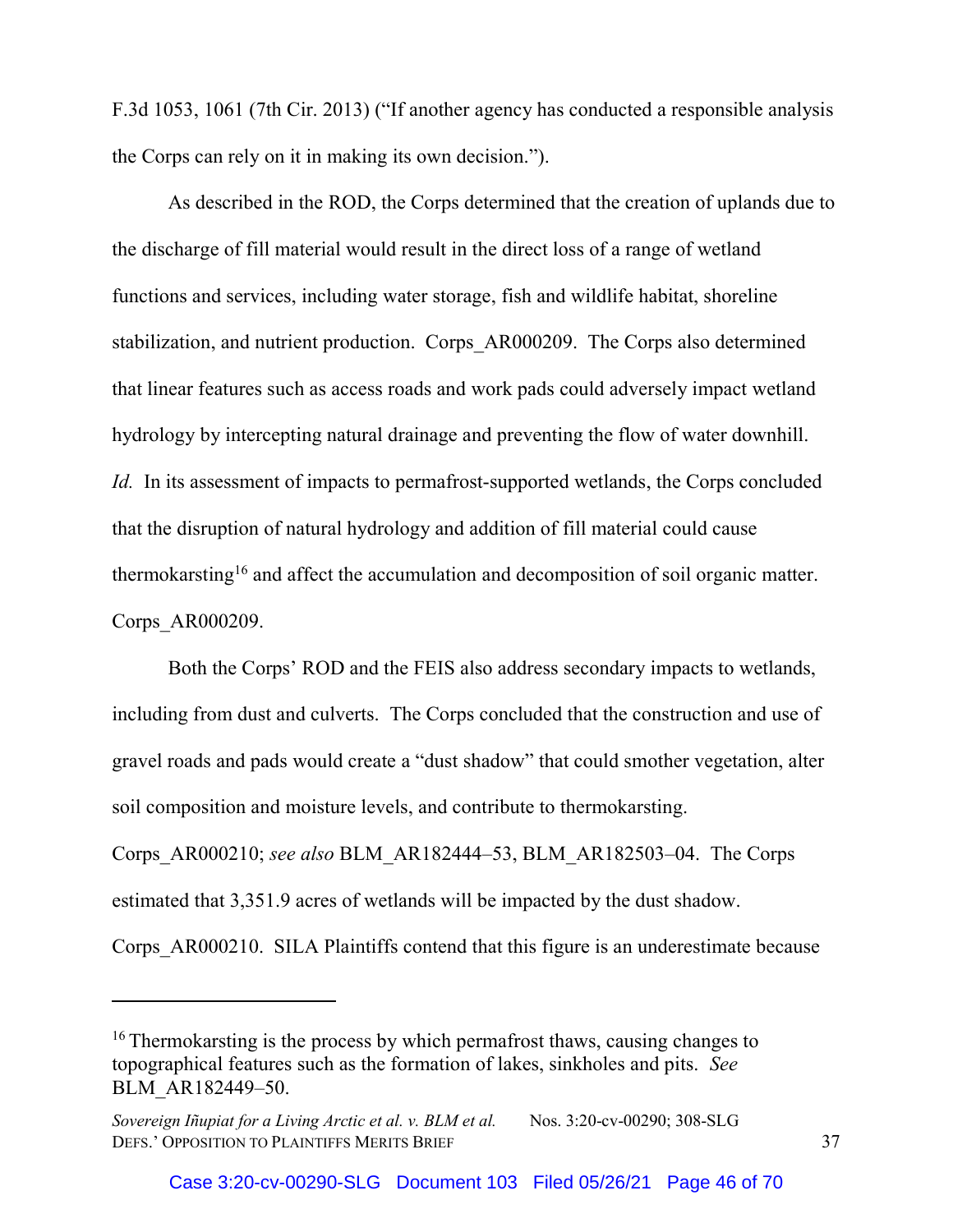the Corps arbitrarily set a 100-meter radius for its dust shadow analysis. SILA Br. 28. SILA Plaintiffs ignore, however, that the FEIS explained that approximately 95% of dust settles within 100 meters of a road surface. BLM\_AR182503. The radius the Corps used for the dust shadow therefore was reasonable. The Corps addressed concerns about the dust shadow in Special Permit Condition No. 27, which requires Conoco to minimize dust discharges to the maximum extent possible, and to implement dust abatement practices for the life of the Project. Corps\_AR000009. Conoco's compliance with this Condition will be determined by visible dust and gravel presence on tundra wetland areas. Id.

Contrary to SILA Plaintiffs' assertion (SILA Br. 28), the Corps did assess the impacts of culverts on surface flow and natural drainage patterns, including the possibility that any culverts might malfunction. Corps\_AR000167. The Corps addressed these concerns in Special Permit Condition No. 26, which required Conoco to submit annual monitoring reports for three years that include an evaluation of all areas where additional culverts are necessary to maintain existing drainage patterns and where culvert maintenance or repair are necessary. Corps AR000008. This Condition requires Conoco to maintain all culverts for the life of the Project. Id.

Because the record shows that the Corps properly assessed and addressed the impacts to wetlands as required by the Guidelines, its conclusion that the Willow Project would not cause significant degradation was reasonable.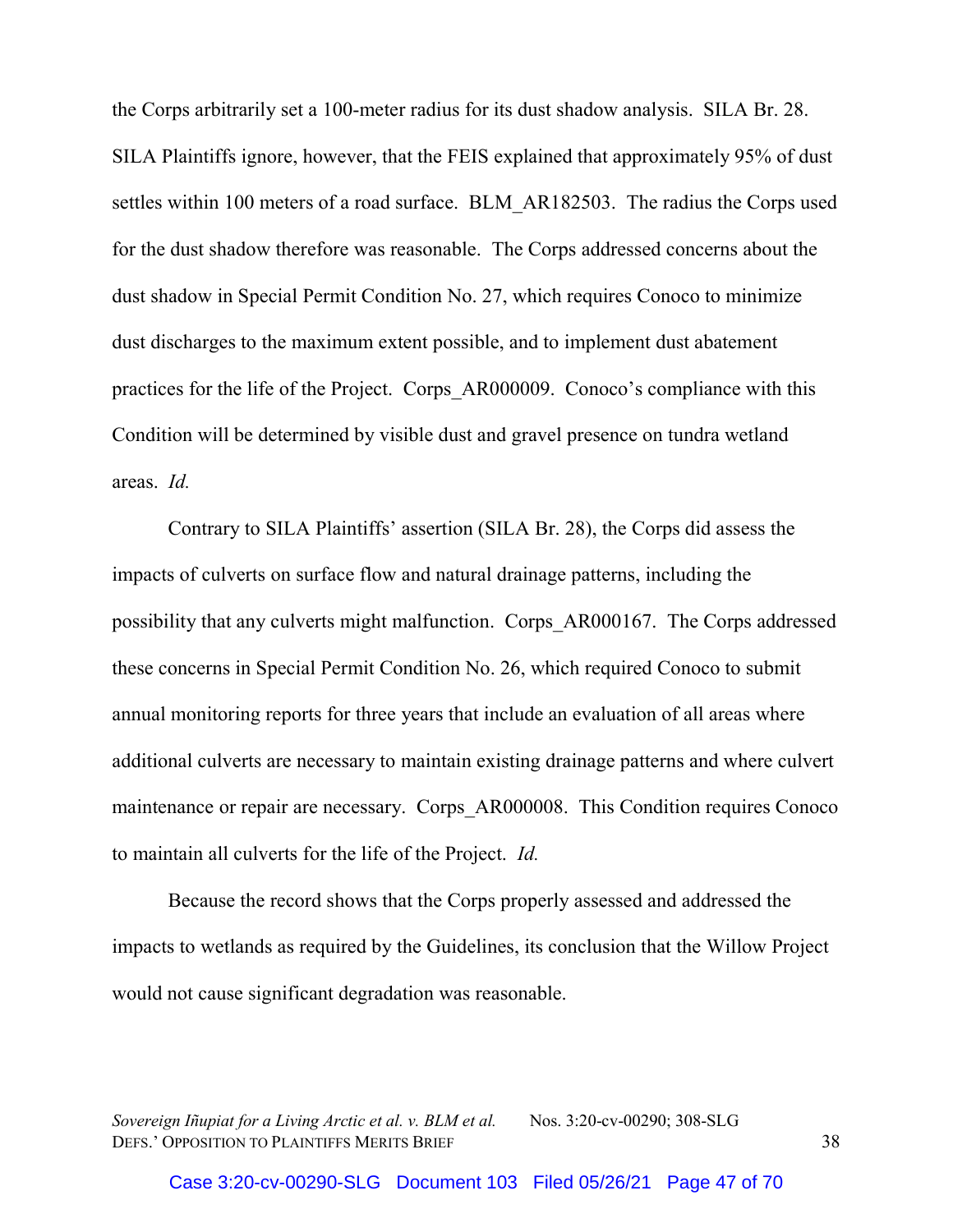### B. The Corps Appropriately Determined the Need for Compensatory Mitigation that Will Offset "Unavoidable Impacts"

Conoco proposed a compensatory mitigation plan (the "Mitigation Plan") that will implement a combination of wetland preservation and wetland restoration to offset direct and indirect "unavoidable impacts" to waters of the United States, including wetlands. Corps\_AR000326–612. The Corps evaluated the Mitigation Plan consistent with the Guidelines and the 2018 Joint USACE-EPA Memorandum of Agreement, and determined that the Plan was appropriate and practicable. Corps AR000183. SILA Plaintiffs allege without basis that the Corps failed to explain its decision not to require Conoco to offset impacts from fill in a majority of affected wetlands. See SILA Br. 31. In fact, the Corps conducted a detailed, watershed based-analysis to determine whether any given impact required mitigation. Corps\_AR000183–86. Specifically, the Corps evaluated impacts within ten individual watersheds as delineated by the U.S. Geological Survey. Corps AR00185–86 (listing new and existing disturbed acres for each watershed by Hydrological Unit Code). For each watershed, the Corps assessed both the acreage expected to be impacted by the Willow Project and the total acreage expected to be disturbed by any human activity. *Id.* The Corps reasonably determined based on a literature review that the lowest percentage of impervious cover that could cause a measurable impact to stream health was 4.4%, and that it would require compensatory mitigation for any watershed with cumulative disturbance above that threshold. Id. Because no watersheds approached the 4.4% level, compensatory mitigation was not required on that basis. Corps\_AR000186.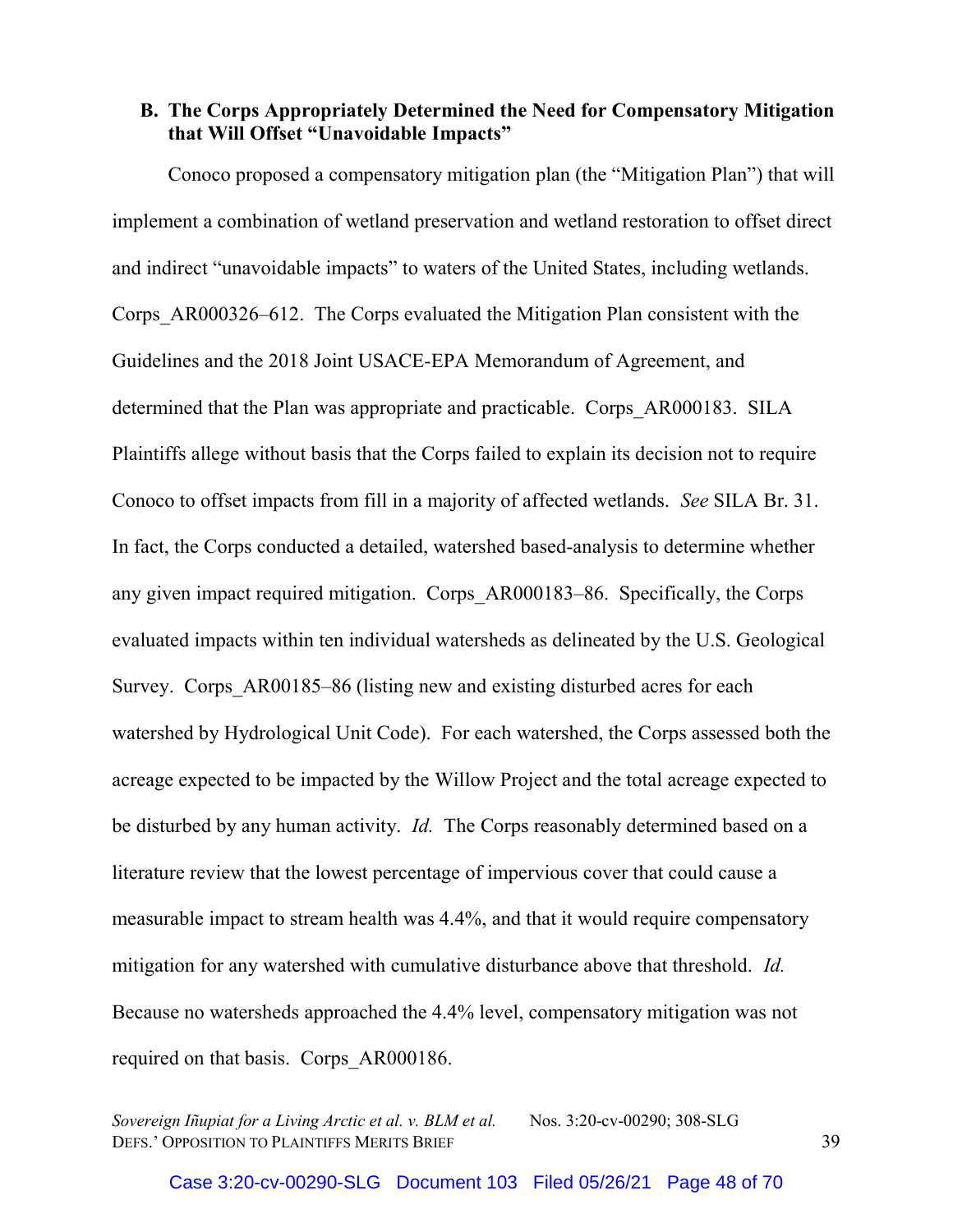The Corps did identify significant unavoidable impacts requiring compensatory mitigation within: (1) 500 feet of anadromous waterways; (2) the Colville River Special Area; and (3) the Teshekpuk Lake Special Area. Corps\_AR000186-87. For each of these three areas, the Corps evaluated and concurred with Conoco's calculation of debits for direct and indirect impacts, which included an analysis, by National Wetlands Inventory ("NWI") type, of all acres directly and indirectly impacted in each area. Corps\_AR000187–88. SILA Plaintiffs nevertheless point to an EPA comment letter as support for their argument that the Corps did not adequately explain its decision to require compensatory mitigation only within these areas. SILA Br. 31; see also Corps\_AR003973–77). However, that letter predated the final Mitigation Plan, and, as the Corps explained in its response to comments, the analysis in the record demonstrates that the Plan satisfies the Guidelines. Corps\_AR000161–63.

Conoco's Mitigation Plan proposed (1) two permittee-responsible compensatory mitigation projects that will enhance 209.1 acres of palustrine wetlands functions, and (2) the preservation of 800 acres of pristine Arctic Coastal Plain wetlands at one of two possible locations. Corps\_AR000336–38. SILA Plaintiffs argue that the mitigation in this Plan and its supporting analyes are inadequate. SILA Br. 32–33. SILA Plaintiffs ignore, however, that at the Corps' request, the Mitigation Plan included a detailed evaluation of the condition of wetlands in these areas using the Corps' North Slope Rapid Assessment Method and the Alaska District: Credit Debit Methodology.

Sovereign Iñupiat for a Living Arctic et al. v. BLM et al. Nos. 3:20-cv-00290; 308-SLG DEFS.' OPPOSITION TO PLAINTIFFS MERITS BRIEF 40 Corps\_AR000338–62. This evaluation included characterizations of wetlands by NWI type, a comparison of wetlands that would be impacted with wetlands at the proposed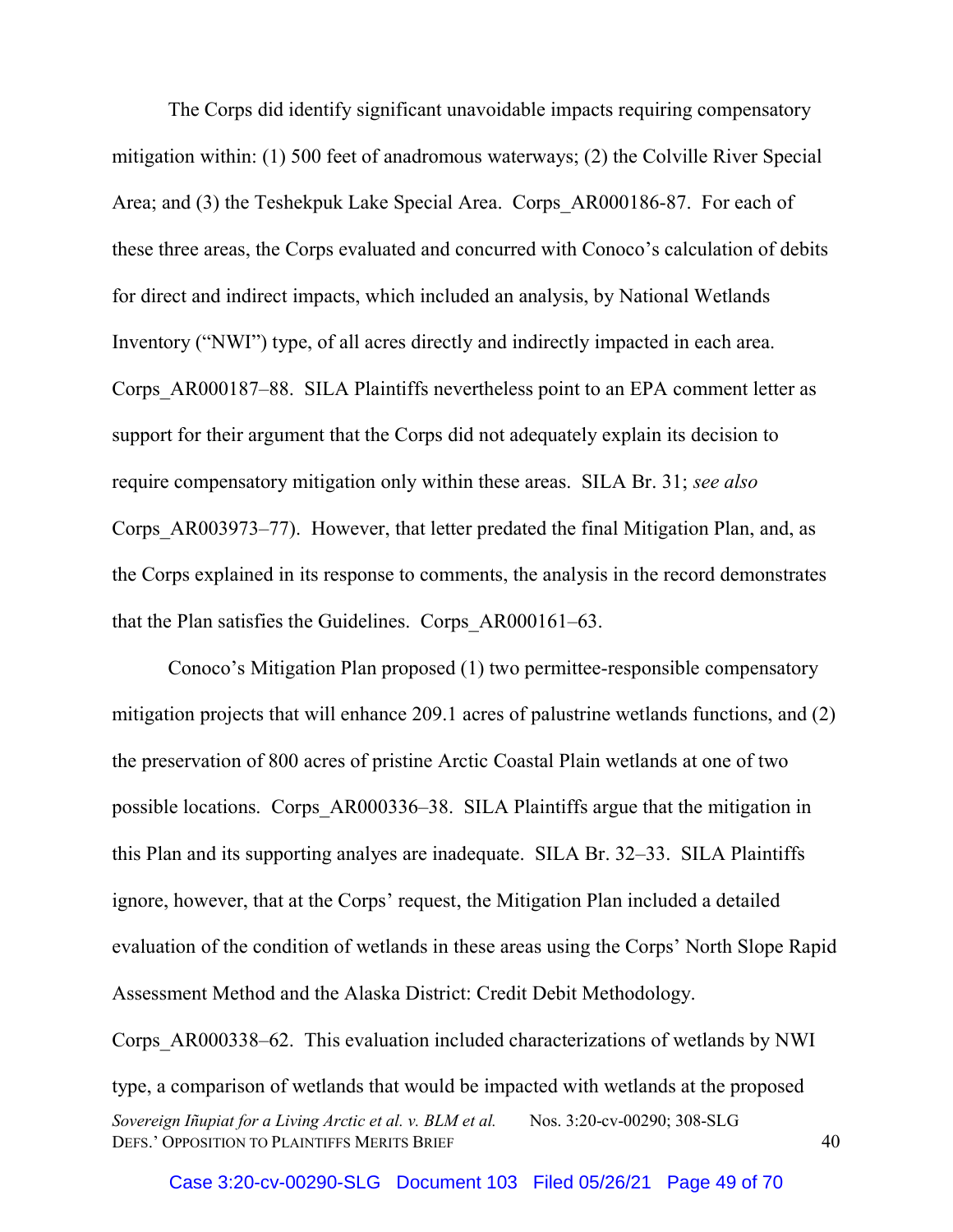mitigation sites, and for the two potential preservation sites, an analysis of ecological significance and threat of development. *Id.* The Corps evaluated the Mitigation Plan and concluded that it "would provide appropriate and sufficient compensatory mitigation required to offset unavoidable losses to aquatic resources." Corps\_AR000188.

Finally, SILA Plaintiffs contend (SILA Br. 32–33) that the Mitigation Plan does not ensure permanent protection of the preserved areas because it does not require the utilization of any specific legal instrument; however, Special Condition No. 21 of the Permit requires the Corps to approve the site protection instrument, thereby providing adequate oversight over the implementation of this aspect of the Plan. See Corps\_AR000008.

The record shows that the Corps properly assessed both the need for compensatory mitigation and the adequacy of the proposed mitigation the Guidelines. Its conclusion that the Mitigation plan was "appropriate and sufficient" therefore was reasonable.

### III. The Service's Analysis Satisfies the ESA

#### A. The Service's ESA Analysis Was Consistent with the ESA and Reasonable.

Sovereign Iñupiat for a Living Arctic et al. v. BLM et al. Nos. 3:20-cv-00290; 308-SLG DEFS.' OPPOSITION TO PLAINTIFFS MERITS BRIEF 41 Plaintiffs' arguments that the Service inappropriately relied on uncertain MMPA mitigation measures for its ESA Section 7 determinations concerning polar bears and failed to adequately assess and quantify incidental take, see SILA Br. 34-40, CBD Br. 30- 37, are wrong. The Service fully complied with the ESA and the relevant implementing regulations. 50 C.F.R.  $\S$  402.14(g)(8). And the Service's expert Section 7 opinion that the authorization of Conoco's Willow Project would not jeopardize the polar bears' continued existence nor would it adversely modify any designated critical habitat is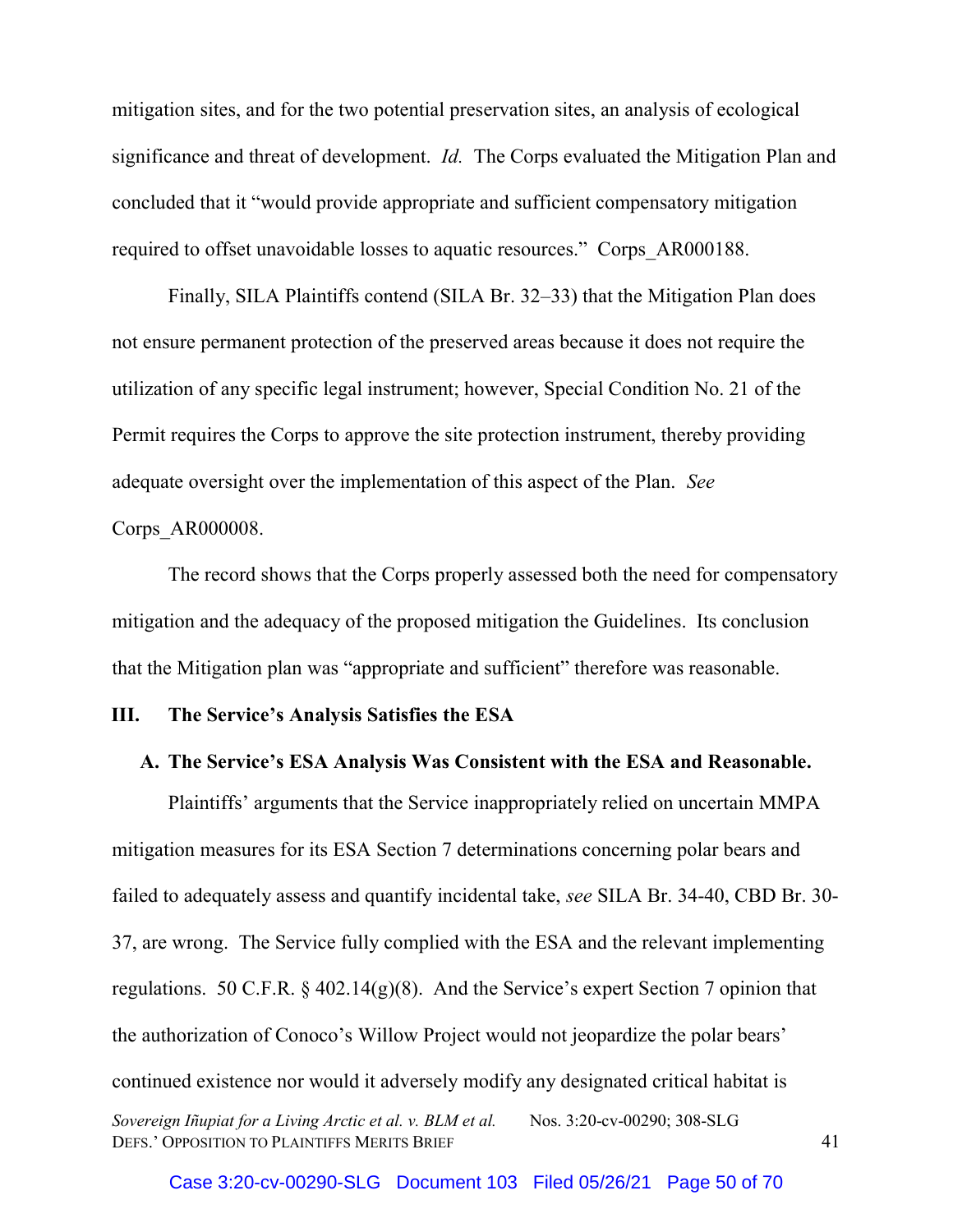similarly reasonable. FWS AR000763-66. Likewise, the Service's determinations concerning anticipated levels of take are reasonable. Contrary to Plaintiffs' assertions, the Service's ESA Section 7 determinations are consistent with the ESA, reasonable, supported by the administrative record, and should be upheld.

#### 1. BLM's proposed action appropriately defined the contours of the project.

Before authorizing the Willow Project, BLM requested Section 7 consultation due in part to its identification of potential effects to the polar bear and its designated critical habitat. FWS AR000097. BLM's proposed action includes numerous specific and enforceable protective and mitigation measures, including:

- Required lease stipulations and required operating procedures that directly or indirectly avoided and/or reduced adverse effects to ESA-listed species and designated critical habitat. FWS\_AR000144-48; see also FWS\_AR000660-77.
- Required "Project Design Criteria" adopted from the governing land management plan (Integrated Activity Plan) for the NPR-A like Project Design Criteria 4 which states, "The lease area and/or potential project areas may now or hereafter contain marine mammals. The BLM may require modifications to exploration and development proposals to ensure compliance with Federal laws, including the Marine Mammal Protection Act (MMPA). The BLM would not approve any exploration or development activity absent documentation of compliance under the MMPA." FWS AR000677; see also FWS AR000148.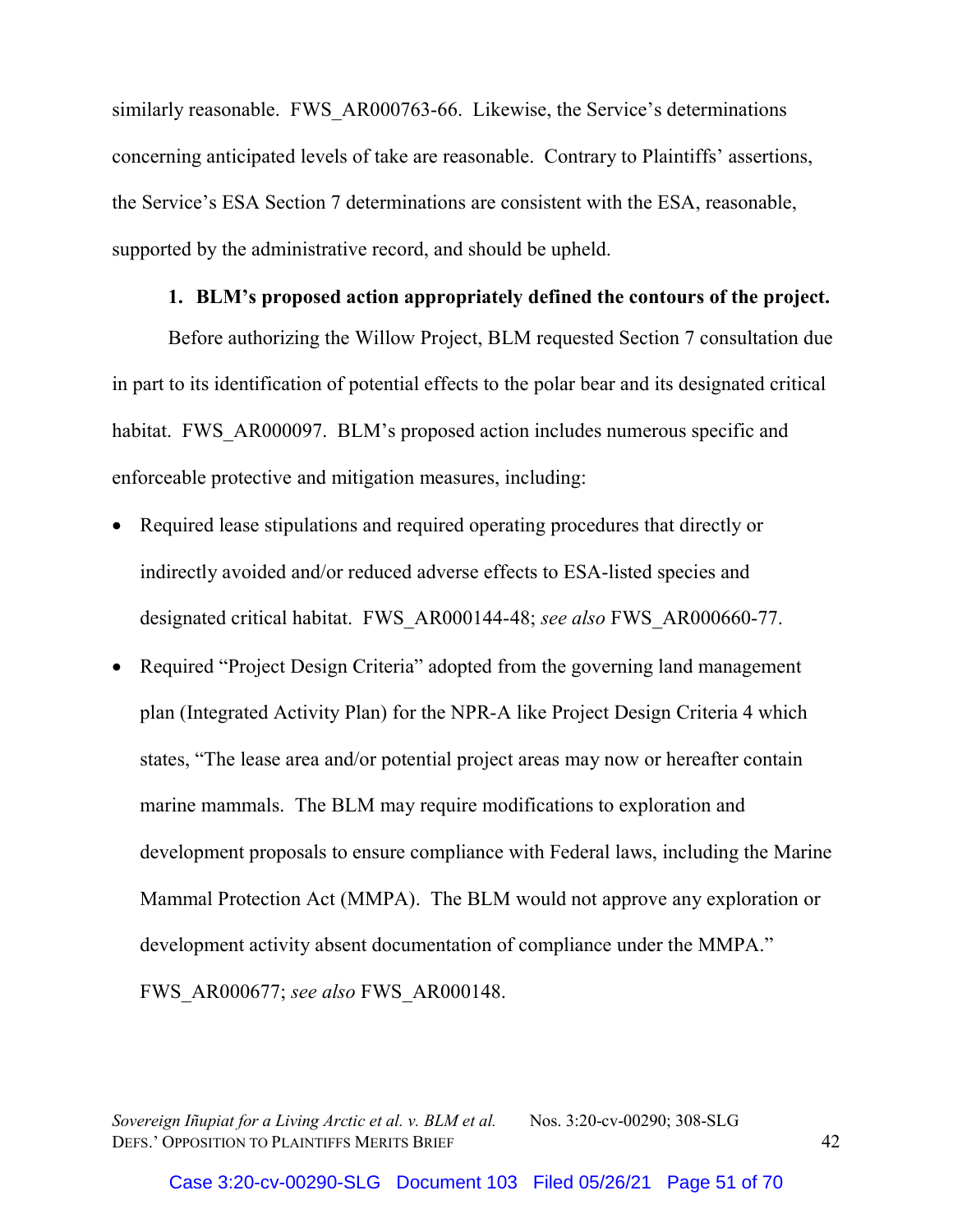• Project design features built into Conoco's application to avoid and minimize adverse effects on polar bear and designated critical habitat. FWS AR000143; see also FWS\_AR000219-34.

### 2. The Service's Section 7 jeopardy analysis on polar bears complied with the ESA.

As part of its Section 7 jeopardy analysis, the Service first looked at potential adverse effects of the Willow Project on polar bears in the action area. FWS\_AR000747- 58. The Service determined that the primary potential adverse effect from the Willow Project would be disturbance to both non-denning (transient) and denning polar bears. With respect to non-denning bears, the Service explained that any potential disturbance would be infrequent due to the following: (1) the location of the Willow Project as the vast majority of the action area is located far from the coast and in areas of low polar bear abundance; (2) the timing of activities as many activities would occur only during summer when very few transient bears would be present; and (3) required specific and enforceable mitigation measures built into the Willow Project like minimum flight altitudes and plans to avoid attracting bears, among others. FWS\_AR000749. The Service further explained that if non-denning polar bears are subjected to disturbance, they would likely move away from the source of that disturbance, resulting only in minor, temporary changes in behavior. Id.

The Service next analyzed potential disturbance effects on denning bears. The Service identified potential types of adverse effects to denning bears from the Willow Project but found that such effects would be minimal and/or unlikely because the vast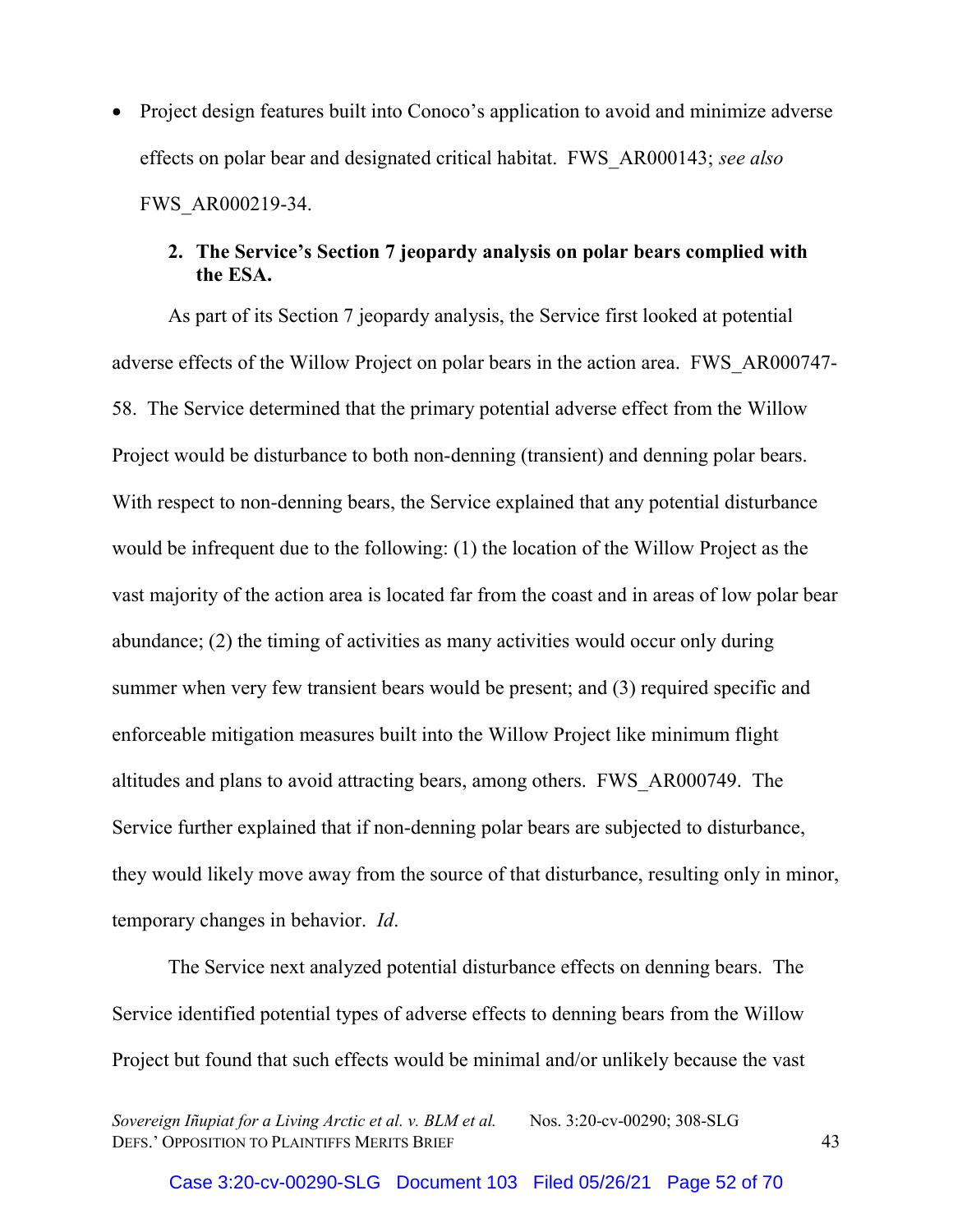majority of the Project would occur in areas of very low denning density and because "BLM [Required Operating Procedure] C-1 and 3 require den detection surveys prior to initiating winter operations and the establishment of a 1-mile operational exclusion zone around any detected dens." FWS\_AR000748. Additionally, while acknowledging the fact that no survey is perfect and captures every den, the Service used a sophisticated model to account for the probability that a den is not detected through surveys and then exposed to disturbance. FWS AR000747-49. The Service's model estimated a  $>84\%$ probability of zero denning bears suffering injury or mortality occurring over the 30-year life of the Willow Project, and on that basis concluded that disturbance resulting in injury or mortality to any denning bears is not reasonably certain to occur. FWS\_AR000748- 49.

Sovereign Iñupiat for a Living Arctic et al. v. BLM et al. Nos. 3:20-cv-00290; 308-SLG DEFS.' OPPOSITION TO PLAINTIFFS MERITS BRIEF 44 After analyzing this data regarding non-denning and denning bears, the Service acknowledged that the Willow Project could "intermittently incidentally expose small numbers of polar bears of the [Southern Beaufort Sea] stock to disturbance." FWS\_AR000764. But the Service also determined that "most of those exposures would not be biologically significant," that "[t]he spatial and temporal distance between disturbance events would limit the potential for impacts to be biologically significant to individual bears," and further reduced "the potential for biologically significant impacts to individual bears to compound to effects at the [Southern Beaufort Sea] stock level, let alone the species level" at which the potential for jeopardy is assessed. Id. The Service concluded that, even when accounting for potential climate change-related stressors in the future, "we anticipate that the activities authorized under the Proposed Action would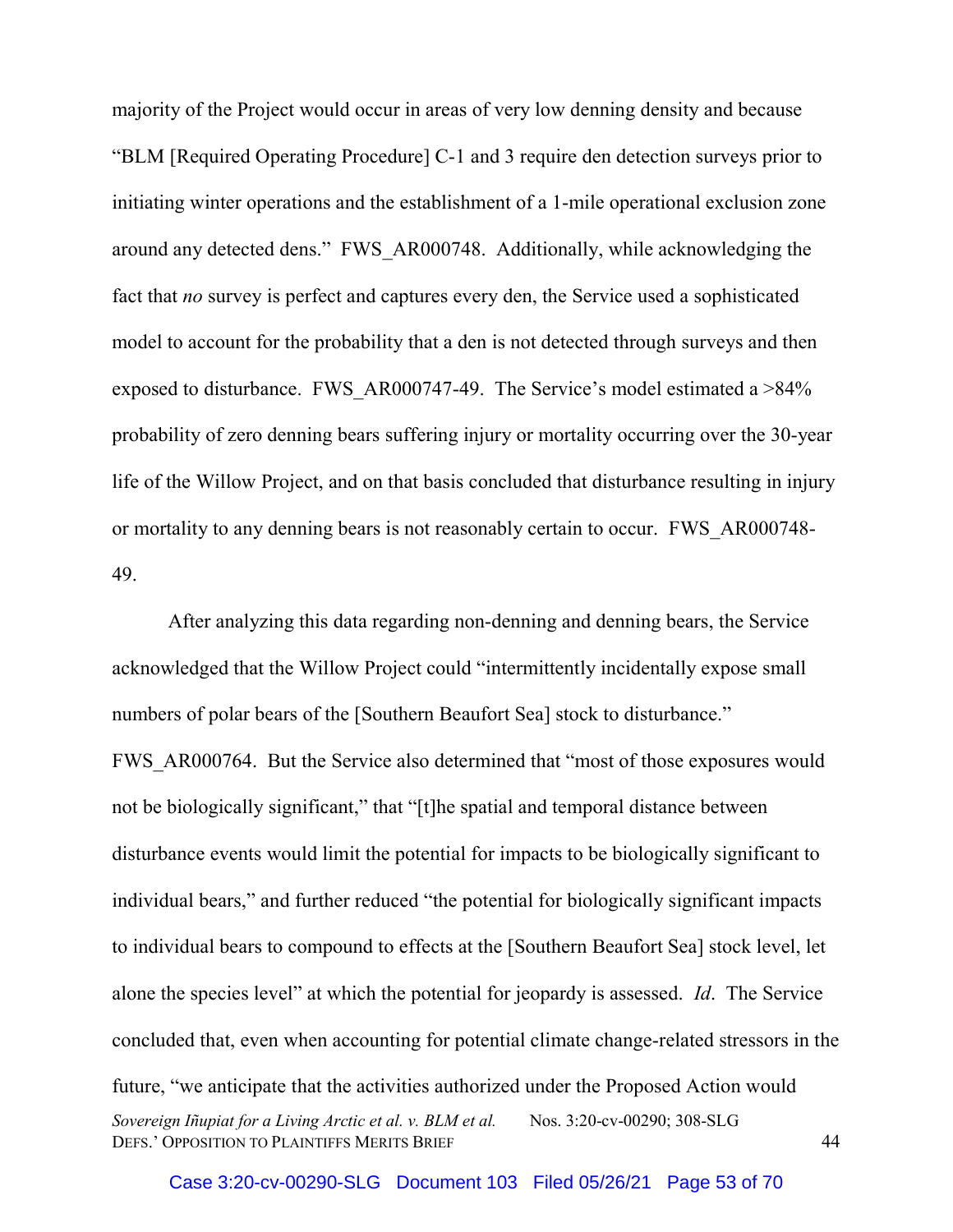continue to impact small numbers of individual polar bears within the [Southern Beaufort Sea] stock and would not appreciably affect the survival and recovery of the polar bear species as a whole." *Id.* For these reasons, the Service determined that the Willow Project would not jeopardize the polar bear. *Id; see also* 50 C.F.R. § 402.02. Additionally, after concluding "no jeopardy," the Service acknowledged the Willow Project's additional protective measures like future compliance with the standards of the MMPA which only bolstered the Service's confidence in the already-established "no jeopardy" determination. FWS\_AR000764. The Service's "no jeopardy" determination was consistent with the ESA, reasonable, supported by the record, and should be upheld.

### 3. The Service conducted an appropriate Section 7 adverse modification analysis of the impacts on polar bear critical habitat.

After determining that the Willow Project would have minimal or no adverse effects on individual polar bears, the Service next analyzed potential impacts to designated critical habitat. FWS\_AR000758-60, FWS\_AR000765-66. The Service determined that only a very small portion of the Willow Project would occur within or near designated critical habitat, that the Willow Project has a very limited capacity to affect such habitat through a few specific activities, and that adverse effects, if any, would be minor. FWS\_AR000758-60, FWS\_AR000765-66. The Service explained its conclusions for each critical habitat unit:

• Unit 1 – Sea Ice: The Service determined that the only manner in which the Willow Project could affect sea ice was through project-related vessels spilling oil or other petroleum product into marine waters. FWS\_AR000765. The Service determined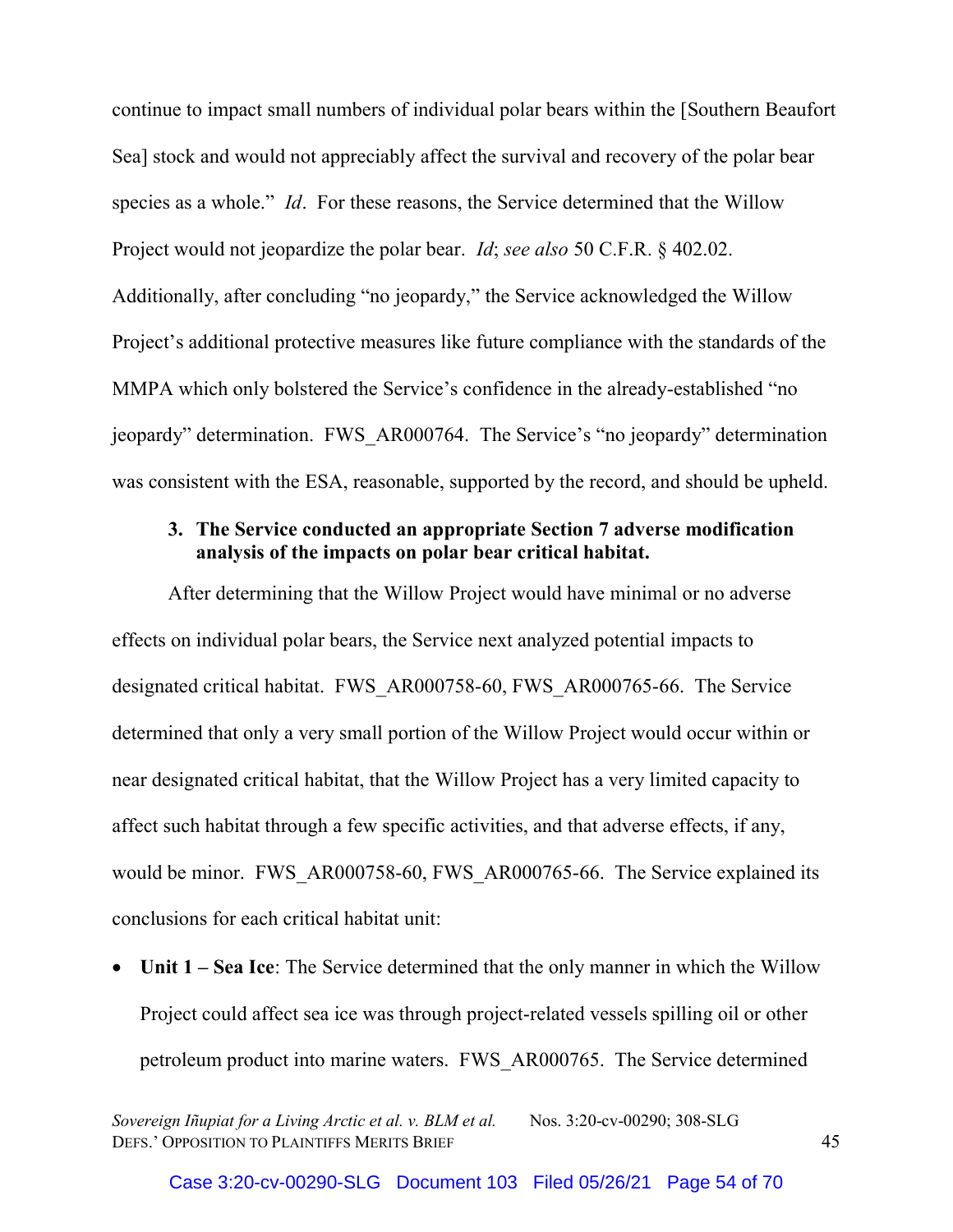that the potential for a marine oil spill would be minimized by compliance with specific and enforceable operating procedures built into the proposed action, to include Conoco's spill prevention plans. Id.

 Unit 2 – Terrestrial Denning Habitat: The Service concluded that the Willow Project would not appreciably diminish the conservation value of terrestrial denning habitat based on the "very small" overlap between the Willow Project and terrestrial denning habitat, and because the proposed activities are of "similar scope to ongoing routine use and upgrades" in the only area where overlap does occur.

FWS AR000765, FWS AR000760 (stating that "no impacts to designated critical habitat for terrestrial denning will result from the proposed project.").

• Unit 3 – Barrier Islands: The Service explained that barrier islands could be affected through disturbance and/or marine oil spills, but determined any potential effects to be minor and temporary. FWS\_AR000765.

For these reasons, the Service determined that the Willow Project would not result in adverse modification because the limited and minor effects would not appreciably diminish the conservation value of the bear's critical habitat. FWS\_AR000765-66. Additionally, like its jeopardy analysis, the Service opined that compliance with future MMPA standards would provide "additional" and "further assurance" that actual adverse effects would not exceed already-established "minor" levels. See e.g., FWS AR000760, FWS\_AR000765-66. The Service's "no adverse modification" analysis is consistent with the ESA, reasonable, supported by the administrative record, and should be upheld.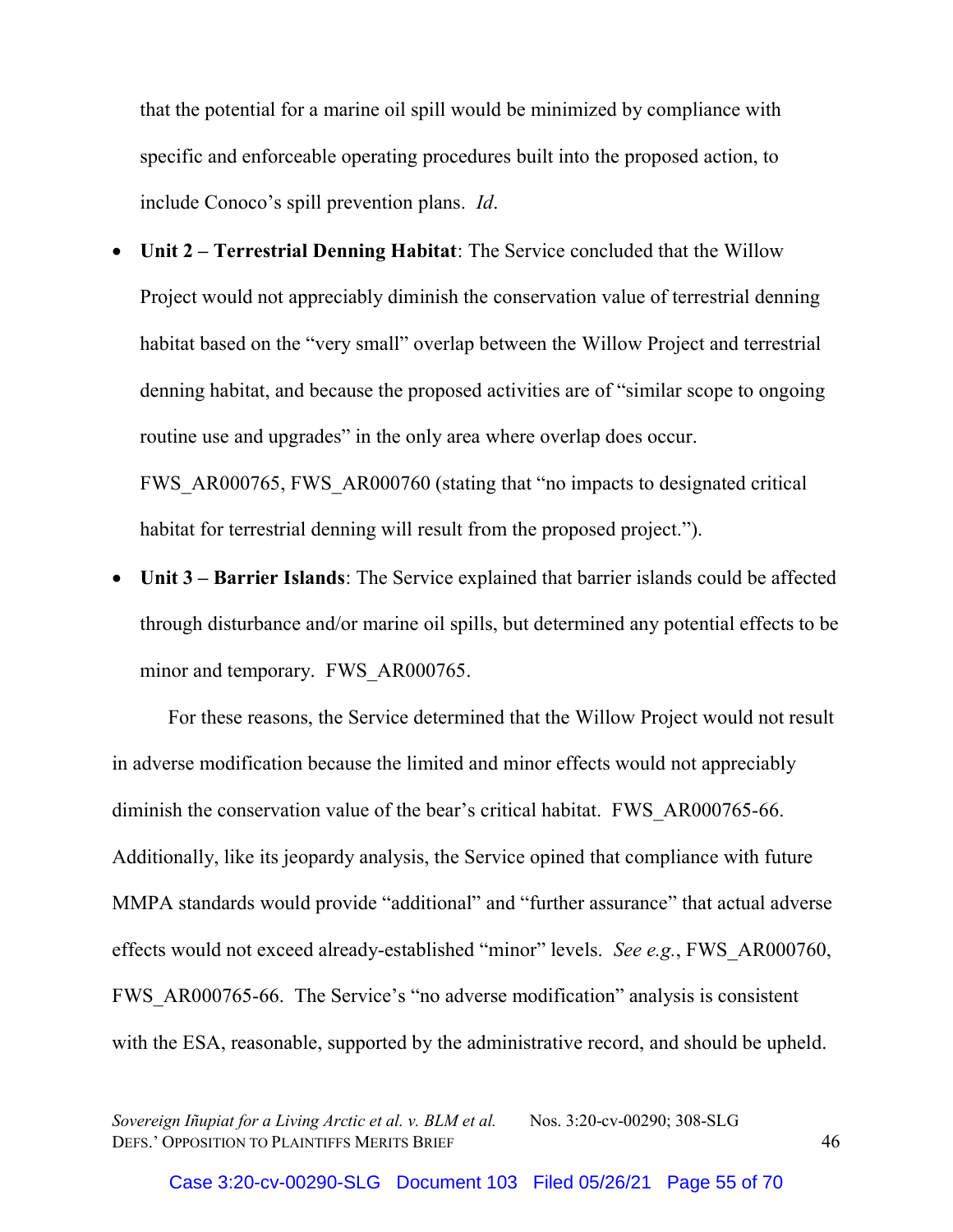#### 4. The Service's Incidental Take Statement complies with the ESA

Finally, with its "jeopardy" and "no adverse modification" analyses as a backdrop, the Service specifically addressed and quantified the amount of incidental take anticipated to result from the Proposed Action. FWS\_AR000766-67. Among other things, the Service acknowledged potential exposure and disturbance to non-denning (transient) and denning polar bears before determining that all associated effects from the Project were "expected to be in the form of short-term, minor changes in behavior which do not create a likelihood of injury (much less cause injury), or are not reasonably certain to occur and therefore would not constitute harassment or [any other] form of take as defined by the ESA and implementing regulations (16 U.S.C. 1532 (19), 50 C.F.R. §17.3)." FWS\_AR000767. The Service next determined that, based on data reported from similar operations in the region, "up to 2 bears may be hazed with non-lethal contact rounds over the life of the project" in order to protect the lives of workers. *Id.*; see also FWS\_AR000930.

Accordingly, the Service quantified all non-hazing and hazing incidental take at zero and two, respectively. In other words, per 50 C.F.R. § 402.16, any exceedance of these two limits – *i.e.*, *any* non-hazing incidental take or more than two incidental hazing events – would require reinitiation of Section 7 consultation. In light of the thorough effects analyses, as outlined above, the Service's incidental take determinations were reasonable, consistent with the ESA, supported by the administrative record, and should be upheld.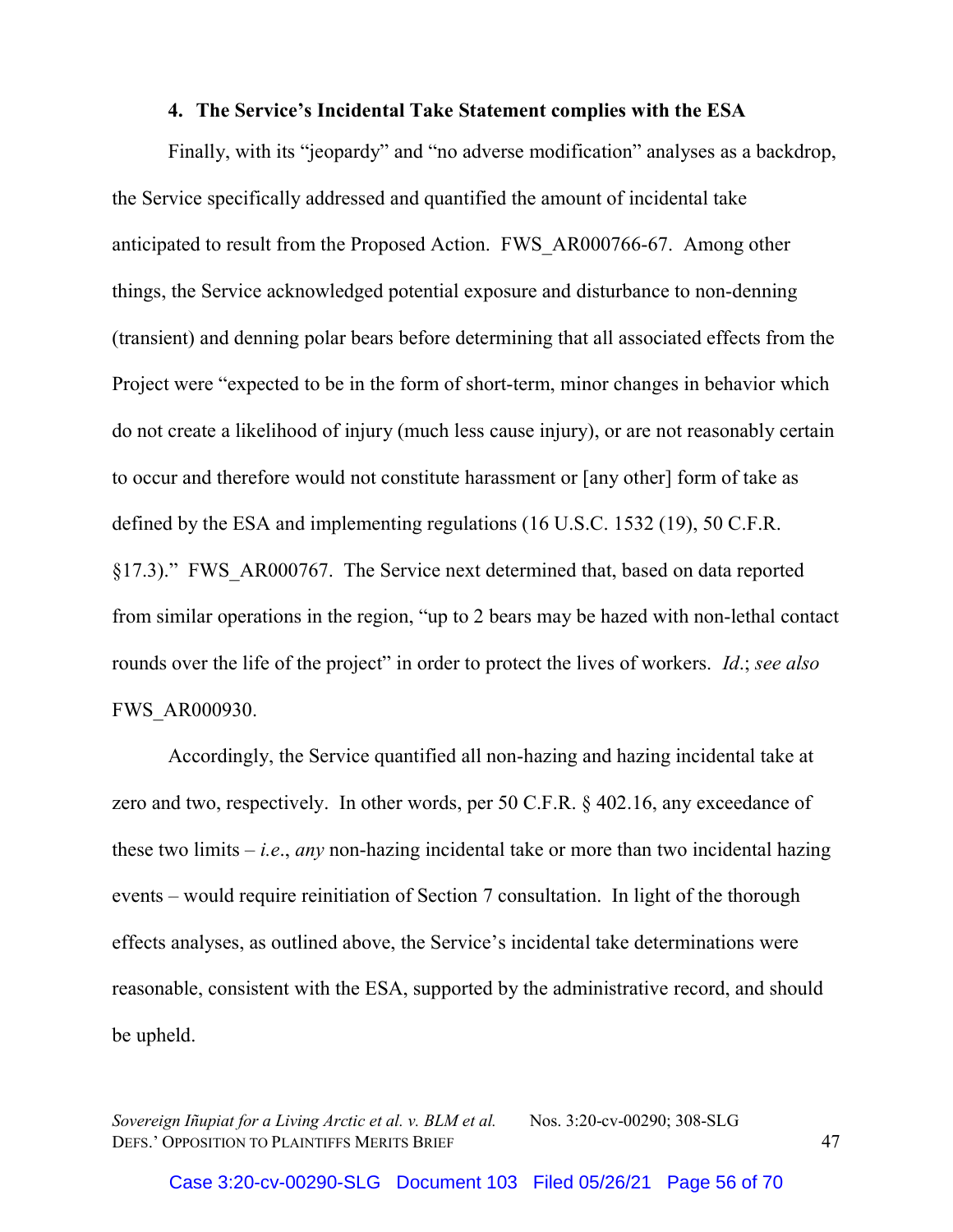### B. The Service's ESA Analysis Is Reasonable and Plaintiffs Offer Nothing to Rebut It.

Dissatisfied with the Service's well-reasoned Section 7 determinations, Plaintiffs levy a variety of challenges, but none resonate. SILA Br. 34-40; CBD Br. 30-37. Each is addressed in turn below.

### 1. The Service's Section 7 decisions did not rely on any MMPA protections.

Plaintiffs argue that the Service improperly relied on future unspecified MMPA mitigation measures that are not reasonably certain to occur to reach its Section 7 conclusions. SILA Br. 34-37; CBD Br. 30-34. In support of this argument, Plaintiffs rely heavily on a recent Ninth Circuit decision, Center for Biological Diversity v. Bernhardt ("Liberty"), 982 F.3d 723 (9th Cir. 2020). Plaintiffs, however, are mistaken that the Service's Section 7 determination relied on future MMPA compliance. The Service's Section 7 determinations are founded only on inherent attributes of the Willow Project (e.g., the location and timing of project activities) and specific mitigation measures that are already incorporated into the proposed action (e.g., lease stipulations, land management plan requirements, commitments in Conoco's application, etc.) and are thus specific, binding, and certain to occur. None of the factors upon which the Service based its Section 7 determinations are contingent or dependent on future MMPA mitigation measures. Furthermore, contrary to Plaintiffs' suggestion, even if the Service did rely on future MMPA mitigation (it did not), the *Liberty* decision does not apply here because subsequently revised ESA regulations do not require a specific and binding plan with respect to future MMPA mitigation measures.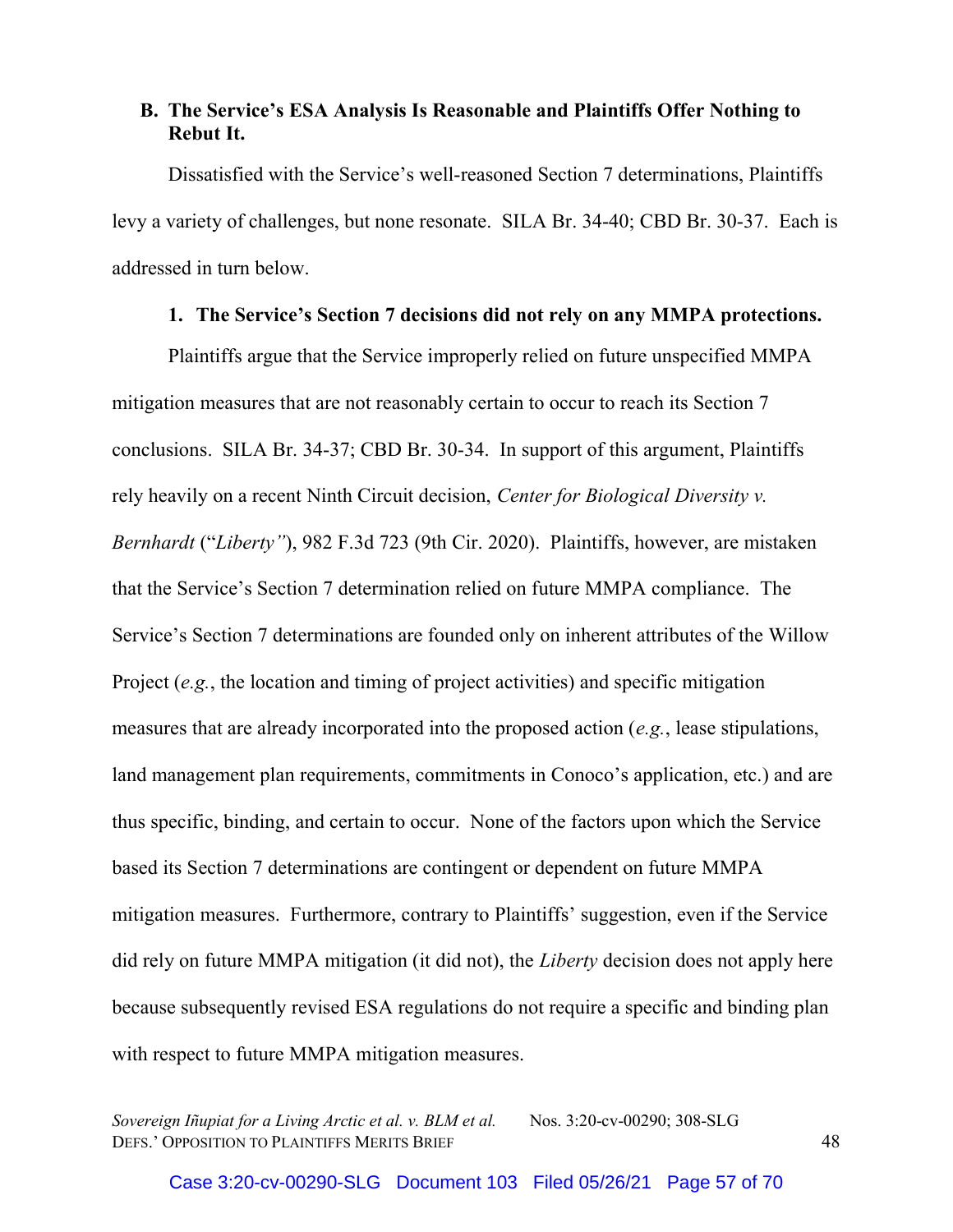### a. The Service did not rely on future MMPA compliance for its Section 7 determinations.

Plaintiffs incorrectly suggest that because the BiOp discussed the MMPA, it must have relied on uncertain future mitigation measures to reach its ESA determinations. SILA Br. 34-37; CBD Br. 30-34. A fair reading of the BiOp demonstrates that this is not the case. The Service discussed extensively the MMPA and its requirement for BLM and Conoco to comply with the statute's broad substantive standards to ensure (1) small number of take, (2) negligible impacts to the Southern Beaufort Sea polar bear stock, and (3) no unmitigable adverse impacts on the availability of the stock for subsistence uses. That is to be expected given the close interplay between the ESA and MMPA with respect to the polar bear, an ESA-listed marine mammal, and the fact the BLM would affirmatively require documentation of MMPA compliance prior to the conduct of activities that could affect polar bears. But, as demonstrated in the conclusion sections of the BiOp, the Service based its Section 7 determinations only on the fact that due to the location of the Willow Project and the minimal presence of polar bear individuals or designated critical habitat, adverse effects, if any, would be minor. FWS\_AR000764-66. For these reasons alone, the Willow Project would not jeopardize the polar bear or adversely modify its designated critical habitat. Id.

### i. The Service's jeopardy determination did not rely on future MMPA mitigation measures.

Sovereign Iñupiat for a Living Arctic et al. v. BLM et al. Nos. 3:20-cv-00290; 308-SLG DEFS.' OPPOSITION TO PLAINTIFFS MERITS BRIEF 49 As discussed, the Service based its "no jeopardy" determination only on the following: (1) the location of the project as the vast majority of the action area is located far from the coast and in areas of low polar bear abundance; (2) the timing of activities as

Case 3:20-cv-00290-SLG Document 103 Filed 05/26/21 Page 58 of 70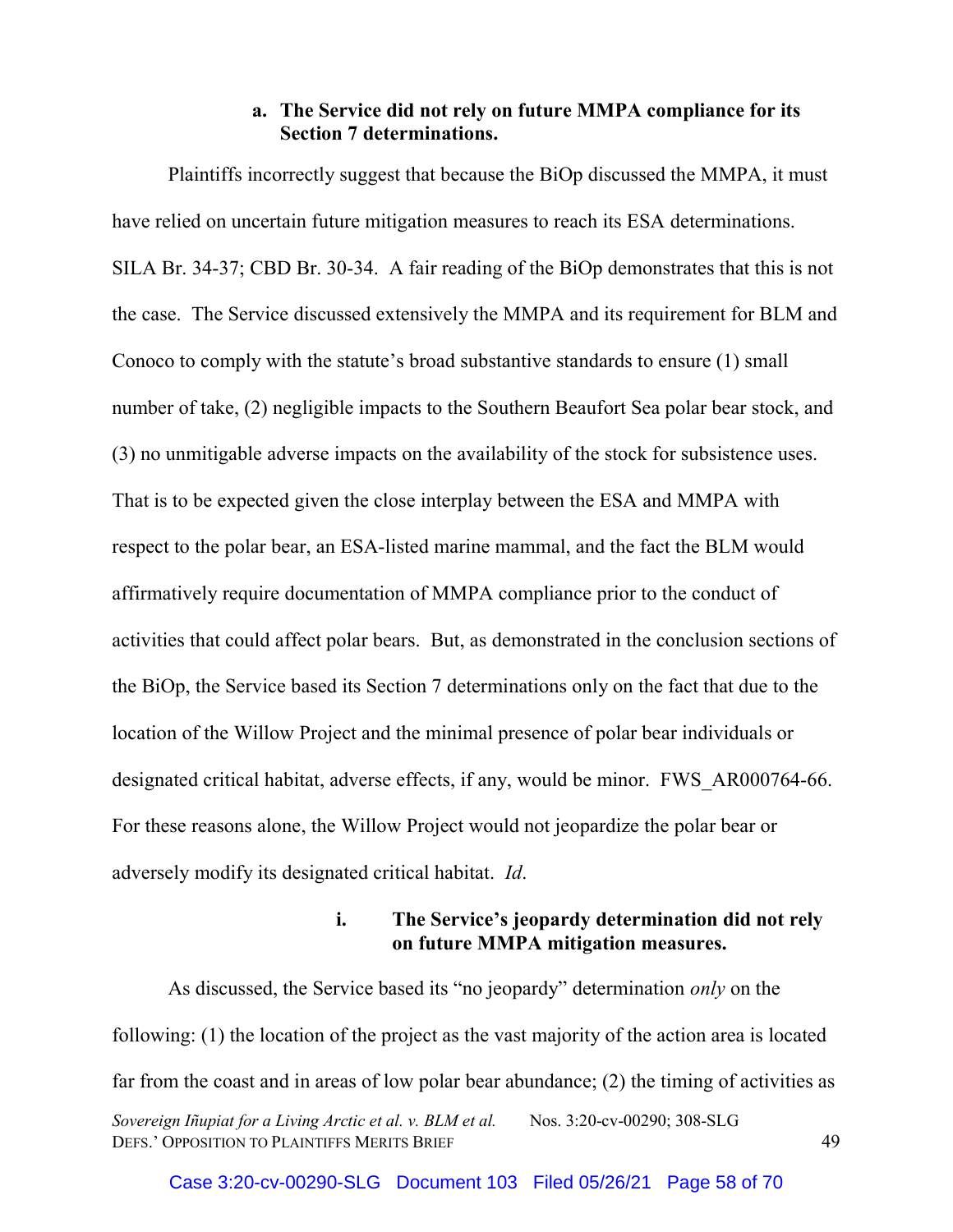many activities would occur only during summer when very few bears would be present; (3) mitigation measures built into the proposed action itself like minimum flight altitudes and plans to avoid attracting bears, among others; (4) required den surveys; (5) required one-mile operational exclusion zone around any detected dens; and (6) sophisticated modeling indicating >84% probability of zero disturbance or injury to denning bears occurring over the 30-year life of the Willow Project. FWS\_AR000764. After already concluding "no jeopardy," the Service acknowledged the Willow Project's additional protective measures like future compliance with the substantive standards of the MMPA, which only served to bolster the Service's already-determined "no jeopardy" conclusion. Id.<sup>17</sup> Plaintiffs' assertion that the Service relied on future, uncertain MMPA mitigation measures is simply incorrect.

## ii. The Service's no adverse modification determination did not rely on subsequent MMPA mitigation measures.

Like the Service's jeopardy determination, its adverse modification determination

did not rely on future MMPA mitigation measures.

 $\overline{a}$ 

<sup>&</sup>lt;sup>17</sup> Under BLM's Proposed Action, BLM would require Conoco to provide documentation of MMPA compliance (most likely a Letter of Authorization) prior to conducting activities. Per the MMPA, the Service may authorize Conoco to take of small number of polar only if it finds, among other things, that the taking would have no more than a "negligible impact" on the Southern Beaufort Sea stock of polar bears. The Ninth Circuit has acknowledged that activities having a negligible impact on the SBS stock of polar bears (one of the 19 stocks which comprise the polar bear species) should have "little potential" to jeopardize the continued existence of the polar bear species. CBD  $v$ . Salazar, 695 F.3d 893, 913 (2012). The Service's acknowledgment of that concept here should not be surprising or controversial, but in any event the BiOp did not rely on this point when rendering its "no jeopardy" determination.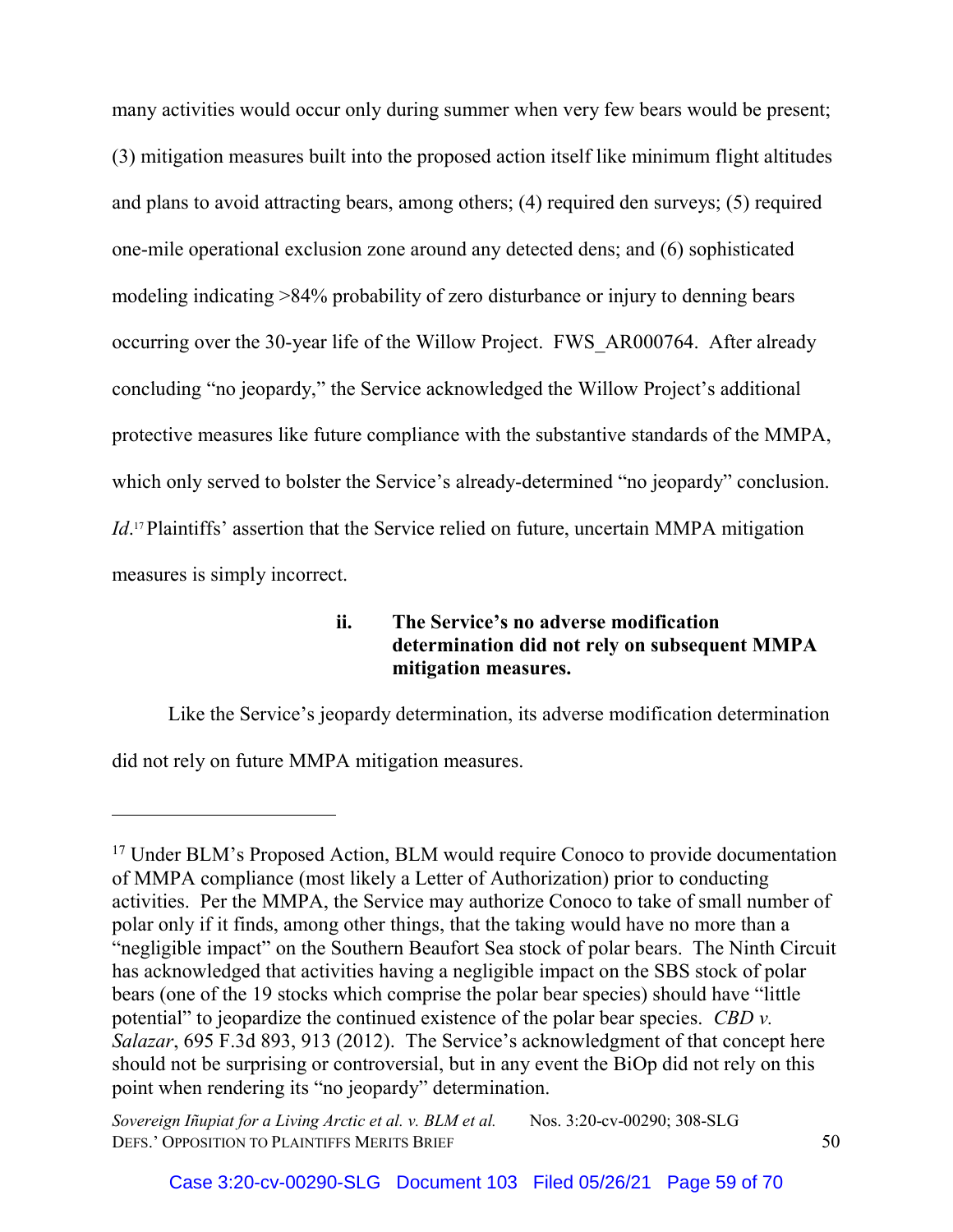- Unit 1 Sea Ice: The Service determined that the potential for a marine oil spill would be low and any potential adverse effects further minimized by compliance with specific required operating procedures and spill prevention plans. FWS AR000765. There is no mention of the MMPA in this portion of the BiOp with respect to oil spills, much less a reliance upon any MMPA mitigation measures. With respect to impacts to seals, the Service does mention the MMPA's substantive standards  $-i.e.,$ small number of take, negligible impacts to the Southern Beaufort Sea polar bear stock, and no unmitigable adverse impacts on the availability of the stock for subsistence uses – as opposed to actual mitigation measures that "provide further assurance" that the conservation value of sea ice critical habitat would not be appreciably diminished. *Id*. The "provide further assurance" language makes clear that MMPA-related considerations increase the Service's confidence in the relative lack of adverse impacts to sea ice but were not needed to reach that conclusion in the first instance.
- Unit 2 Terrestrial Denning Habitat: The Service concluded that the proposed action would not appreciably diminish the conservation value of terrestrial denning critical habitat based on the "very small" overlap between the Willow Project and terrestrial denning habitat, and because the proposed activities are of "similar scope to ongoing routine use and upgrades" in the only area where overlap does occur. FWS AR000765. The Service does not mention – much less rely upon – the MMPA or any mitigation measures in making this finding.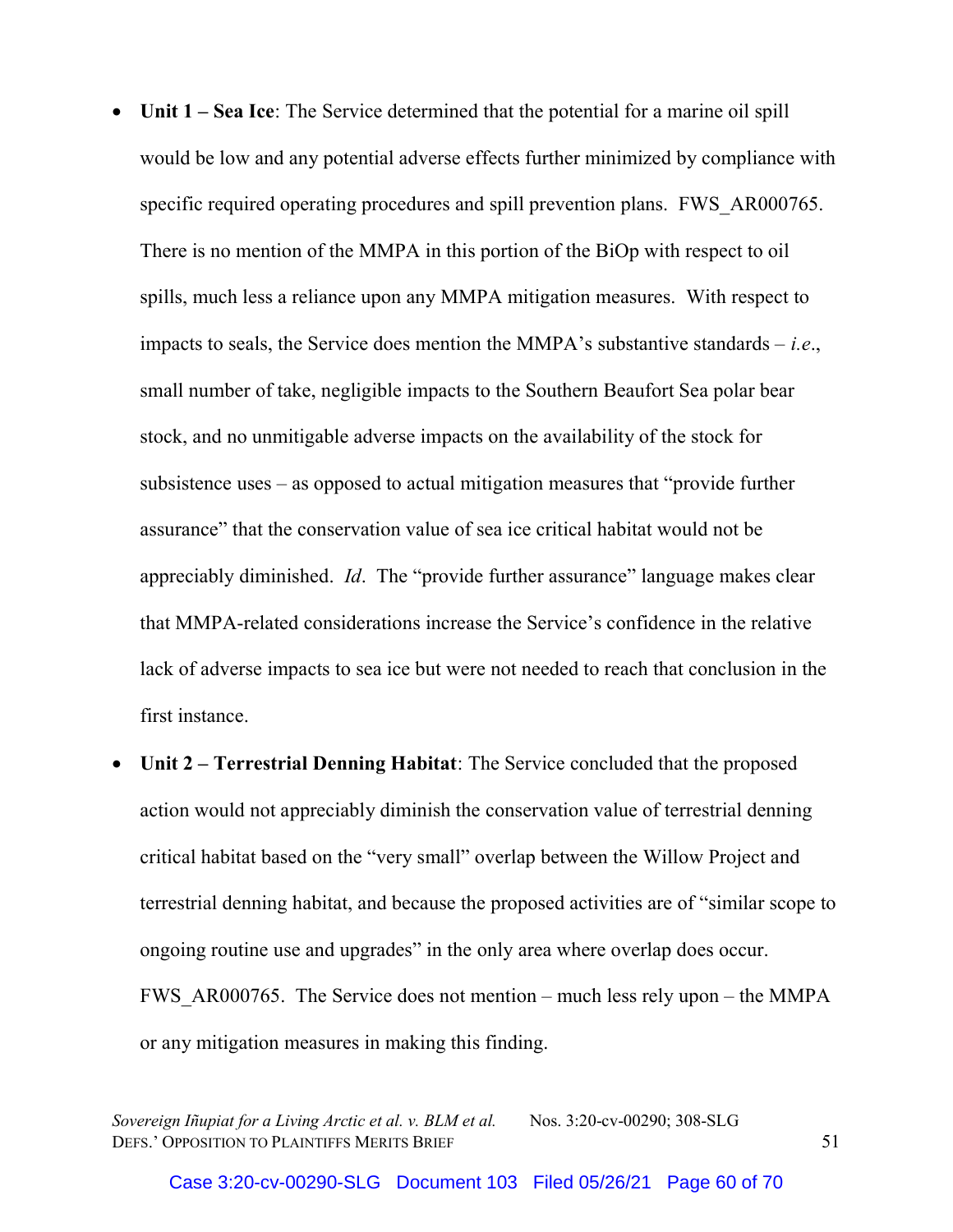Unit 3 – Barrier Islands: The Service determined that barrier island critical habitat could be affected by disturbance and/or marine oil spills, but also characterized any potential effects as minor and temporary. Id. The Service does acknowledge that Project Design Feature 4 and associated MMPA substantive compliance would provide "significant additional protection for polar bears," and that substantive MMPA standards *(i.e.*, small numbers, negligible impact, and no unmitigable adverse impact on subsistence uses) would provide "assurance" that the conservation value of barrier islands would not be appreciably diminished. FWS\_AR000766. But these statements simply expand upon the Service's prior determination that any impacts would only be "minor and temporary," and were not included in what the Service "relied on" in determining that the Willow Project has limited capacity to adversely affect barrier islands in the first instance.

Ultimately, the Service determined that only a very small subcomponent of the Willow Project's activity would occur within or near designated critical habitat, that the project has a limited opportunities to affect critical habitat, and, as a result, adverse effects (if any) would be minor and would not result in adverse modification. FWS\_AR000765-66. While the Service recognized that compliance with future MMPA standards would provide "additional" and "further assurance" that actual adverse effects would not exceed already-established minor levels, it did not rely on compliance with the MMPA (or any specific mitigation measures that may or may not be imposed through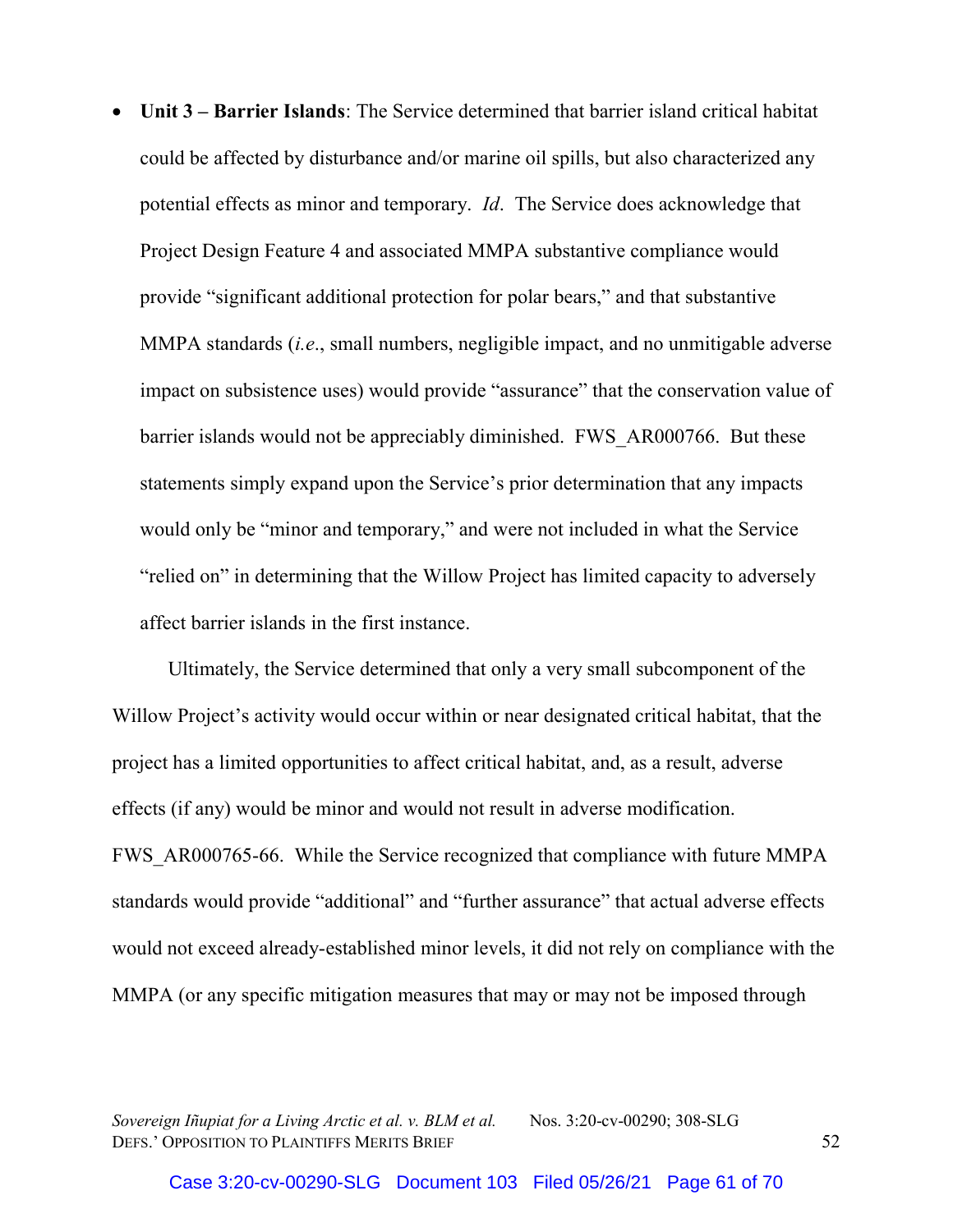future take authorizations) in the first instance. Plaintiffs fail to demonstrate how the Service's Section 7 determinations are inconsistent with the ESA or unreasonable.

### iii. The Service's discussion of MMPA substantive standards was appropriate.

The Service's discussion and acknowledgement that future MMPA processes would occur and are an important means of reducing impact is appropriate – and an expected and appropriate discussion given the interconnected relevance of both statutes governing an ESA-listed marine mammal – and does not demonstrate a reliance for the purposes of rendering a "no jeopardy" or "no adverse modification" determination. Plaintiffs' repeated statements that the Service relied on future MMPA mitigation measures and one citation to BLM's biological assessment, see SILA Br. 36; BLM AR301897, while ignoring context and intent of the Service's BiOp, do not make those assertions true. Taking Plaintiffs' argument to its logical extreme would effectively preclude the Service from ever discussing the interconnected nature of MMPA substantive standards within a Section 7 consultation. That simply cannot be correct.

Setting aside Plaintiffs' hyperbole and selective reading of the BiOp, it is clear that their repeated assertions that the Service relied on future MMPA compliance, are simply incorrect. The Service premised its Section 7 determinations only on inherent attributes of the Willow Project and specific mitigations measures already built into the proposed action itself. None of the factors underpinning the Service's Section 7 conclusion is contingent or dependent on future uncertain MMPA mitigation measures.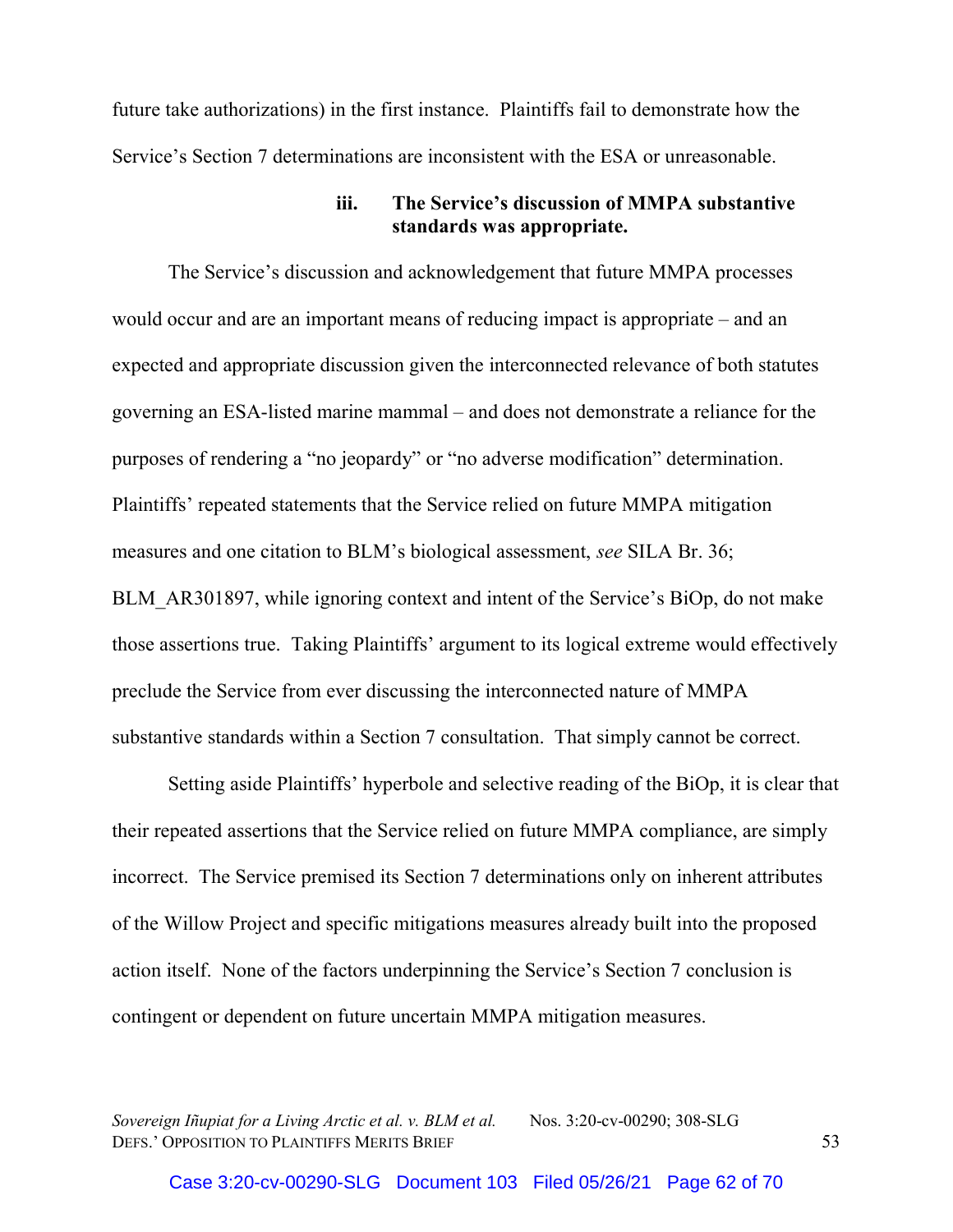### b. The 2019 ESA regulations would allow the analysis that Plaintiffs claim occurred.

Even if the Service relied on future MMPA mitigation measures to reach its determination (it did not), its actions are consistent with the 2019 ESA consultation regulations (which Plaintiffs do not challenge in this case). As a result, the Ninth Circuit's recent Liberty decision is inapposite as it interprets the requirements of pre-2019 and now superseded ESA consultation regulations. Revised regulation 50 C.F.R. § 402.14(g)(8) (effective October 28, 2019) governed the Willow Project Section 7 consultation and explicitly required the Service to consider future mitigation measures incorporated into an action agency's proposed action – here, BLM's authorization of the Willow Project – "that are intended to avoid, minimize, or offset the effects of an action" just like any other portions of the proposed action, including actions with adverse effects, "and do not require any additional demonstration of binding plans." The ESA does not require the Service to ignore beneficial effects of measures included in the proposed action to avoid, minimize, or offset adverse effects unless BLM meets some heightened bar of documentation regarding their commitment – like specific binding plans with a clear commitment of resources. 84 Fed. Reg. 44,976, 45,002-07.

To the contrary, the ESA requires the Service to consider the effects of the Willow Project in its entirety, including aspects of the proposed action with adverse or beneficial effects. 84 Fed. Reg. at 45,002-03. The Service is then required to issue an expert opinion, using the best available science and data, on the potential effects of the Willow Project on the polar bear and its designated critical habitat. *Id*. The revised regulation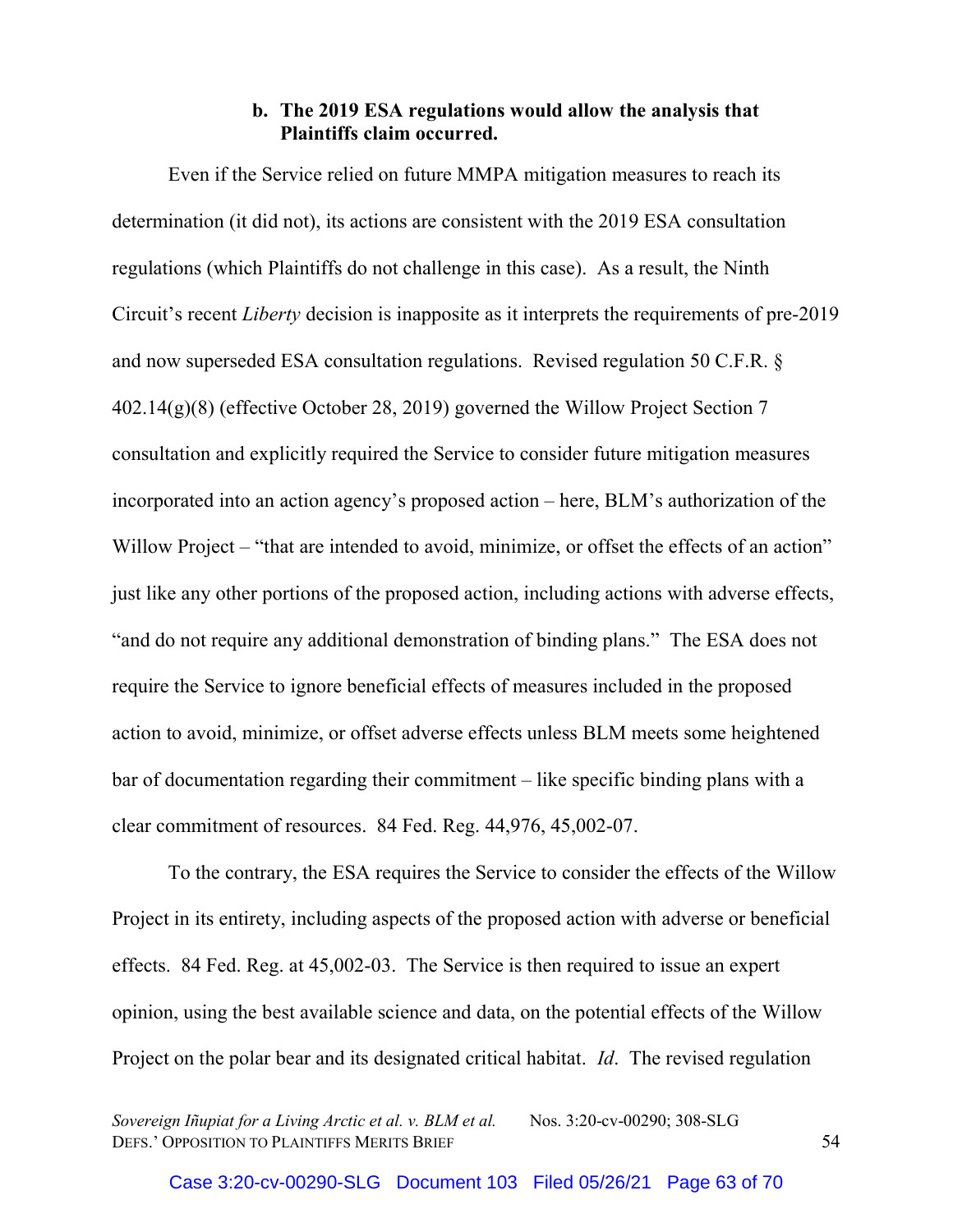makes clear that it is BLM's responsibility, as the action agency, to ultimately implement the proposed action's future mitigation measures to comply with both the ESA and the Service's expert opinion to avoid jeopardy and adverse modification. *Id.* Even if the Service had relied on BLM's and Conoco's future compliance with MMPA substantive standards for its Section 7 determinations here (and again, it did not), this would have been permissible under the relevant implementing regulations. Plaintiffs' argument that the Service's Section 7 determinations inappropriately relied on future MMPA mitigation measures fails.

#### 2. The Service properly analyzed and quantified possible ESA take.

Plaintiffs argue that the Service failed to adequately account for and quantify ESA incidental take from the Willow Project. SILA Br. 37-40; CBD Br. 35-36. To support this argument, Plaintiffs rely on a handful of record cites that acknowledge or contemplate possible exposure or disturbance of polar bears, but ignore other portions of the BiOp explaining why such exposures and disturbances either (1) are not reasonably expected to occur, or (2) would not affect polar bears in the manners necessary to constitute "harassment" or other forms of "take" as defined under the ESA. Plaintiffs' arguments regarding take are meritless.

Sovereign Iñupiat for a Living Arctic et al. v. BLM et al. Nos. 3:20-cv-00290; 308-SLG DEFS.' OPPOSITION TO PLAINTIFFS MERITS BRIEF 55 SET SERVED FOR SALE 55 Under the ESA, "[t]he term 'take' means to harass, harm, pursue, hunt, shoot, wound, kill, trap, capture, or collect, or to attempt to engage in any such conduct." 16 U.S.C. § 1532 (19). The ESA's implementing regulations further define "harass" as "an intentional or negligent act or omission which creates the likelihood of injury to wildlife by annoying it to such an extent as to significantly disrupt normal behavioral patterns . . .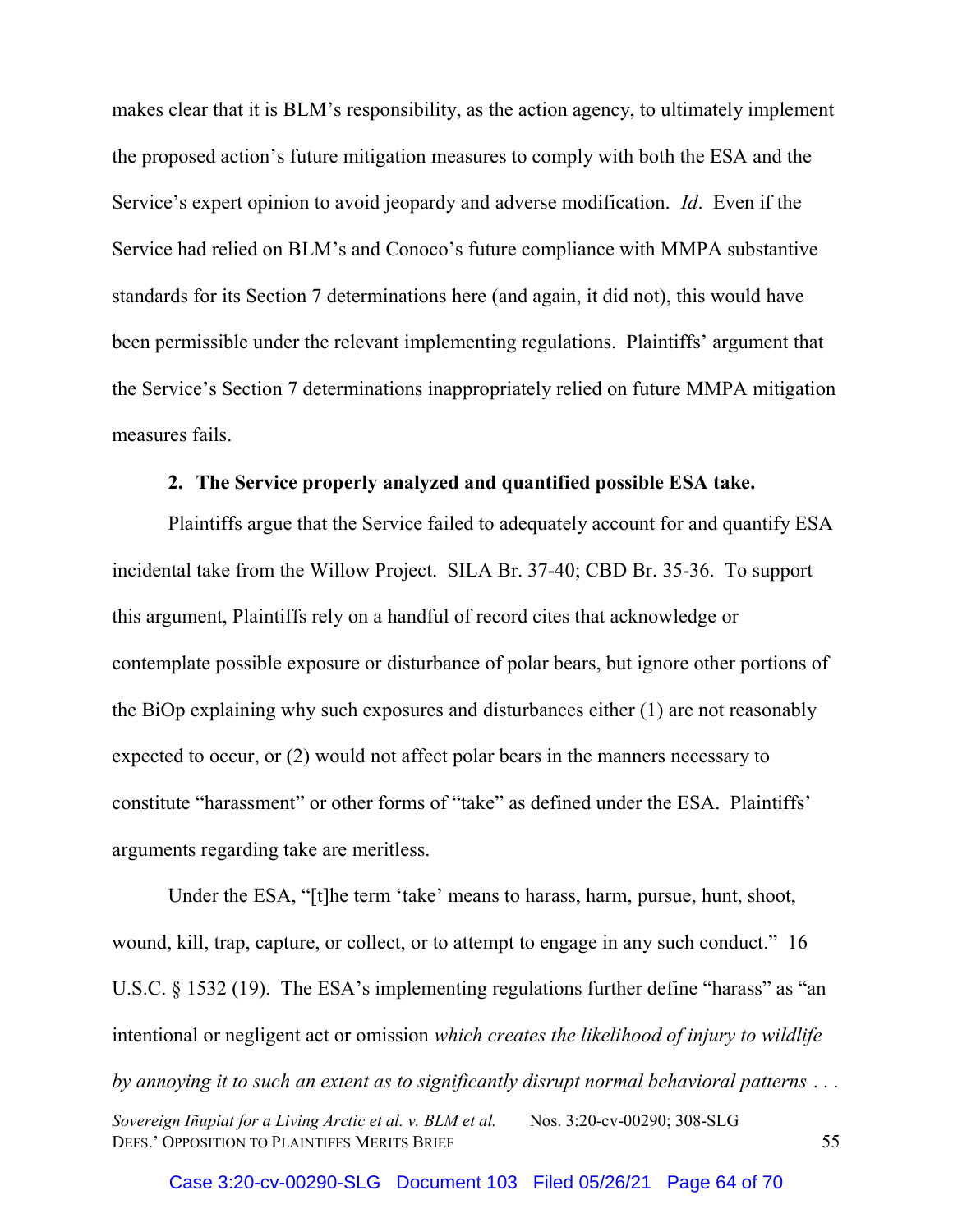." 50 C.F.R. § 17.3 (2019) (emphasis added). Therefore, an exposure or disturbance of a polar bear would not constitute "harassment" under the ESA unless the polar bear were "annoyed to such an extent as to significantly disrupt normal behavioral patterns" and a likelihood of injury resulted. Id.

Here, the Service identified various mechanisms through which polar bears could be exposed to the proposed activities, acknowledged that various forms of exposures could disturb small numbers of polar bears, assessed the potential for such disturbances to occur, and analyzed whether any anticipated disturbances would harass other otherwise take any polar bears. The Service then concluded that while "a few polar bears may experience consequences resulting from the Proposed Action," such consequences are unlikely to rise to the level of "take" as defined by the ESA. FWS AR000758; FWS AR000767; see also supra Section III.A. The incidental take statement in the BiOp further explains the Service's expectation that incidental effects to polar bears would be limited to "short-term, minor changes in behavior which do not create a likelihood of injury (much less cause injury)," and thus do not rise to the level of "harassment or [any other] form of take as defined by the ESA and implementing regulations." FWS\_AR000767. Based on this analysis, the Services estimated that number of incidental takes via disturbances to be zero. With respect to hazing, the Service, based on the best available data, determined that this likely over the 30-year life of the Willow Project and set the hazing incidental take limit at two. FWS\_AR000767. These conclusions are reasonable and supported by the record.

Sovereign Iñupiat for a Living Arctic et al. v. BLM et al. Nos. 3:20-cv-00290; 308-SLG DEFS.' OPPOSITION TO PLAINTIFFS MERITS BRIEF 56 SECOND 1999 STOLEN 56 SILA Plaintiffs further accuse the Service of inappropriately altering data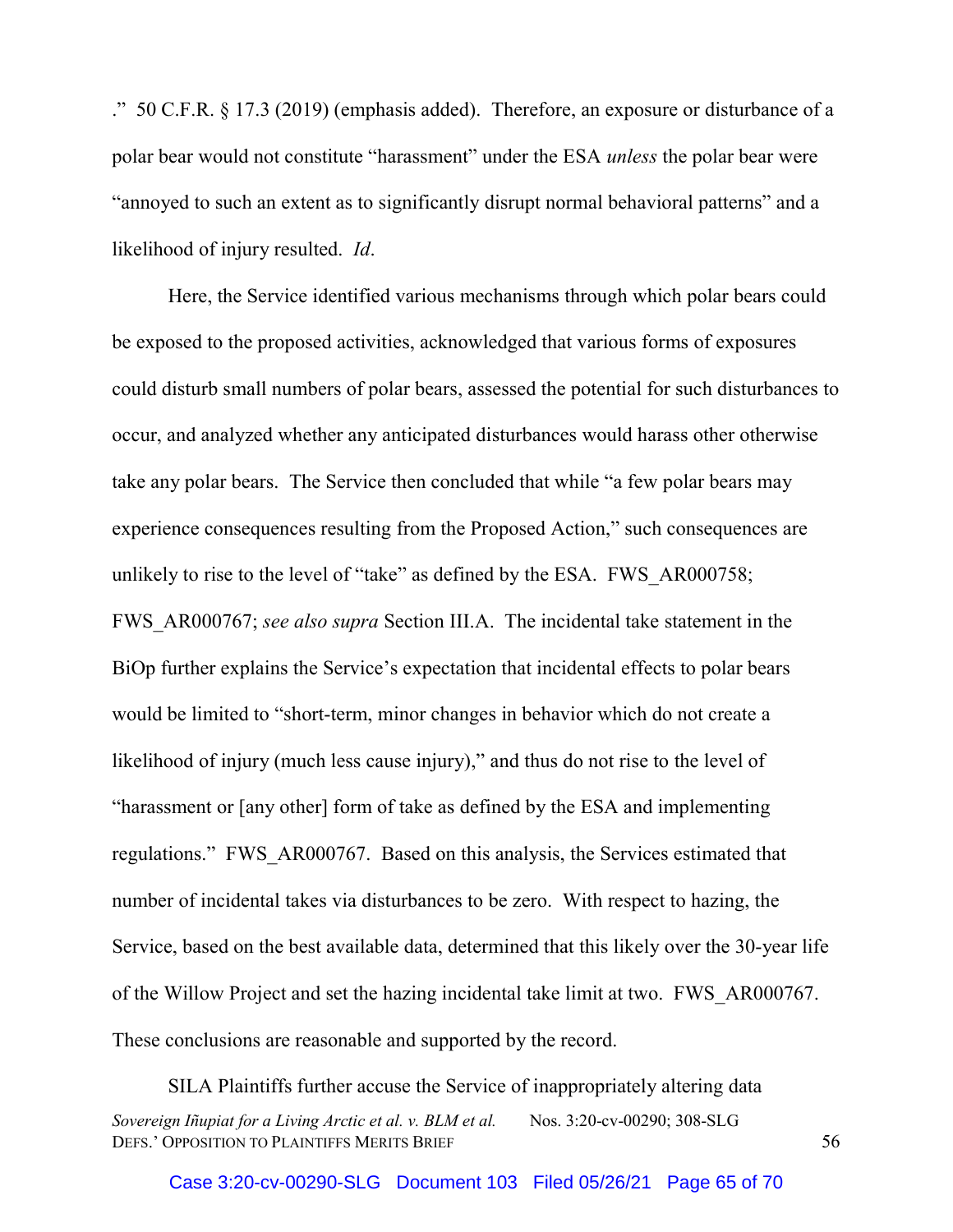indicating a "wide range of take" in the form of exposure and disturbance found in prior draft versions of the BiOp. SILA Br. 39-40. Nothing could be further from the truth. In fact, the opposite is true. Rather than "ignore" the likelihood of take, the Service squarely confronted the issue. With respect to denning bears, which are more sensitive to disturbance, the Service ran 1,000 different iterations of a sophisticated model for the specific purpose of objectively and quantitatively estimating the likelihood of take. FWS\_AR000747-49; FWS\_AR000797; FWS\_AR000926-27; FWS\_AR000975. The fact that 1,000 different model iterations suggest a wide range of hypothetical outcomes is hardly surprising. The data allowed the Service to reasonably predict the probability of zero incidental take of denning polar bears occurring was >84%, and thus supported the Service's conclusion that "while it is possible that an undetected den or family group could be impacted which would result in injury or mortality to one or more polar bears, given the high probability of zero bears suffering injury or mortality over the life of the project, such a scenario is not reasonably certain to occur." FWS\_AR000749; FWS\_AR000927. Not only did the Service reasonably conclude that a scenario with <14% chance of occurring was not anticipated to occur, it was also reasonable for the Service to "alter" – *i.e.*, clarify – its explanation of the modeling results in the final BiOp (especially given the apparent confusion that the draft BiOp language caused the Plaintiffs). SILA Plaintiffs' arguments fall short.

Sovereign Iñupiat for a Living Arctic et al. v. BLM et al. Nos. 3:20-cv-00290; 308-SLG DEFS.' OPPOSITION TO PLAINTIFFS MERITS BRIEF 57 Next, SILA Plaintiffs' assertion that the Service's statement that Willow will not cause "any form of take as defined by the ESA" is contradicted by its subsequent statement that the Service "anticipate[s] that up to two bears may be hazed with non-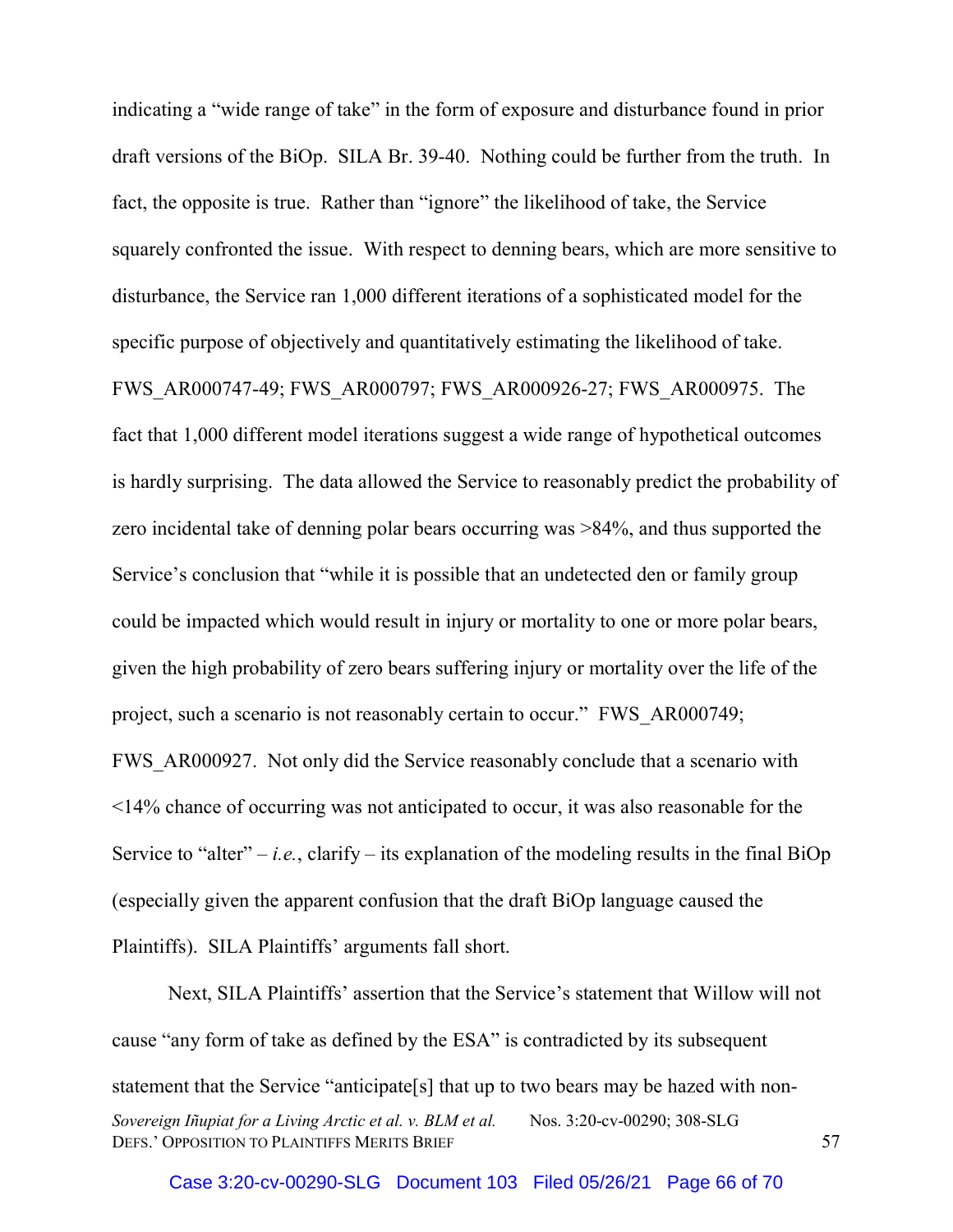lethal contact rounds" over Willow's project life, see SILA Br. 38, fares no better. There is no contradiction; these conclusions refer to two different incidental take analyses and quantifications (non-hazing take and hazing take). The Service thoroughly explained why, while slightly possible, it did not expect any non-hazing incidental take, and why it did expect hazing incidental take. There is no contradiction. If anything, providing separate take estimates for non-hazing take (zero) and hazing take (up to two) is more protective to polar bears, because it requires BLM to re-initiate consultation if even one polar bear is incidentally harassed or otherwise taken through any means other than hazing.

In sum, the Service analyzed and accounted for all possible polar bear take. After acknowledging that the Willow Project could disturb some polar bears, the Service explained its expectation that no significant disruptions in behavioral patterns or likelihood of injury (much less actual injury) would result, and reasonably concluded that zero incidental takes via disturbance were anticipated to occur. FWS\_AR0000766-67. Meanwhile, the Service separately concluded that up to two takes via hazing were anticipated. Id. The Service thus reasonably accounted for and quantified all possible forms of take, and Plaintiffs' arguments on this issue fail.

#### IV. The Appropriate Remedy is Remand Without Vacatur

Sovereign Iñupiat for a Living Arctic et al. v. BLM et al. Nos. 3:20-cv-00290; 308-SLG DEFS.' OPPOSITION TO PLAINTIFFS MERITS BRIEF 58 SET AND THE SET OF SALE SET AND SET A SET AND SET A SET AND SET A SET AND SET A SET AND SET A SET AND SET A SET AND SET A SET AND SET A SET AND SET A SET AND SET A SET AND SE If the Court concludes that Defendants have failed to fully comply with the CWA, ESA, or NEPA, Federal Defendants request an opportunity to provide additional briefing as to the appropriate remedy. In short, the Court should remand the matter to the agencies to fix any errors, not vacate the Project decision. See Smith v. U.S. Forest Serv.,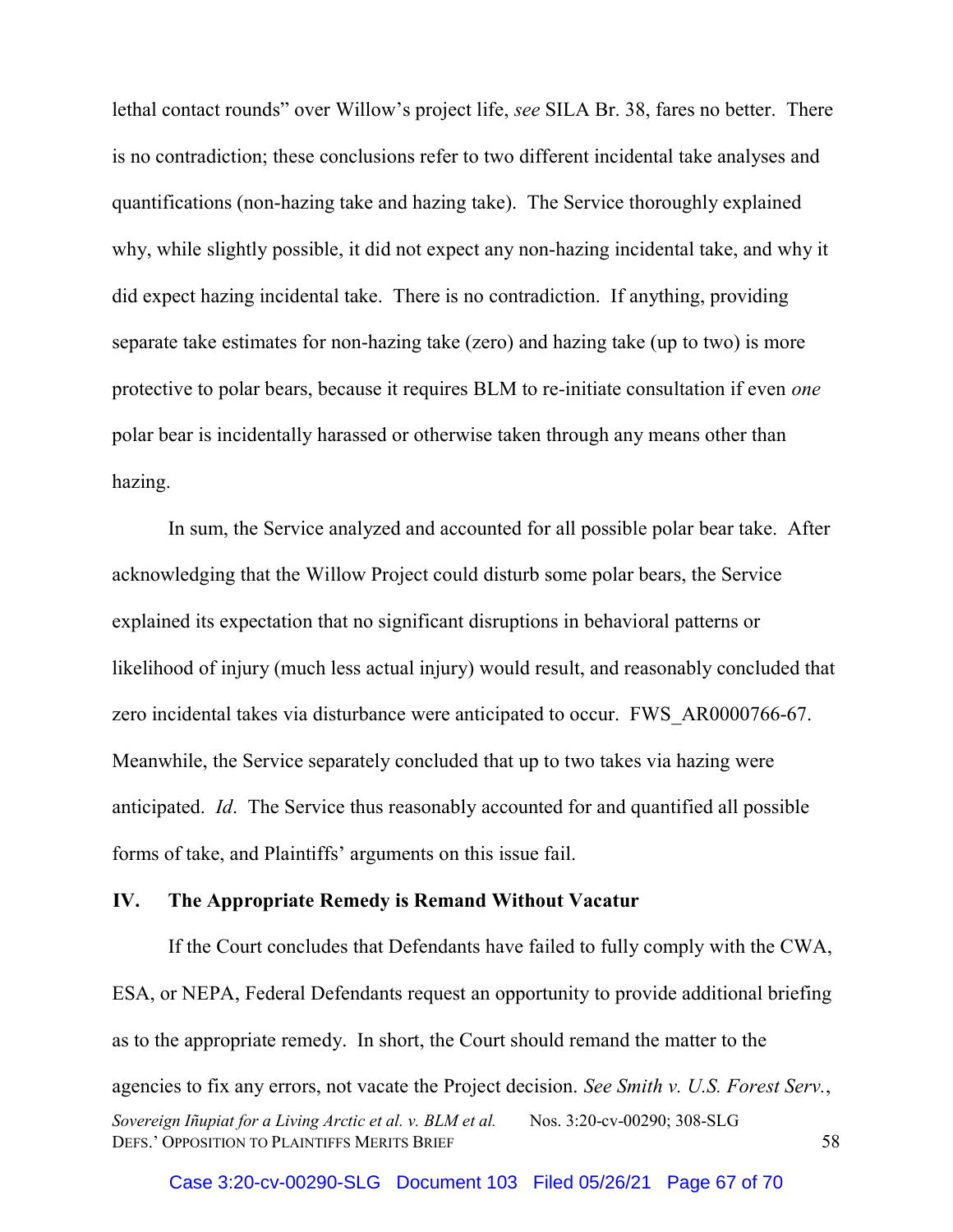33 F.3d 1072, 1079 (9th Cir. 1994). "Although the district court has power to do so, it is not required to set aside every unlawful agency action. The court's decision to grant or deny injunctive or declaratory relief under APA is controlled by principles of equity." *Nat'l Wildlife Fed'n v. Espy*, 45 F.3d 1337, 1343 (9th Cir. 1995). When equity demands, the regulation or action "can be left in place while the agency follows the necessary procedures." Idaho Farm Bureau Fed'n v. Babbitt, 58 F.3d 1392, 1405 (9th Cir. 1995) (citation omitted). Further, any remedy needs to be narrowly tailored to address the specific violation identified. Nat'l Wildlife Fed'n v. Nat'l Marine Fisheries Service, 422 F.3d 782, 799-80 (9th Cir. 2005).

#### **CONCLUSION**

 For the foregoing reasons, the Court should deny Plaintiffs' Motion for Summary Judgment, and grant Summary Judgment in favor of Federal Defendants.

Respectfully submitted this 26th day of May, 2021.

 JEAN E. WILLIAMS Acting Assistant Attorney General United States Department of Justice Environment and Natural Resources Div.

RICKEY TURNER Senior Trial Attorney Wildlife and Marine Resources Section 999 18th Street, South Terrace, Suite 370 Denver, CO 80202 (303) 844-1373 rickey.turner@usdoj.gov

 /s/ Caitlin Cipicchio CAITLIN CIPICCHIO Trial Attorney, Natural Resources Section P.O. Box 7611

Sovereign Iñupiat for a Living Arctic et al. v. BLM et al. Nos. 3:20-cv-00290; 308-SLG DEFS.' OPPOSITION TO PLAINTIFFS MERITS BRIEF 59 SOLUTION TO PLAINTIFFS MERITS BRIEF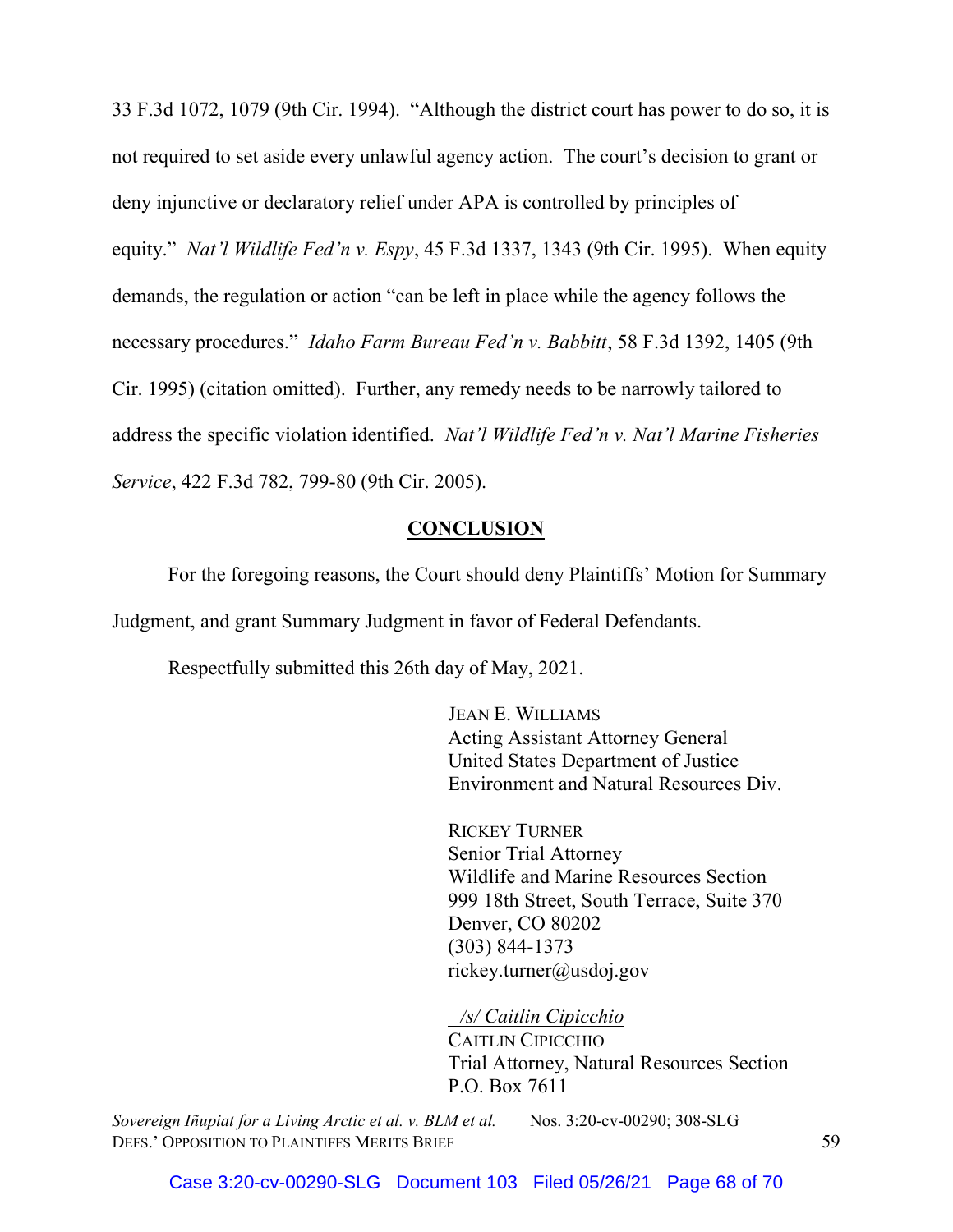Washington, D.C. 20044 (202) 305-0503 (202) 305-0506 (fax) caitlin.cipicchio@usdoj.gov

LAURA GLICKMAN U.S. Department of Justice Environment and Natural Resources Division Environmental Defense Section 4 Constitution Square 150 M Street NE Washington, D.C. 20002 (202) 514-6390 (202) 514-8865 (fax) laura.glickman@usdoj.gov

Counsel for Defendants

Of Counsel:

Mike Gieryic Office of the Regional Solicitor U.S. Department of the Interior 4230 University Drive, Suite 300 Anchorage, AK 99508 907-271-1420 mike.gieryic@sol.doi.gov

# CERTIFICATE OF COMPLIANCE

Pursuant to Local Civil Rule 7.4(a)(3), I hereby certify that this memorandum complies with the type-volume limitation of Local Civil Rule 7.4(a)(1), as modified by ECF No. 100 (3:20-cv-00290-SLG) and ECF No. 96 (3:20-cv-308-SLG), because this memorandum contains 15,318 words, excluding the parts exempted by Local Civil Rule 7.4(a)(4). This memorandum has been prepared in a proportionately spaced typeface, Times New Roman 13-point font, and I obtained the word count using Microsoft Word.

> /s/ Caitlin Cipicchio Caitlin Cipicchio